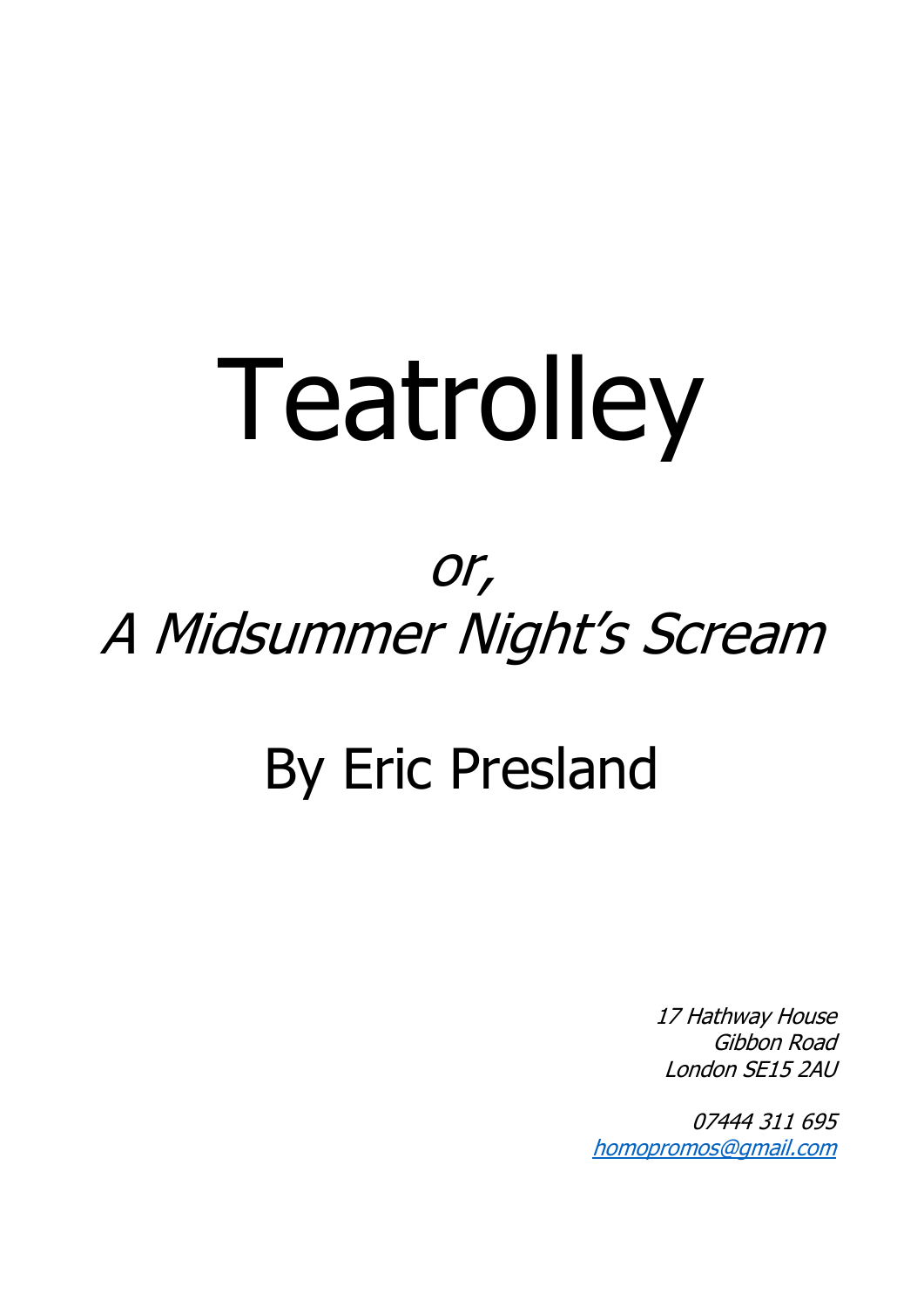# **CAST**

| Peascod        | A wise old fairy, but not quite as wise as he thinks.                      |
|----------------|----------------------------------------------------------------------------|
| Orangeblossom  | A rash young fairy, impetuous and full of ideological<br>zeal.             |
| Pistachio      | A clone. Moustache, short hair, jeans and check shirt.<br>In his thirties. |
| Neapolitano    | His partner. They live together. Identical in<br>appearance.               |
| Gaspatcho      | A leather queen. A fierce appearance, very macho.<br>Any age.              |
| Raspberry      | A bumbling and cowardly policeman on a mission                             |
| A fairy singer | Either or no gender. Spirit of the Heath.                                  |

# **SCENE**

Various parts of Hampstead Heath

# TIME

Midnight on Midsummer Night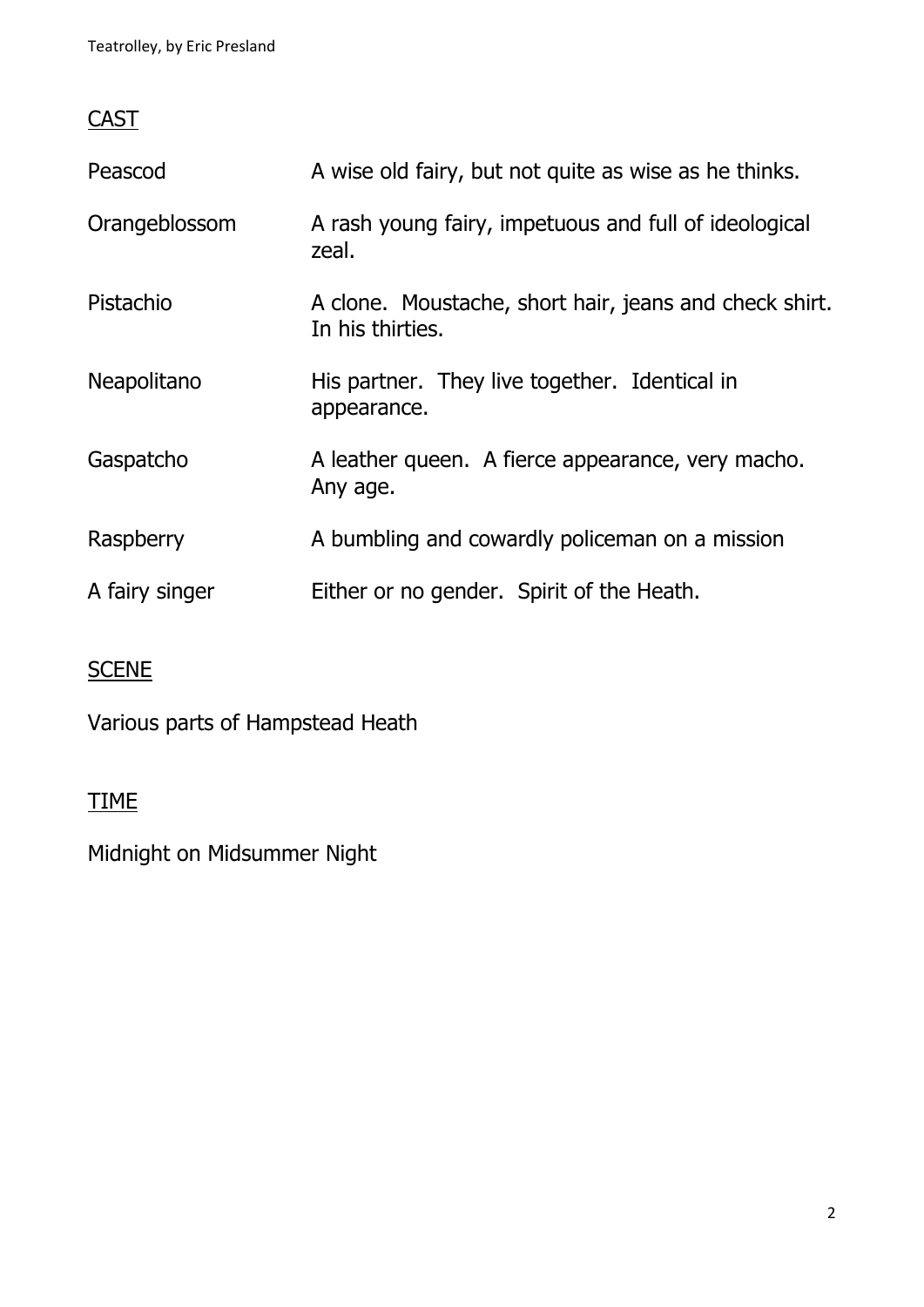#### Scene One

# A HEATH JUST OUTSIDE LONDON

[A dumb show. Figures of men pass and repass. They pause in their dance, singly and in pairs, to stare hard at each other. Then each disappears back into the woods once more.]

[Offstage, a Spirit of the Heath sings a plaintive faery melody:]

There they go, to and fro, The dancers in the dark. Lovers meet, sharing sweet Secrets of the park. The owls do cry, the cricket hums As lovers lie till morning comes. Their kisses they May steal till day While far away Lo! In the distance foxes bark.

Some will stay, some will stray, The dancers in the dark; Some will cling, some take wing At daybreak with the lark. The evening star holds equal sway O'er eager predator and prey; The gentle breeze With equal ease Fans all of these Seeking their brief electric spark.

[The masque vanishes.]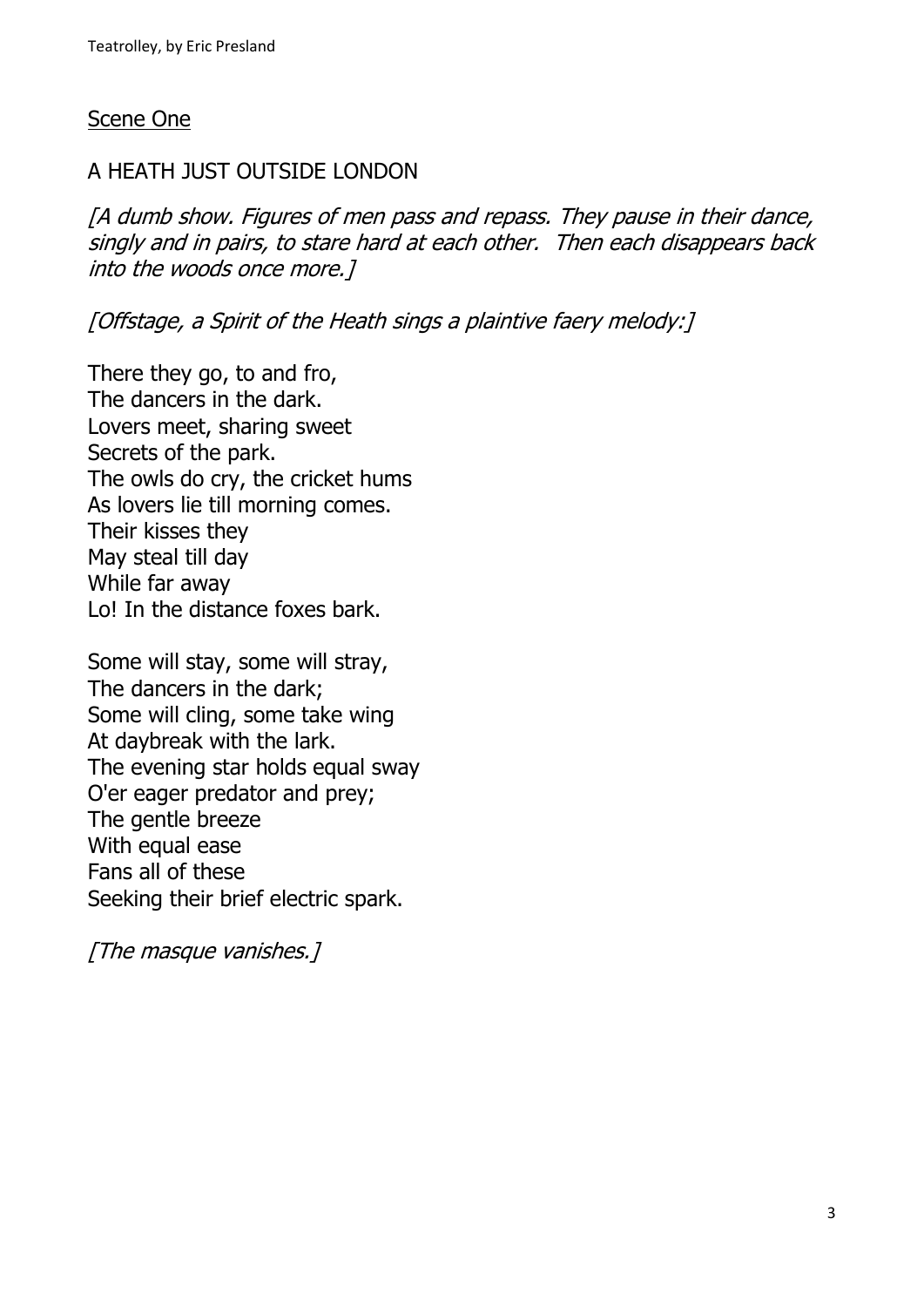# Scene Two

# ANOTHER PART QF THE HEATH

# [Enter PEASCOD and ORANGEBLOSSOM with a tea-trolley, and much alarum.]

| <b>ORANGE:</b> | For pity sake, sweet Peascod, let us stop;<br>I am winded as an old moth-eaten bellows.                                                                                                                                                                                                                                                                                                                                                                                                                                                                                                                              |
|----------------|----------------------------------------------------------------------------------------------------------------------------------------------------------------------------------------------------------------------------------------------------------------------------------------------------------------------------------------------------------------------------------------------------------------------------------------------------------------------------------------------------------------------------------------------------------------------------------------------------------------------|
| PEASCOD:       | Already, faintheart? Come, raise up thy spirits<br>There is now but a little mile ahead.                                                                                                                                                                                                                                                                                                                                                                                                                                                                                                                             |
| <b>ORANGE:</b> | But, Peascod, all my clothes to rags are torn,<br>My dazzling finery the merest shadow<br>Of erstwhile glory; this fair damask cape,<br>That dazzled all the eyes of GLF<br>At our last dance in Lambeth Hall, now hangs<br>Limp, like Miss Haversham's old wedding weeds,<br>About my chilly person. All the trees<br>Have leapt, as with malevolent intent,<br>To pluck my cerulean Loons <sup>1</sup> from off me;<br>While the shifty ground hath sucked the Cuban heel<br>From off my Glitter Boot, so boggy is't.                                                                                              |
| PEASCOD:       | Alack, good Orangeblossom! Thou art bedeck'd<br>With garb more suitable for Town than Heath.<br>Rough wool thou should'st have worn, not flaring silk;<br>Sensible brogues, not Cinderella slippers;<br>The hawthorn with its nimble-finger'd branches<br>Disports itself to catch thy amber beads;<br>Thy wilful locks had better been confin'd<br>In the austere prison of an hair-net,<br>And all thy flaming and outrageous person<br>More muted, temperate, and practical.<br>But we must not be mir'd in the past.<br>Come, we must forward ere the sport begins<br>And bring our joyous message to the Heath. |

<sup>&</sup>lt;sup>1</sup> Loons were low-slung flared canvas or crushed velvet trousers in strong primary colours popular in the early 1970s.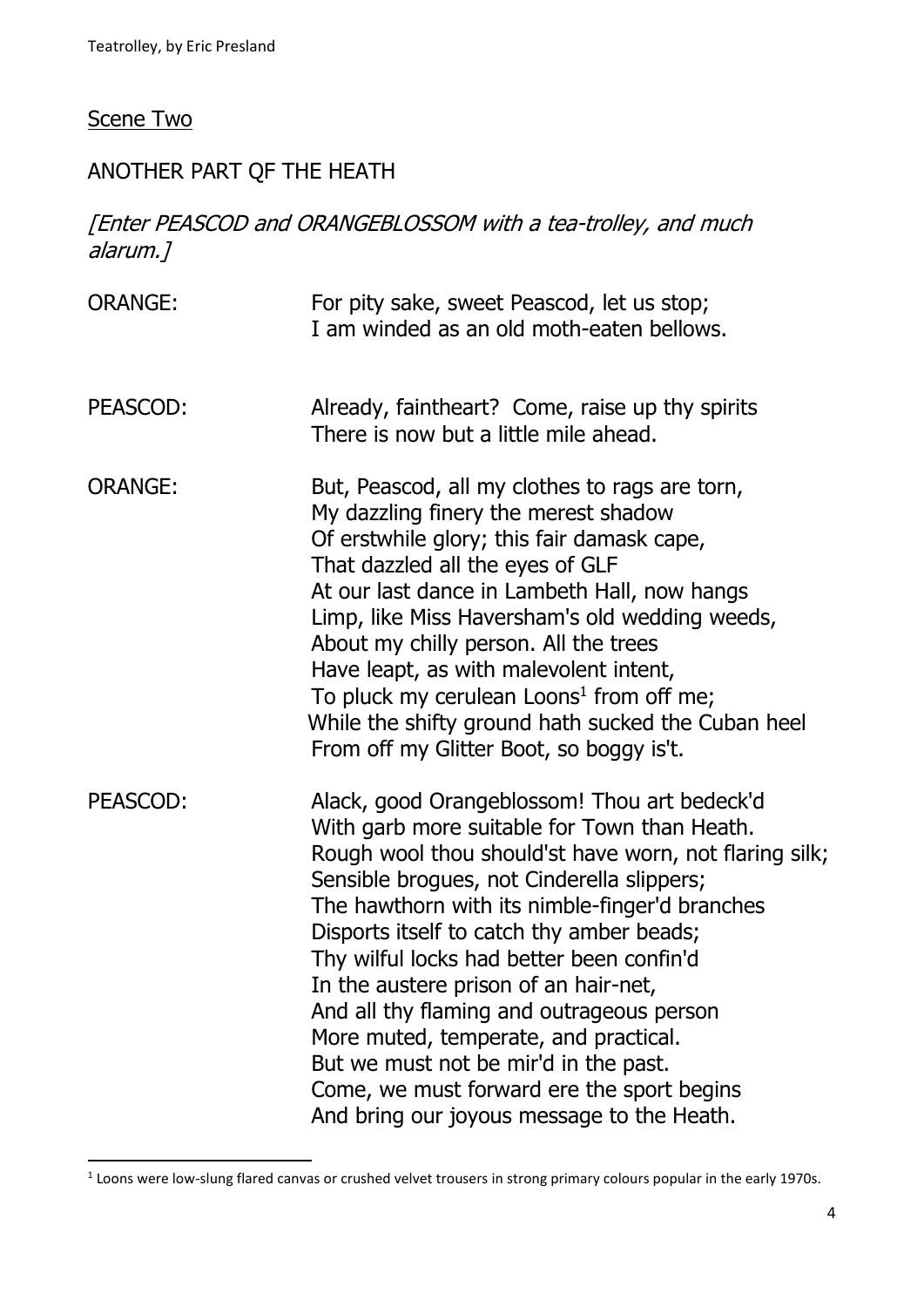Tea-trolley, ho!

| <b>ORANGE:</b> | But it doth tire mine arms;<br>The grass, o'ergrown, doth clog our sluggard wheels,<br>They bounce from clump to clump most naughtily.<br>I fear our fragrant brew is quite o'erspilt.                                                                                                                                                                                                                                                                                                                                                                                                                                                                                                                                                                                                                                                                                  |
|----------------|-------------------------------------------------------------------------------------------------------------------------------------------------------------------------------------------------------------------------------------------------------------------------------------------------------------------------------------------------------------------------------------------------------------------------------------------------------------------------------------------------------------------------------------------------------------------------------------------------------------------------------------------------------------------------------------------------------------------------------------------------------------------------------------------------------------------------------------------------------------------------|
| PEASCOD:       | No more of this; thou know'st our purposes.<br>Let not thy qualms peril our enterprise.                                                                                                                                                                                                                                                                                                                                                                                                                                                                                                                                                                                                                                                                                                                                                                                 |
| <b>ORANGE:</b> | I like it not. This place of ill-repute<br>Becometh not a liberationist.<br>For here, have I oft heard tell, do wanton men<br>Consort with thought carnal appetite;<br>Here doth the eye, inflam'd in rut, perceive<br>Nought but the trappings of a well-shap'd form.<br>And these tall elms are nightly witnesses<br>To fleshly revels and unwholesome rites.<br>Methinks, these reverend sires should break their<br>boughs<br>And take Dutch elm disease to see fair Heath<br>So shamefully abus'd.                                                                                                                                                                                                                                                                                                                                                                 |
| PEASCOD:       | Hush, Orangeblossom!<br>Thou know'st full well that we are delegate<br>With constitutional authority<br>From the full faery ring of Greater London<br>To meet and talk with these, our downcast brothers,<br>And win them, untrain'd faeries, to our cause.<br>Mere clods! Mere lumps of rough untutor'd clay!<br>What can these know of ideals such as ours?<br>Of brotherhood or the fair love of comrades?<br>They have nor sense nor intellect enough<br>To plumb the limpid depth of our design;<br>Their eyes scan not the breadth of our horizon,<br>Being ground-fix'd, see not our crystal skies.<br>So wherefore cast we pearls before these swine,<br>And blunt bright swords against their stony minds?<br>The acid bites most deep when pure distill'd<br>The narrowest wedge doth cleave the log most deep;<br>Besides, I would rather be at home asleep. |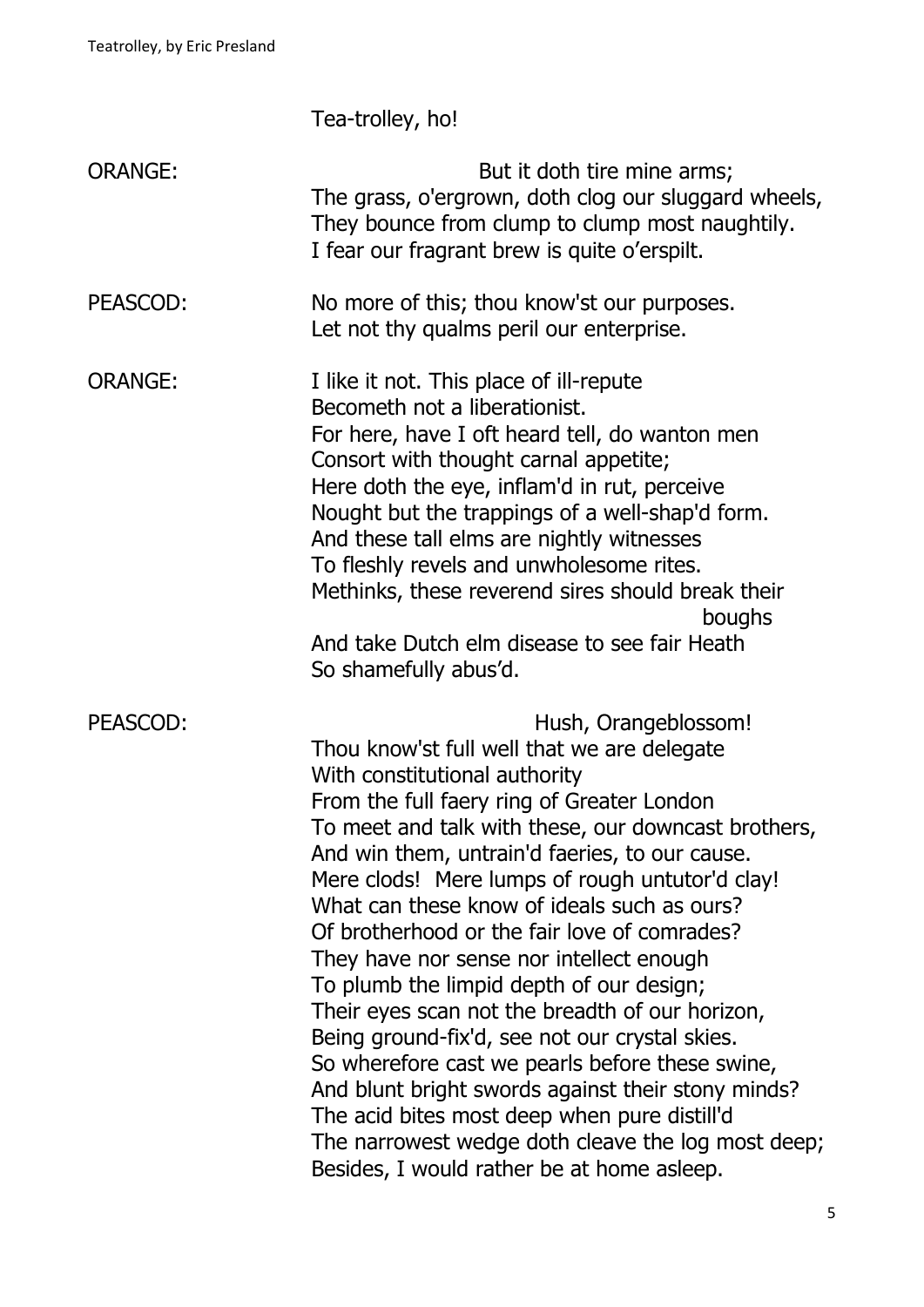PEASCOD: For shame, is now thy belly-fire put out? Is this my Orange-blossom that talketh thus? Ofttimes in our just protests have I seen thee Press I' the thick of the confusion, And when the state in all its armed might Has threated all our plans with overthrow, Then hast thou rais'd the sequinn'd banner high, Rallied the falt'rer to the flaring pink, Urg'd on the failing ranks to new assaults, Till at the last thou hast seiz'd the triumphant prize Of occupation, zap, and straight retreat; At leafletting of Smith $2$ 's thou wast the first, Braving the indignant business man, The raised brolly of many a righteous granny. Newsletters didst thou duplicate in reams, Perform street theatre in many a shopping mall. All this hast thou done. And wilt thou now Tremble at the whisper of a breeze? Shall a mere summer frost now chill thy ardour Which once was fit to fan us all to flames? For fie, this is not Orangeblossom speaks, But some more feeble, lily-liver'd queen.

But hush! Who comes? Let us conceal ourselves.

[PEASCOD and ORANGEBLOSSOM exit with the tea-trolley behind a tree. Enter PISTACHIO and NEAPOLITANO, quarrelling.]

| NEAPOLITANO: | Let me dissuade thee, sweet Pistachio,<br>From such a rash intemperate exercise.                               |
|--------------|----------------------------------------------------------------------------------------------------------------|
| PISTACHIO:   | Do not, Neapolitano, urge me from<br>My fixed purpose.                                                         |
| NEAPOLITANO: | Dear Pistachio,<br>Thou hast me fast, chain'd in love's gentle bonds;<br>My heart I gave thee half a year ago, |

<sup>&</sup>lt;sup>2</sup> WH Smith was the constant target of GLF actions, first for stocking David Reuben's violently homophobic book, *Everything You Wanted to Know About Sex But Were Afraid To Ask*, and later for refusing to stock *Gay News*, our fortnightly newspaper.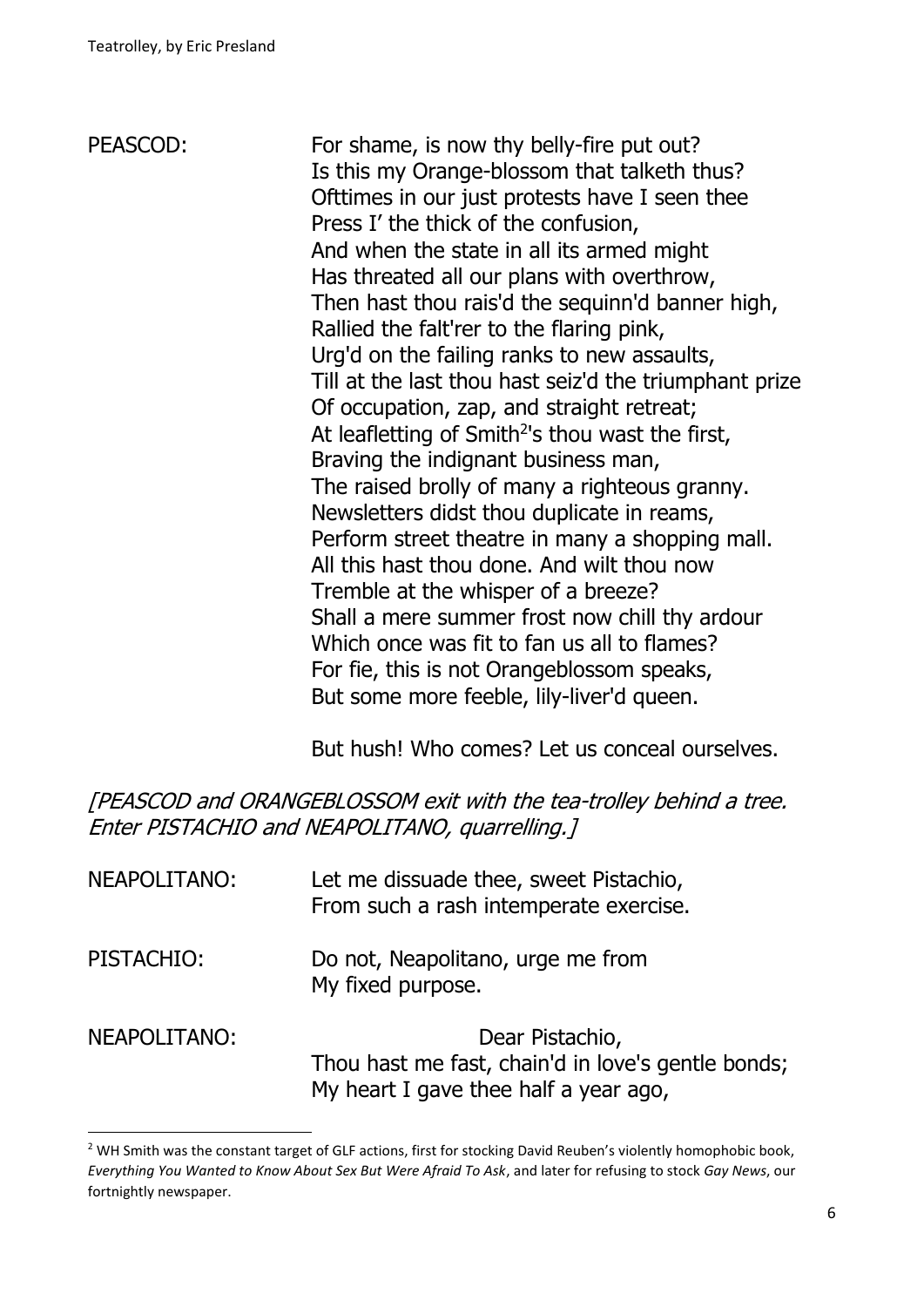|                | To do with what thou wilt; and wilt thou now<br>Trample it i' the mire promiscuously?                                                                                                                                                                                                                                                                  |
|----------------|--------------------------------------------------------------------------------------------------------------------------------------------------------------------------------------------------------------------------------------------------------------------------------------------------------------------------------------------------------|
| PISTACHIO:     | Peace, I am adamant.                                                                                                                                                                                                                                                                                                                                   |
| <b>ORANGE:</b> | <i>[Aside]</i> I cannot tell<br>One from other, as mirror images.                                                                                                                                                                                                                                                                                      |
| PEASCOD:       | To ORANGEBLOSSOM:]<br>This have I seen in clubs and bars betimes;<br>Clones are they called.                                                                                                                                                                                                                                                           |
| <b>ORANGE:</b> | A most distressing sight.                                                                                                                                                                                                                                                                                                                              |
| NEAPOLITANO:   | Pistachio -                                                                                                                                                                                                                                                                                                                                            |
| PISTACHIO:     | Hush, Neapolitano.                                                                                                                                                                                                                                                                                                                                     |
| <b>ORANGE:</b> | <i>[Aside]</i> Pistachio and Neapolitano?<br>Two ice cream clones.                                                                                                                                                                                                                                                                                     |
| PEASCOD:       | <i>[Aside]</i> Be still.                                                                                                                                                                                                                                                                                                                               |
| NEAPOLITANO:   | My love -                                                                                                                                                                                                                                                                                                                                              |
| PISTACHIO:     | The love<br>Thou speak'st of suffocates my ardent spirit;<br>My soul is chaf'd within these narrow walls,<br>And I will seek release.                                                                                                                                                                                                                  |
| NEAPOLITANO:   | Thy freedom? Sure,<br>Thou hast thy freedom, given thee most glad;<br>Thou hast thy evening classes twice a week<br>In pottery and "hablo espagnol";<br>Wednesdays thou playest bridge, on Friday, squash,<br>And we pursue our independent lives.<br>Friends have we both in each our separate spheres,<br>And, within bounds, our several interests. |
| PISTACHIO:     | Ay, within bounds; which bind me more like fetters.                                                                                                                                                                                                                                                                                                    |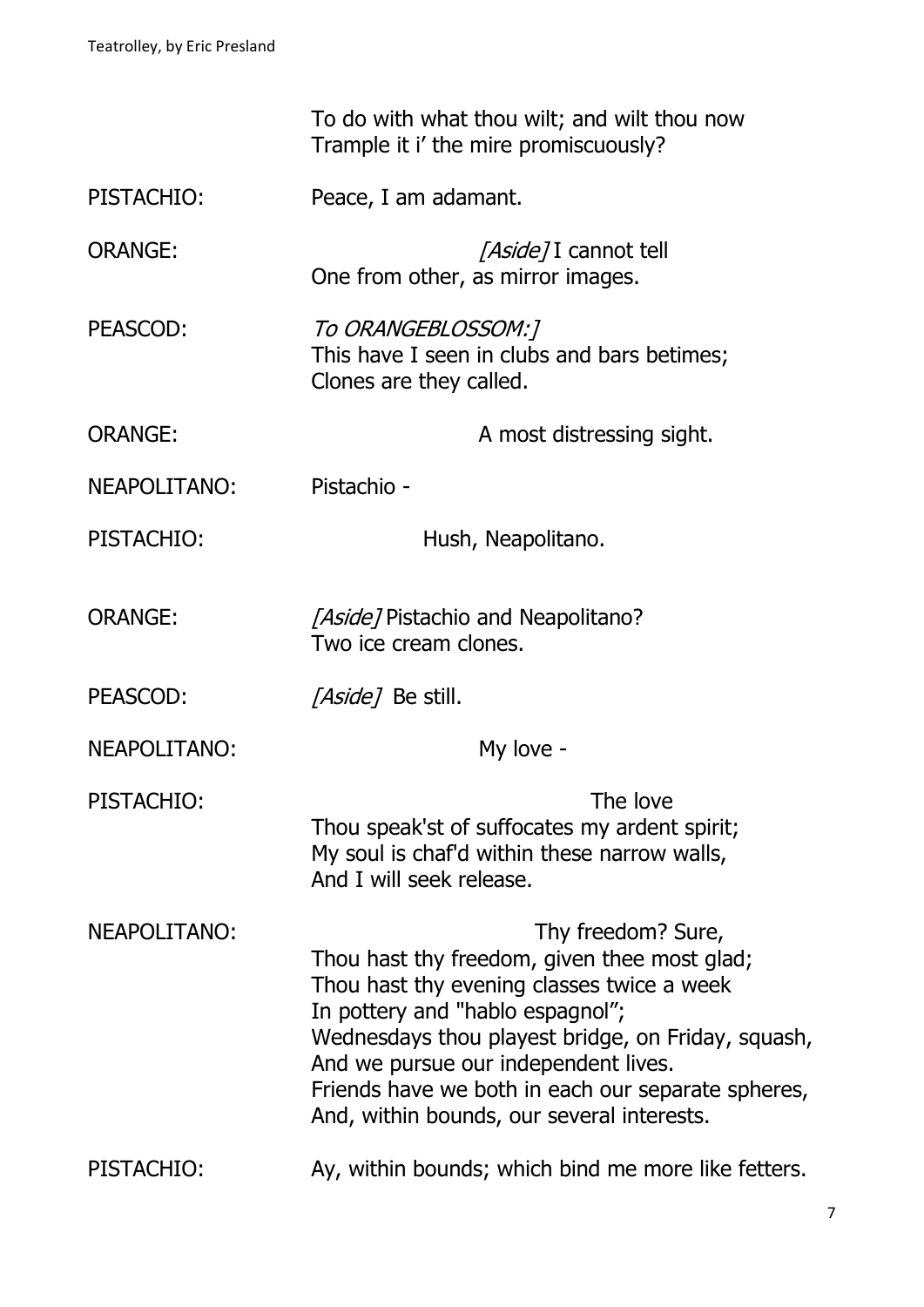| NEAPOLITANO:   | What is thy wish?                                                                                                                                                                                                                                                                                                                                                                                               |  |
|----------------|-----------------------------------------------------------------------------------------------------------------------------------------------------------------------------------------------------------------------------------------------------------------------------------------------------------------------------------------------------------------------------------------------------------------|--|
| PISTACHIO:     | Thou know'st full well my wish:<br>More rare delights, love's banquet turning stale.                                                                                                                                                                                                                                                                                                                            |  |
| <b>ORANGE:</b> | [Aside] O bravely said! I see thou hast perceived<br>The cankered root of our oppression<br>In heterosexual bourgeois mimickry<br>And aping marital fidelity.                                                                                                                                                                                                                                                   |  |
| NEAPOLITANO:   | Stale? Now here thou hurt'st me to the quick<br>Am I not in myself to thee sufficient?<br>What is there that another could provide<br>That I cannot? I fail if thou dost tire.                                                                                                                                                                                                                                  |  |
| PISTACHIO:     | Thou canst not give the thrill of casual sex<br>Which my loins crave, and on the Heath will find.                                                                                                                                                                                                                                                                                                               |  |
| NEAPOLITANO:   | But what about our oath?                                                                                                                                                                                                                                                                                                                                                                                        |  |
| PISTACHIO:     | Pish for our oath.                                                                                                                                                                                                                                                                                                                                                                                              |  |
|                |                                                                                                                                                                                                                                                                                                                                                                                                                 |  |
| NEAPOLITANO:   | Mock not with sacrilege OUr sacred oath,<br>worn when I left my bedsit in West Ham<br>[With all mod. cons. and fully furnished]<br>For thy exclusive flat in Belsize Park.<br>I gave my independence all for thee;<br>Not for thy fitted carpets, TV lounge, .<br>Eye-level grill, and plastic shower unit,<br>But for thy self, which I did hold most dear,<br>And do so still, if thou wilt leave this folly. |  |
| PISTACHIO:     | Call it not folly.                                                                                                                                                                                                                                                                                                                                                                                              |  |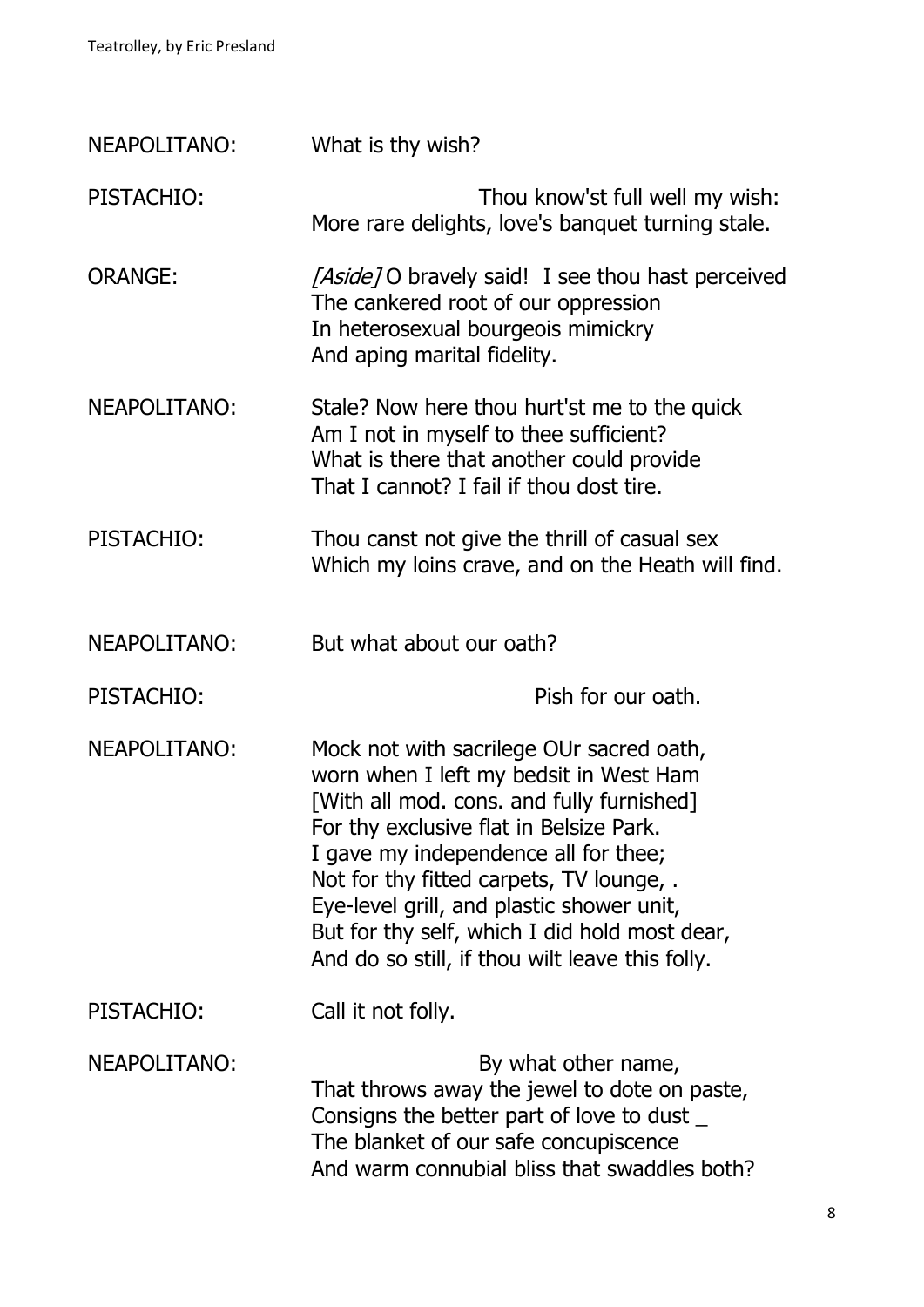|                | And faithfulness is but a little thing;<br>I ask it as mere token of our trust,<br>Signifying each is the other's world.<br>But solid joys thou wilt evaporate<br>In seeking out chimaeras, mere mirages.                                                          |
|----------------|--------------------------------------------------------------------------------------------------------------------------------------------------------------------------------------------------------------------------------------------------------------------|
| PISTACHIO:     | Except what I seek is too too solid flesh                                                                                                                                                                                                                          |
| NEAPOLITANO:   | Which disappears with morning dew at dawn.<br>Pistachio, I beg thee, think again.                                                                                                                                                                                  |
| PISTACHIO:     | I have already pondered deep and long.<br>These woods and their adventures, night-conceal'd,<br>Perchance may aid thee just as much as me.                                                                                                                         |
| NEAPOLITANO:   | Never! I would not void my lusts so basely,<br>But save myself for thee and thee alone.                                                                                                                                                                            |
| <b>ORANGE:</b> | [Aside] Why, this is very marriage-madness!                                                                                                                                                                                                                        |
| PEASCOD:       | <i>[Aside]</i> Hush!                                                                                                                                                                                                                                               |
| PISTACHIO:     | I shall not stay to hear thee longer. Go,<br>Roam the wild woods and take thy pleasures there<br>Disport thee as thou wilt; likewise will I,<br>And thus return refresh'd to Belsize Park.<br>Thus add we piquant spice to the stale broth<br>Of our relationship. |
| NEAPOLITANO:   | The heavens forfendo<br>Call'st thou Our union stale? Oh cruel man,<br>Despising most the thing which hurts thee least.                                                                                                                                            |
| PISTACHIO:     | Desist, I say.                                                                                                                                                                                                                                                     |
| NEAPOLITANO:   | I cannot.                                                                                                                                                                                                                                                          |
| PISTACHIO:     | Hold.                                                                                                                                                                                                                                                              |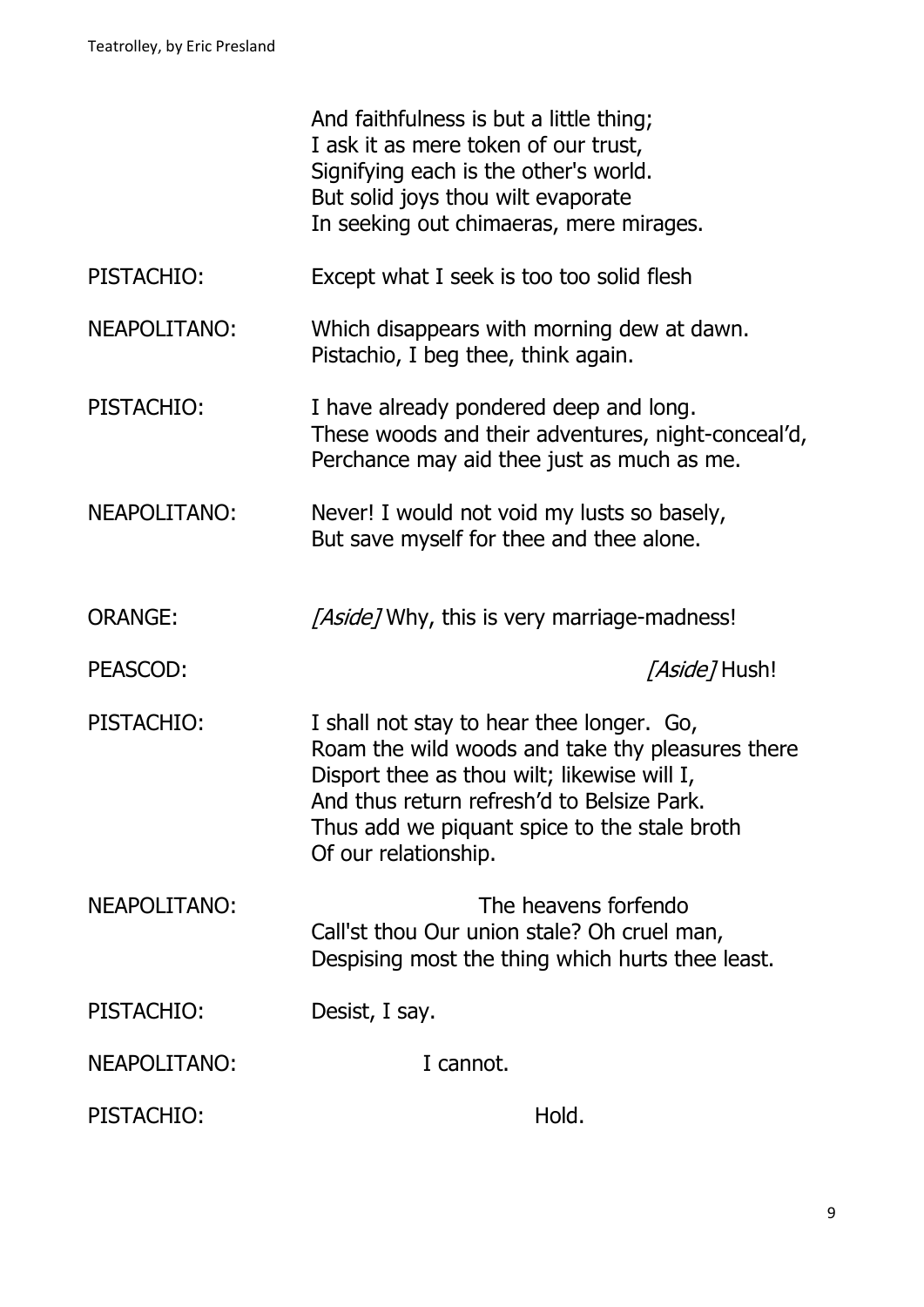| NEAPOLITANO:                                            | Go to.<br>For my sake.                                                                                                                                                                                                                                                                                        |  |
|---------------------------------------------------------|---------------------------------------------------------------------------------------------------------------------------------------------------------------------------------------------------------------------------------------------------------------------------------------------------------------|--|
| PISTACHIO:                                              | No!                                                                                                                                                                                                                                                                                                           |  |
| <b>NEAPOLITANO:</b>                                     | I'll kill myself.                                                                                                                                                                                                                                                                                             |  |
| PISTACHIO:                                              | Please do.                                                                                                                                                                                                                                                                                                    |  |
| <b>ORANGEBLOSSOM:</b>                                   | <i>[Aside]</i> This is no talk, it is a ping-pong match.                                                                                                                                                                                                                                                      |  |
| PISTACHIO:                                              | For all I care, go howling to the moon.<br>No more. I am firm - or hope to be so soon.                                                                                                                                                                                                                        |  |
| [Exit PISTACHIO]                                        |                                                                                                                                                                                                                                                                                                               |  |
| NEAPOLITANO:                                            | Ah, me! What melancholy place is this!<br>Who knows what beasts may prowl within these<br>woods,                                                                                                                                                                                                              |  |
|                                                         | To rend the unsuspecting traveller?<br>The branches rustle here most sinister,<br>And twigs snap under many a sharp-claw'd pad.<br>Well, I will follow, but with fearful mind,<br>To seek Pistachio; perchance to find<br>His mood is chang'd, and he, more pliable,<br>Will turn his rout to paths reliable. |  |
| [Exit NEAPOLITANO. Re-enter PEASCOD and ORANGEBLOSSOM.] |                                                                                                                                                                                                                                                                                                               |  |
| PEASCOD:                                                | See'st thou their need? We are here timely come.                                                                                                                                                                                                                                                              |  |
| <b>ORANGE:</b>                                          | What can we do for these? It is too late.<br>They are as pigs, in love with their Own mire                                                                                                                                                                                                                    |  |
| PEASCOD:                                                | That is most species-ist.                                                                                                                                                                                                                                                                                     |  |
| <b>ORANGE:</b>                                          | I do repent,<br>And take back this remark, as slighting pigs.                                                                                                                                                                                                                                                 |  |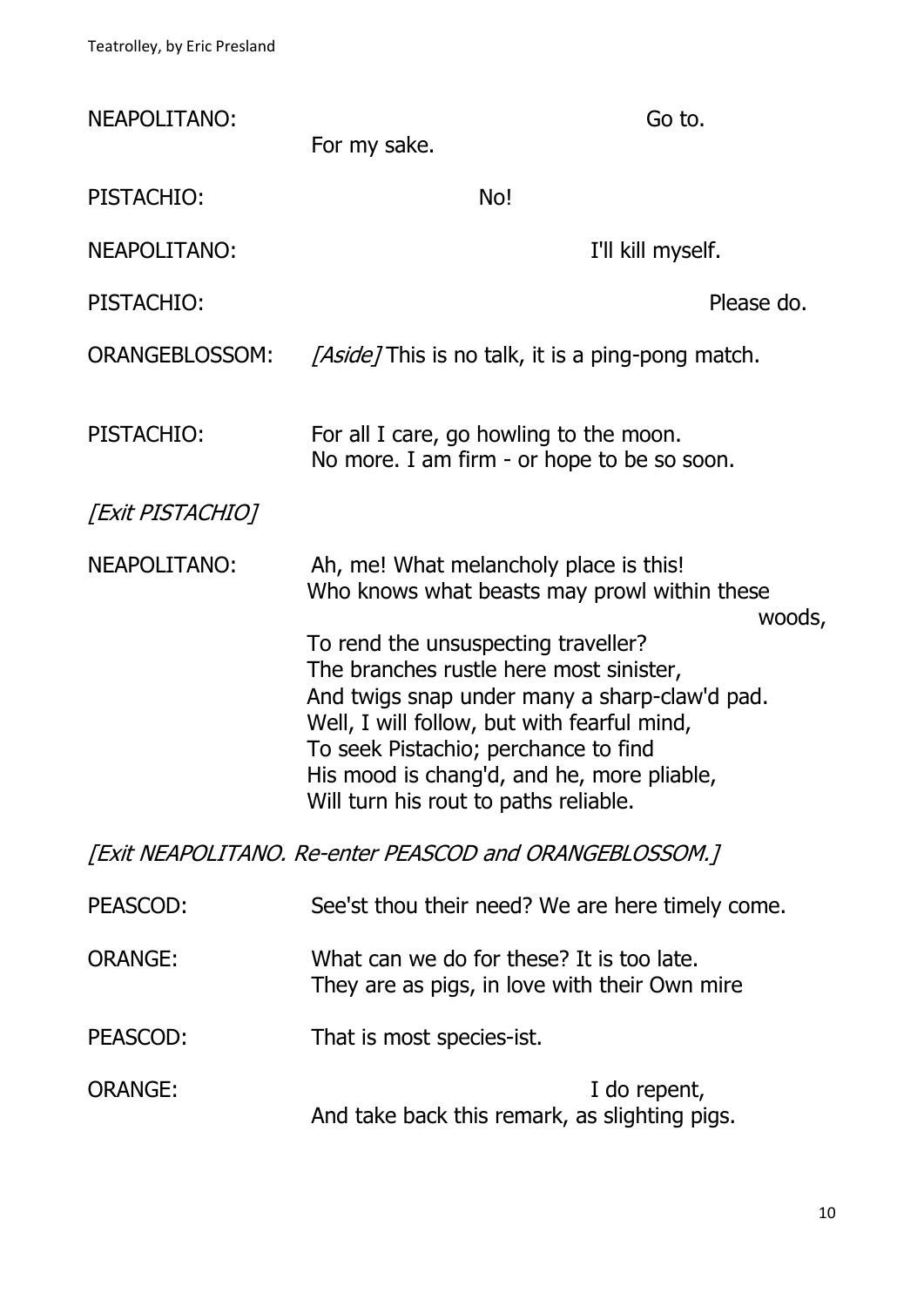| PEASCOD:                                                               | Canst thou not see, these here cry out for us;<br>And we need them, for we can also learn,<br>Embrace the patterns of our sexuality,<br>The time-worn rituals of our brothers' rites -<br>But stay. Another comes. We'll hide again.                                                                                                                                             |  |
|------------------------------------------------------------------------|----------------------------------------------------------------------------------------------------------------------------------------------------------------------------------------------------------------------------------------------------------------------------------------------------------------------------------------------------------------------------------|--|
| [They bide again. Enter GASPATCHO, in leather practising macho poses.] |                                                                                                                                                                                                                                                                                                                                                                                  |  |
| <b>ORANGE:</b>                                                         | <i>[Aside]</i> What curious man is this? He scarce can move,<br>So iron-clad is he.                                                                                                                                                                                                                                                                                              |  |
| PEASCOD:                                                               | <i>[Aside]</i> Not iron, but like<br>Th' Encyclopaedia Britannica,<br>In leather bound; 'gainst which his muscles strain,<br>Craving the wholesome air.                                                                                                                                                                                                                          |  |
| <b>ORANGE:</b>                                                         | [Aside] Most monstrous sight!<br>My hair doth prickle but to think on it.<br>Oh, gentle Peascod, let us leave this place,<br>That hath such strange, unhuman creatures in't.                                                                                                                                                                                                     |  |
| PEASCOD:                                                               | Ay, there's the rub, for human is he too;<br>Also Our brother, though so different.<br>[To audience:]<br>This is the theory, which my head doth know<br>But, I confess, my heart is not so clear;<br>For the mere presence of these leather men<br>Brings forth a most unlibertarian panic.<br>This I must conceal from Orangeblossom,<br>For fear of setting him a bad example. |  |
| <b>ORANGE:</b>                                                         | [Aside] He moves most strange and marvellous<br>silently.<br>[To GASPATCHO Ho, fellow! Here, I say!<br><i>To PEASCODT</i> Why speaks he not?                                                                                                                                                                                                                                     |  |
| PEASCOD:                                                               | He will not, for he must not break the vow<br>Of Trappist silence while the hunt's afoot.<br>One word said, and revels now are ended,                                                                                                                                                                                                                                            |  |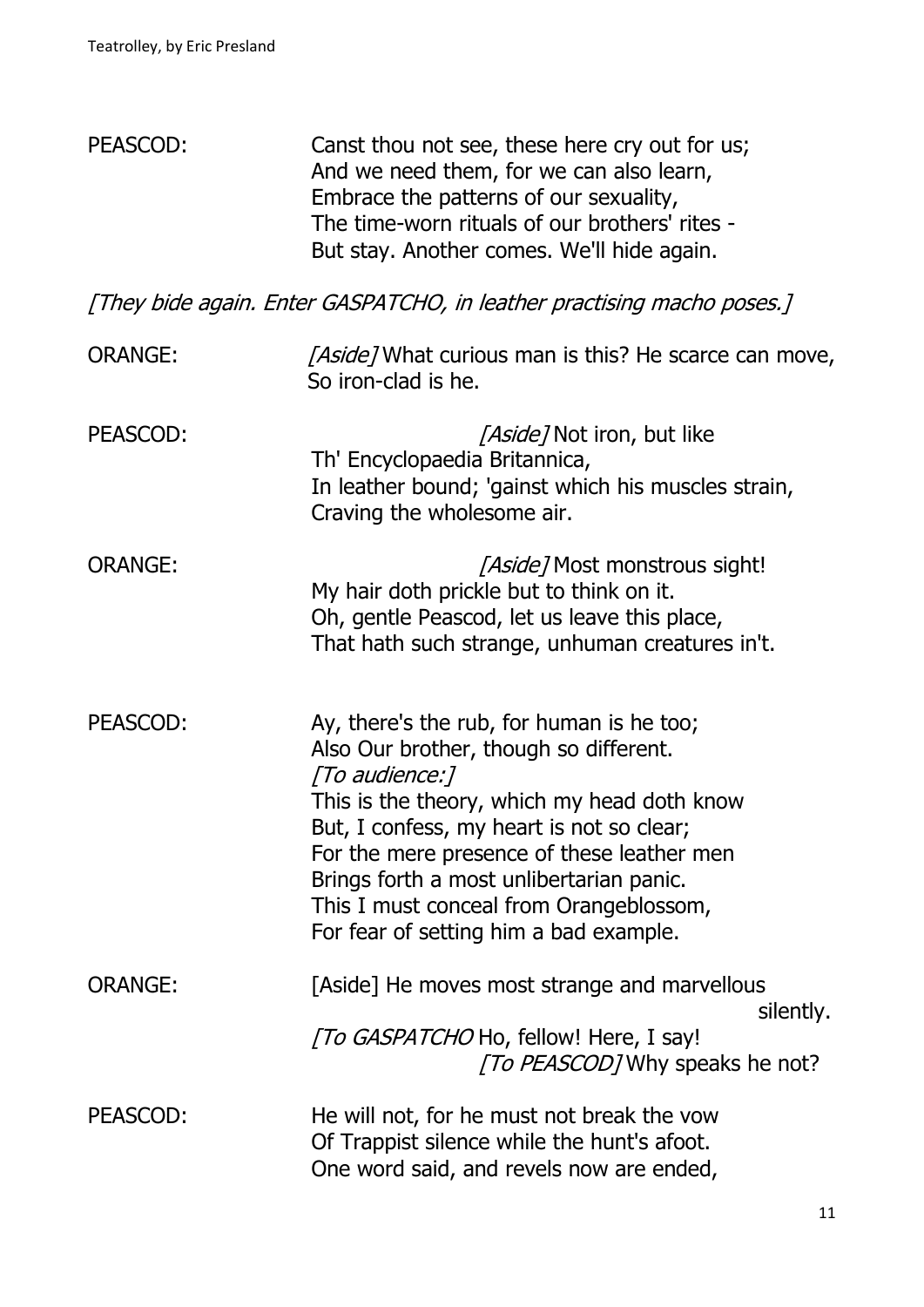The god Priapus fled; that is the rule To which these superstitious prowlers hold.

# [Exit GASPATCHO, still posing and searching. Re-enter PEASCOD and ORANGEBLOSSOM.]

- PEASCOD: Therefore go forth, and do thou follow him, Break thou his silence, urge him to come here, To rest himself at dead hour of the night, When charms of chase do pale, and he is weary. Then shall we give him tea, aand talk to him. The first two clones, now follow thou likewise. The body sated, then is the mind most free, And warm content melts granite hearts like wax; The moment chosen, we shall take our seal And stamp that soft, straight in our fixed likeness.
- ORANGE: Well, I shall do thy will with no great liking. And strike as the flint, that blunts itself in striking.

[Exit ORANGEBLOSSOM]

PEASCOD: And luck go with thee, gentle Orangeblossom. Thy rough untutor'd zeal may ope more hearts Than force of grizzl'd reason. But see, the moon, Big-bellied at the peak of potency, Smiles on Our enterprise; her gentle beams Wash o'er Our woods with silver. Now flies the bat, Now scurries field-mouse from tuft to tuft, While overhead the all-seeing owl doth hover. Now crickets play their mazy symphony; Now vixen barks, now rumbles badger forth; And now I must about my work also. There's magic in the air this mild night, And I must mix heady enchantment further.

[He produces a vial.]

Here have I brought a potion sweet and heady, Of tincture of the rarest herbs compact,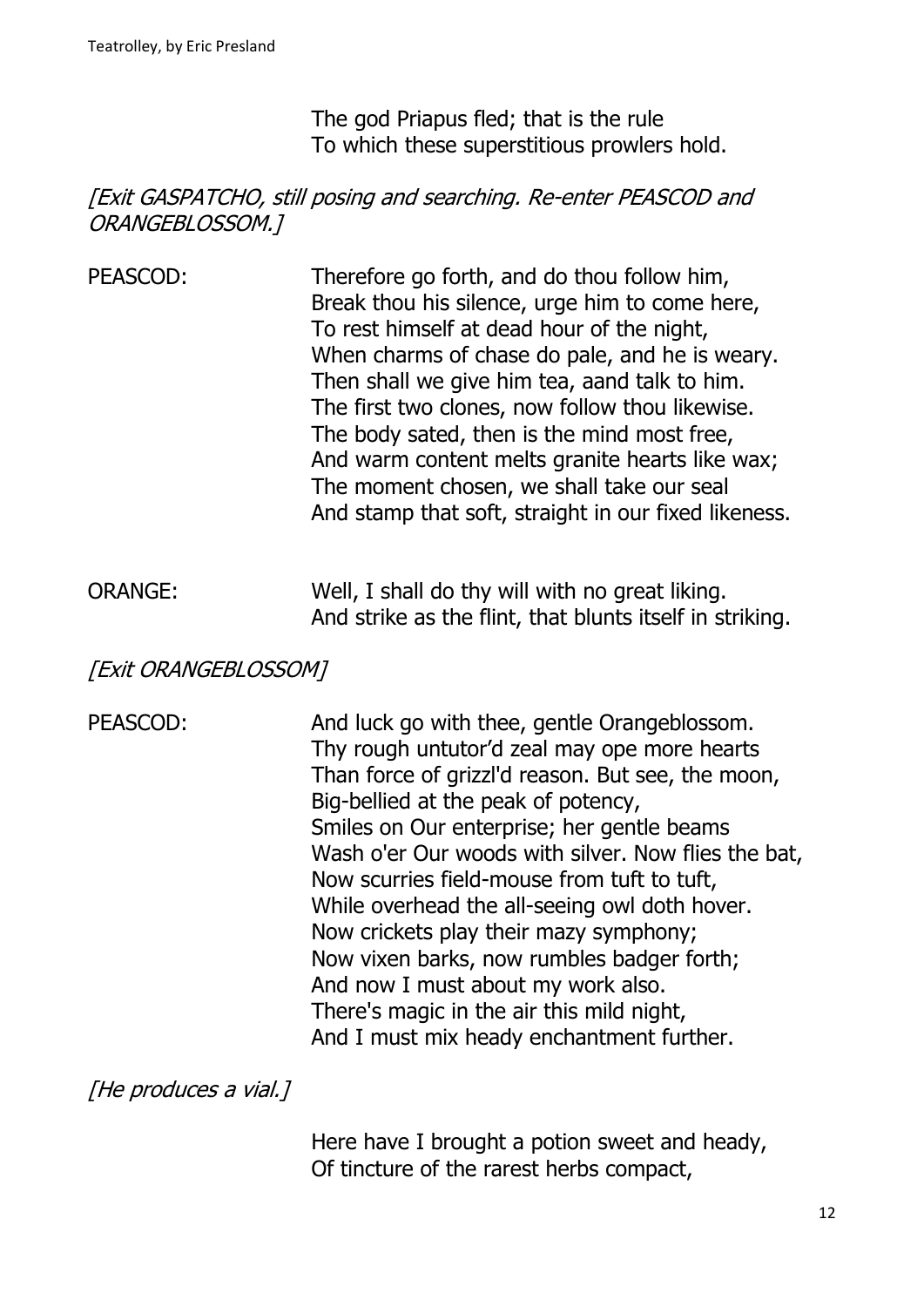Distill'd to Queen Mab's own arcane receipt: Oil of Muscovy, sweet cinnamon, Comminuted mandrake, unctuous balm, And other, more obscure, ingredients, Mix'd in proportions arcane, dark and deep By granddames at the midnight equinox. This purchas'd I at Boots, th' apothecary, Intending that I here should add the philtre Unto the PG Tips, which I do now. Thus shall the barriers fall, crumbled to dust, With which these fearful folk protect themselves From show of all-too-human frailty. Whoe'er shall drink from this enchanted urn Shall open up their eyes; their secret thoughts Are given tongue; desires long hid will lie Reveal'd, as stranded earthworms after rain. The Heath shall break its solemn vow of silence, Thought and word made one, as Cupid's darts Fly thick and most promiscuous through the air. The tea-drinker shall on the instant fall, Smitten by the object of desire On which his eye first lights; th' infusion Shall waft delicious fancy to the brain; And lives will never be the same again.

[PEASCOD adds the potion to the tea, mixes it and sniffs it. Sings:]

Go, Cupid, do thy work; Open minds and hearts. Drag forth desires that lurk In our most secret parts.

Go, Cupid, do thy work, And love shall be the yeast; Let hormones go berserk Let psyche be released.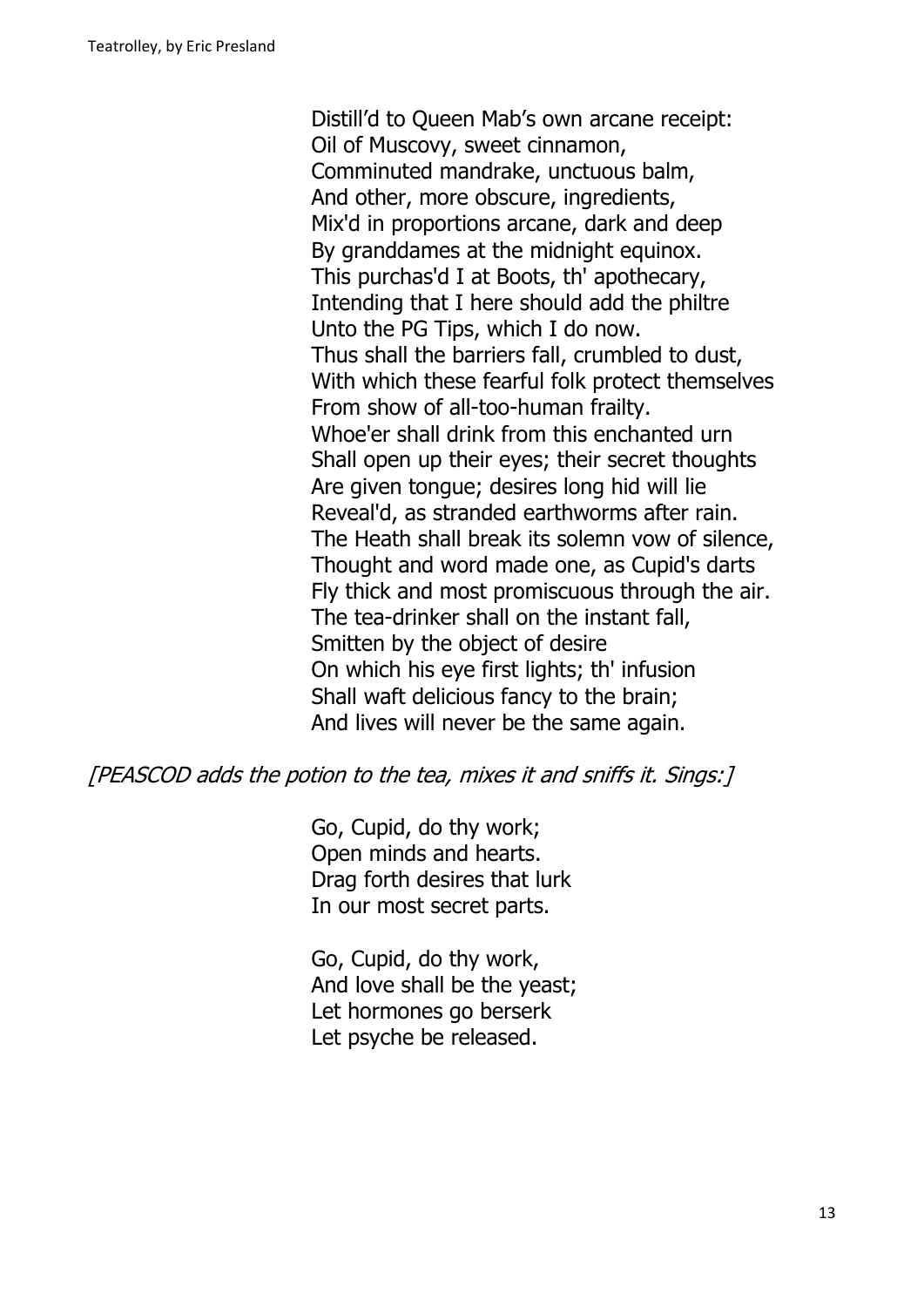Go, Cupid, do thy work; The puritan shall fall, As quiddity and quirk

In darkness conquers all.

Go, Cupid, do thy work On these most fixed lives; Drown the complacent smirk In older, primal drives.

[He disguises himself in an old cloak.]

My coat I don. I'm here; I'm gone.

[Exit PEASCOD.]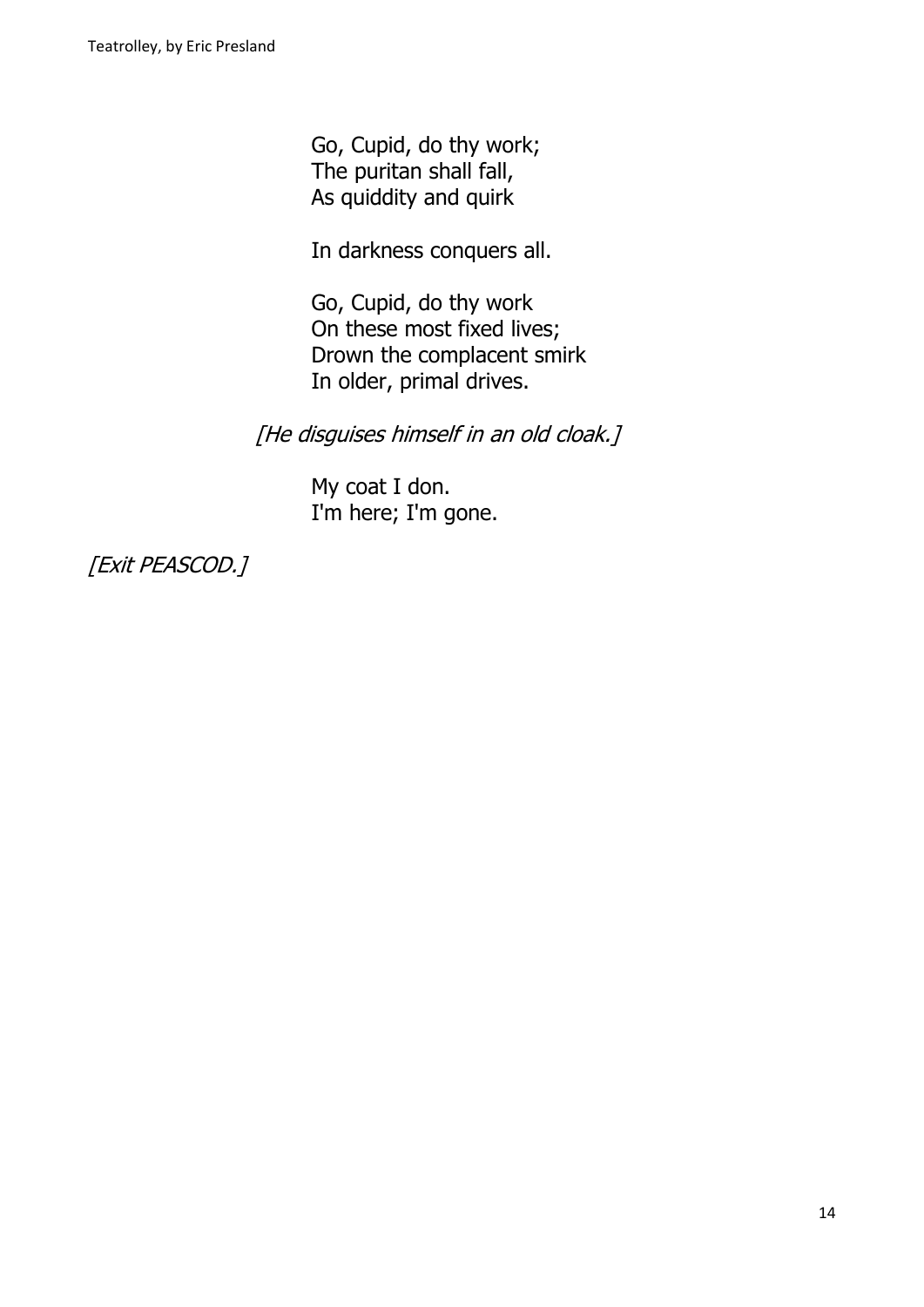#### SCENE THREE:

#### ANOTHER PART OF THE HEATH

#### [Enter ORANGEBLOSSOM]

ORANGE: Oh, what a wretched fairy now am I! My flimsy finery reduc'd to rags; My tinsel wings are torn, my wand is bent; The Cuban heels on these my finest boots Are broken quite. The rising wind doth whip Most pitiless through lurex and through silk; While any green Boy Scout could track my steps By th'trail of sequins that I leave behind. Which way? Which way? The moon lies cloudconceal'd; There'll be no help from her chaste beams aWhile. Is it right or left? I do forget myself. Ne'er shall I escape this joyless maze, But wander wilderness for all my days. '

[Exit ORANGEBLOSSOM. Enter RASPBERRY, who has been watching him.]

RASPBERRY: Aha! A felon! This one shall not escape, But I will follow in his foetid path Till at the last I catch him in the act Of gross indecency or other outrage. The villain apprehended, I'll straightway Down to the Station with the miscreant; Thus to restore me to the Sergeant's grace, From which, I fear, I have fallen far of late. Arresting queers will show him my devotion; This is the certain path to my promotion. Lead on, my pretty boy, I'll follow close; This bird, new-spied, I can't afford to lose.

[Exit RASPBERRY, following ORANGEBLOSSOM.]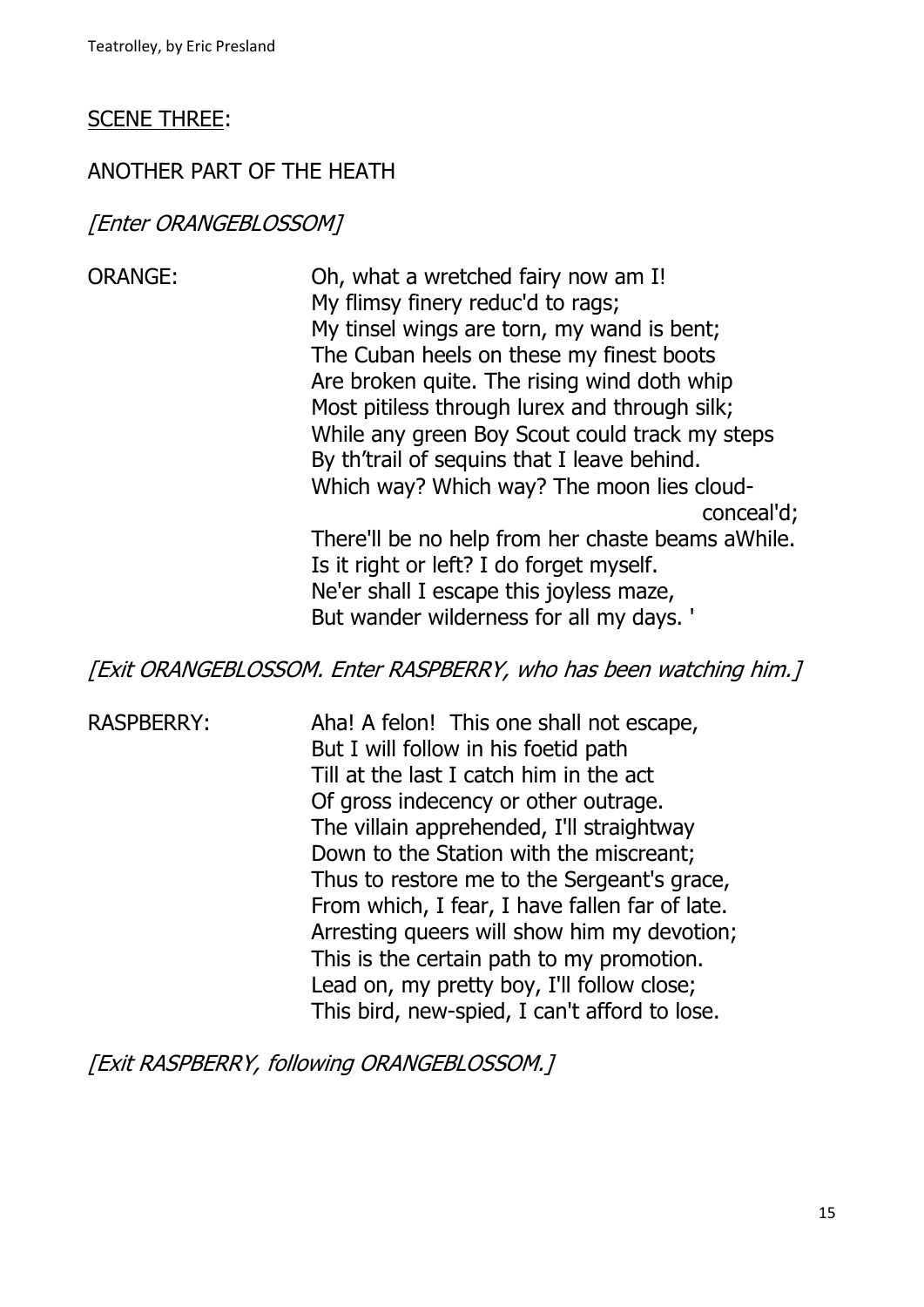#### SCENE FOUR:

#### THE TEA-TROLLEY AGAIN

#### [Enter NEAPOLITANO.]

NEAPOLITANO: Pistachio! Pistachio! Where art thou? Pistachio, ho! Ay me, the quest is bootless. Thickets here do press so close about, And he is gone so deep, he'll ne'er be found. My eyes are weary, and my feet so sore That I must rest awhile. But what is this? A trolley with an urn? How came this here? This is no place for Social Services Or Meals on Wheels. Perchance some kindly soul Hath lost his way to an Old People's Home. Halloa!

#### Halloa!

There's none about. The tea is getting cold. I will refresh myself… But that is theft… Tush, who's to know? What's one small cup of tea? But all the same, not thine... Thou foolish man, Thou faintest quite with thirst, thy bones are chill; Take what has chanc'd to offer. That I will.

[NEAPOLITANO pours a cup of tea and drinks. Enter ORANGEBLOSSOM.]

ORANGE: My fruitless journey ends where it began. Nor sight nor sound of lost souls have I had, Save for the indistinguishable rustle Of furtive scuffles in the undergrowth.

#### [ORANGEBLOSSOM spies NEAPOLITANO.]

ORANGE: But here at last is one poor downcast gay; I'll talk with him and show him his Oppression. Perchance he'll see the error of his ways. Thou poor base thing, I come to raise thee up, To take the narrow blinkers from thy eyes, And lead thee from the common to the commune.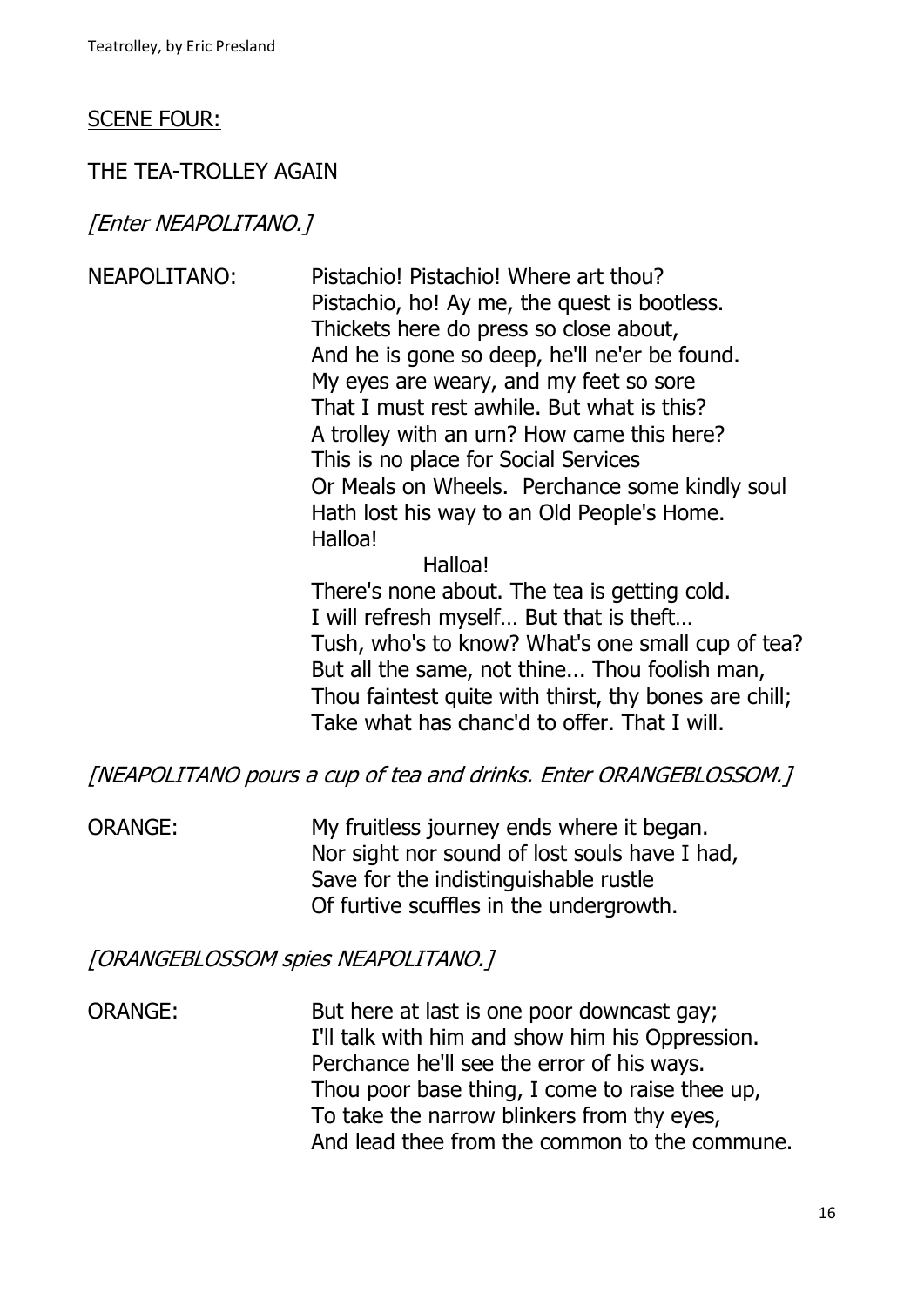| <b>NEAPOLITANO:</b> | What beauteous voice thus ravishes mine ear?<br>Art thou a man? Thy form suggests thou art,<br>Save that thy godlike lineaments deny't,<br>While thy fair garments seem of elves or sprites,<br>Gossamer creatures, in whose tiny hands<br>The finest silk takes shapes fantastical.                                                                                                                                                                                                                                                                                                                                                                                                                                                                                                          |
|---------------------|-----------------------------------------------------------------------------------------------------------------------------------------------------------------------------------------------------------------------------------------------------------------------------------------------------------------------------------------------------------------------------------------------------------------------------------------------------------------------------------------------------------------------------------------------------------------------------------------------------------------------------------------------------------------------------------------------------------------------------------------------------------------------------------------------|
| <b>ORANGE:</b>      | Come out from thy dark closet; join with us.                                                                                                                                                                                                                                                                                                                                                                                                                                                                                                                                                                                                                                                                                                                                                  |
| NEAPOLITANO:        | I'll join with thee most gladly, on the instant.<br>Take shelter with me 'neath this friendly bush.                                                                                                                                                                                                                                                                                                                                                                                                                                                                                                                                                                                                                                                                                           |
| <b>ORANGE:</b>      | Nay, I am here to bring thee deepest joy.                                                                                                                                                                                                                                                                                                                                                                                                                                                                                                                                                                                                                                                                                                                                                     |
| <b>NEAPOLITANO:</b> | Better and better. Come, the bush awaits.                                                                                                                                                                                                                                                                                                                                                                                                                                                                                                                                                                                                                                                                                                                                                     |
| <b>ORANGE:</b>      | My drift is lost; I mean relationships.                                                                                                                                                                                                                                                                                                                                                                                                                                                                                                                                                                                                                                                                                                                                                       |
| NEAPOLITANO:        | Most certain so do I, who pant for thee.                                                                                                                                                                                                                                                                                                                                                                                                                                                                                                                                                                                                                                                                                                                                                      |
| <b>ORANGE:</b>      | Leave go my tassles, base promiscuous lout.<br>Thy mind runs all to this one constant rout,<br>Like to a needle stuck in th' LP's groove.<br>Canst thou not see, thou pitiable wretch,<br>That there is more to life than lechery,<br>And constant chasing of the well-shap'd groin?<br>Pick-ups can be brothers, partners friends,<br>And all can melt in the voluptuous flux<br>Of multi-sided communality;<br>Relationships spring from supportive groups,<br>United 'gainst the "isms" of age, race, sex,<br>And capital, engag'd in common struggle<br>To overwhelm straight violence with gay love.<br>As sunflower to the Sun our loves unfold;<br>As tendrils of the columbine, Our lives<br>Snuggle th' unyielding wall, stone turn'd to flowers<br>Till all is clouded in ambrosia. |
| NEAPOLITANO:        | Speak on, my love, thy words do sting most sweet.                                                                                                                                                                                                                                                                                                                                                                                                                                                                                                                                                                                                                                                                                                                                             |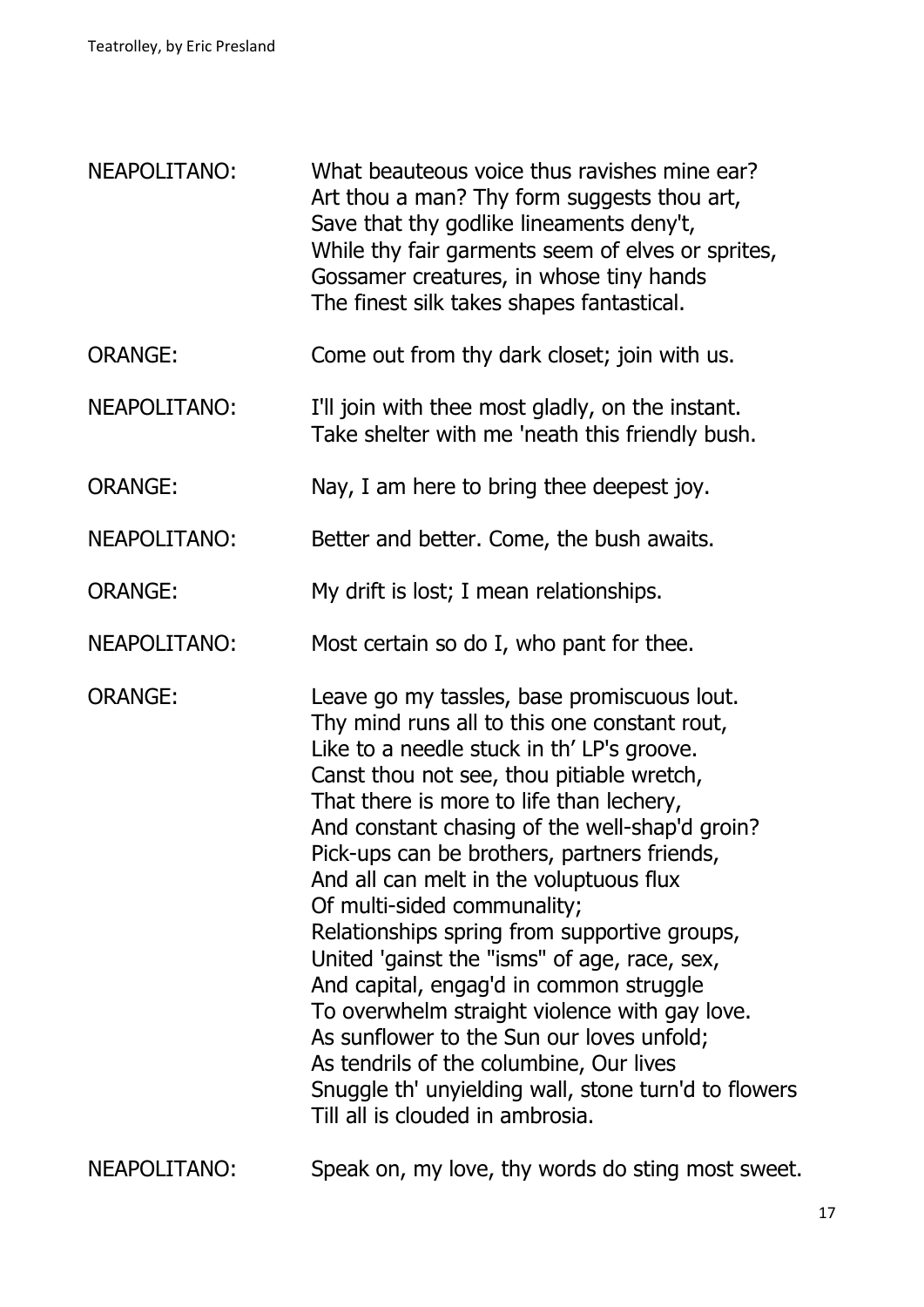|                        |                                                                                                                                         | Fain would I smart beneath thy honey d lash;<br>The more thou rates, the more I am enthrall'd,<br>Like itches, scratch'd, which then do itch the more. |
|------------------------|-----------------------------------------------------------------------------------------------------------------------------------------|--------------------------------------------------------------------------------------------------------------------------------------------------------|
| <b>ORANGE:</b>         | Still mir'd in lusts thou liest, thou miscreant,<br>For thou hast he $\sim$ ded ne'er a word I said.                                    |                                                                                                                                                        |
| <b>NEAPOLITANO:</b>    | As desert after rain.                                                                                                                   | Nay, my parch'd mind doth pant for thy discourse                                                                                                       |
| <b>ORANGE:</b>         | Much can be 'complish'd by gay liberation,<br>Lies quite outside our manifesto's scope.<br>I'll to Peascod and seek his sager counsels. | I'll none of thee.<br>But making the blind to see, the lame to walk,                                                                                   |
| <b>NEAPOLITANO:</b>    | I'll follow close to thee in thy despite;<br>Thou art not lost so quickly to the night.                                                 |                                                                                                                                                        |
| <b>ORANGE:</b>         | Help, Peascod, help!                                                                                                                    |                                                                                                                                                        |
| [ORANGEBLOSSOM flees.] |                                                                                                                                         |                                                                                                                                                        |
| NEAPOLITANO:           |                                                                                                                                         | I come, my love, I Come.                                                                                                                               |

[Exit NEAPOLITANO in pursuit. Enter RASPBERRY.]

RASPBERRY: Ha! I have miss'd the felon yet again; Ensnar'd by undergrowth, I lose my way. Lord how these cunning paths do twist and turn! An army might be lost i' th' tangled gorse. Still, I'll about my work in spite of checks. What though my shiny size ten boots be scuff'd, My creases crumpled and my raincoat torn? Though now my plain clothes might arouse the Sarge To give me fierce rebukes, yet with a scamp Hot from the Heath, and handcuff'd by my side, I'll soften all his scourges unto smiles. Where crime is rife, the policeman never rests; For mischief, like a spark to arid timber, Not scotch'd at source, will fire all our woods.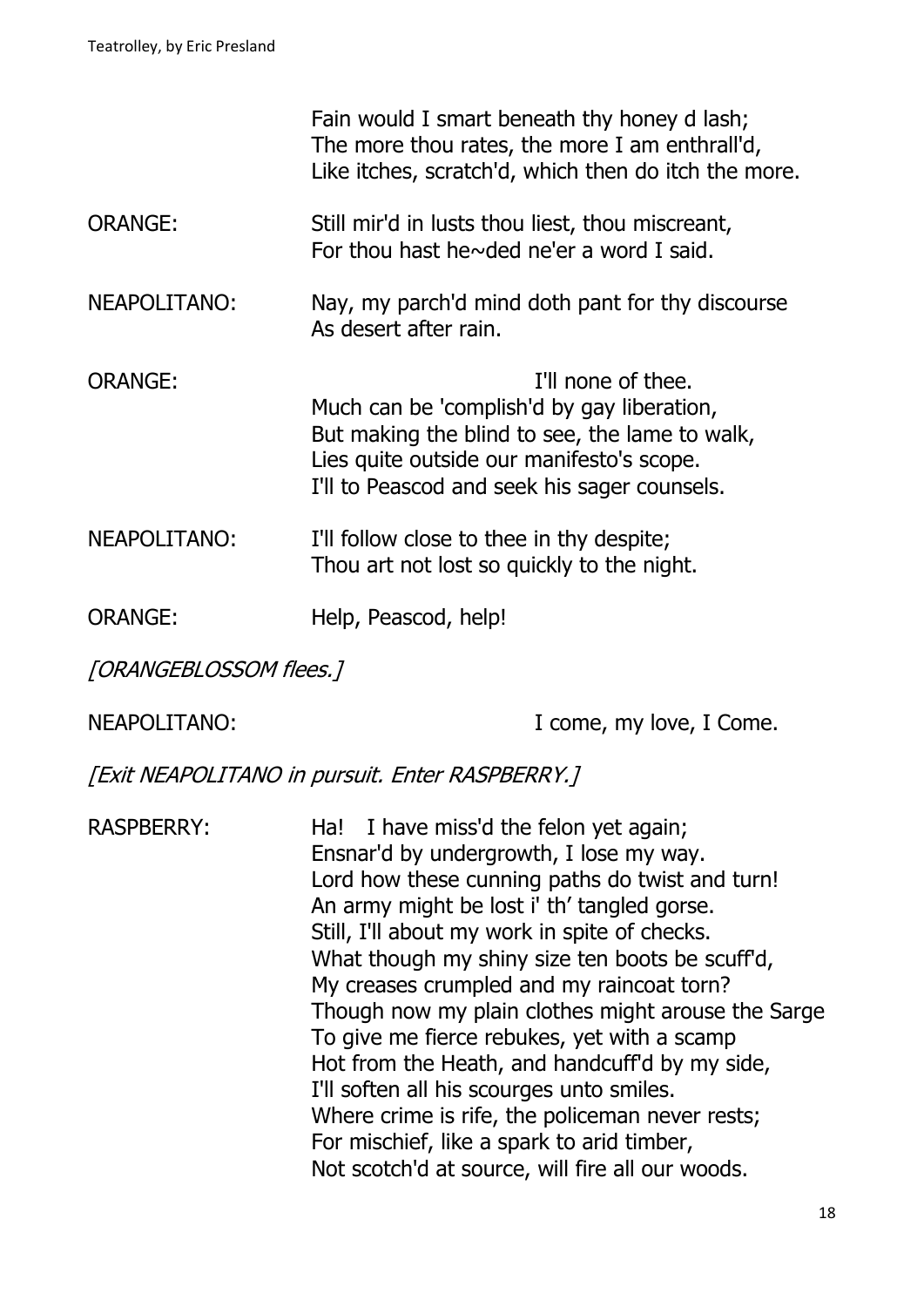[He looks round, a-tremble.]

RASPBERRY: I know they're at it... somewhere... all around... They must be… Lusts aquiver… Flesh to flesh… They're here… In naked ecstacy… Around… Tongues - warm - mouths - limbs entwin'd - moist – shooting joys. I almost faint at prospect of such sin.

[He staggers, but takes deep breaths to recover.]

Come, come, brave Raspberry, now play the man, And force thyself on through this hideous den.

[Enter PEASCOD, to check the urn is safe.]

[Aside] Here comes a saucy villain now. [To PEASCOD:] Ho, sirrah! [Aside] I know him for a fairy by his gait. I'll play upon his innocence awhile, To lead me to his fellows where they sport. I must convince him quickly that I share His bent; and to this end will I employ The homosexual vernacular.

[He takes out a book entitled 'Parliamo Parlare'. Accosts PEASCOD.]

A naughty night for trolling, is it not?

PEASCOD: Trolling, sayest thou? I know not thy intent.

- RASPBERRY: Nay, you mis-hear. For 'strolling' was the word Which I did utter. 'Trolling' is a word For those who wander slow, or 'swish' or 'mince'
- PEASCOD: I like not 'mince'. A vegetarian, I. [Aside] His boots betoken a policeman sure. I'll play his game awhile to lead him on, He will reveal more if he's at ease.
- To RASP] The evening air is soothing, is it not?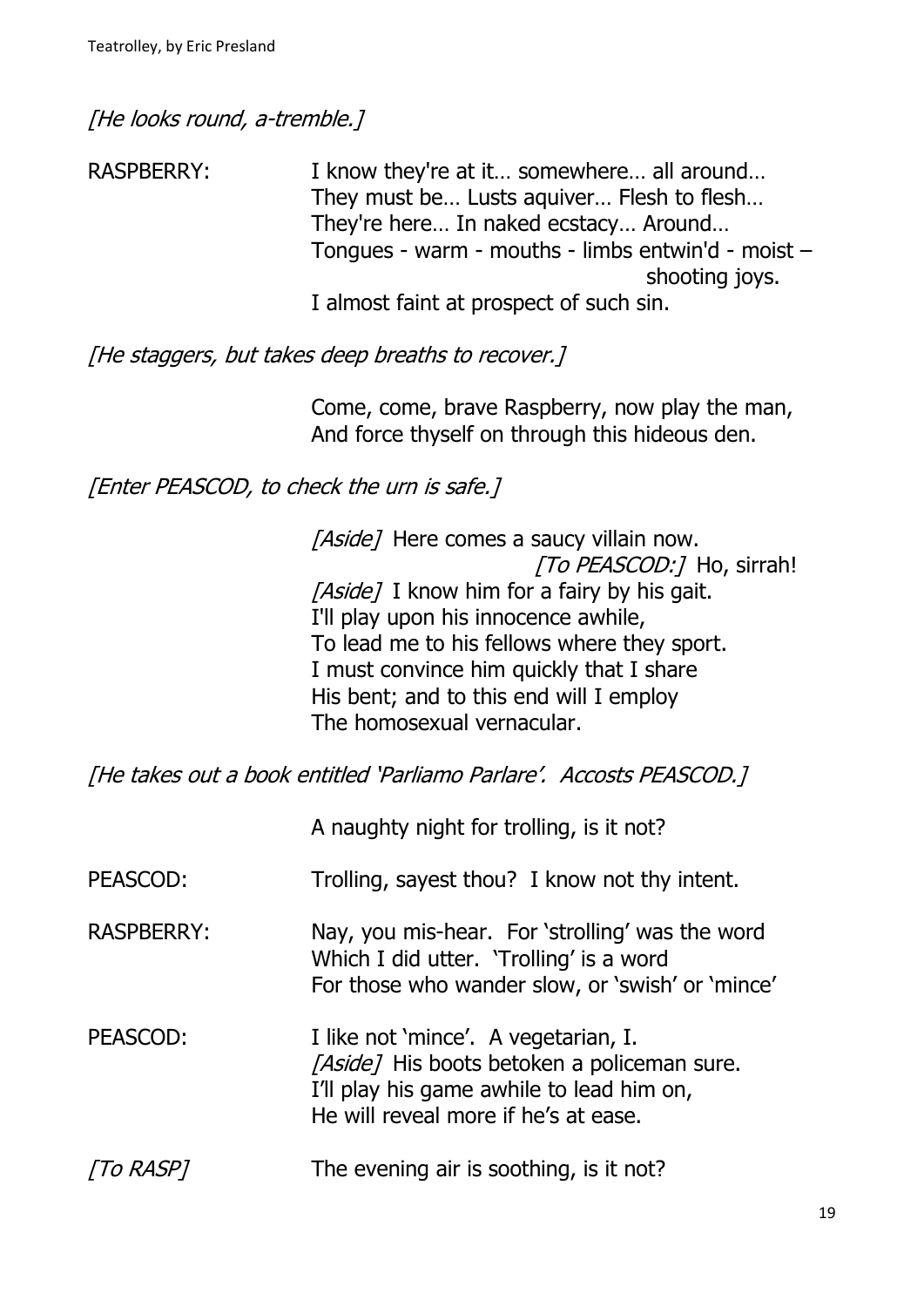| <b>RASPBERRY:</b> | Soothing and pleasant for a summer "cruise"!?                                                                                                                      |
|-------------------|--------------------------------------------------------------------------------------------------------------------------------------------------------------------|
| PEASCOD:          | A Cruise? We're fifty miles from the sea.                                                                                                                          |
| <b>RASPBERRY:</b> | But were we by the sea, then would it be<br>Most fitting cruising weather. Yet I trow<br>Thou wilt find a slew of sailors hereabouts,<br>If thou wert so inclined. |
| PEASCOD:          | What need have I<br>For jolly matelots? The only boats<br>Are model yachts floating on Hampstead Pond.<br>Wherefore do sailors sail so far from home?              |
| <b>RASPBERRY:</b> | Why ask me? I know not. [Aside] The man's a vice<br>Whose jaws I yet must strain to unclamp further.                                                               |
| PEASCOD:          | Perhaps a better word might be "patrol".                                                                                                                           |
| <b>RASPBERRY:</b> | What say you?                                                                                                                                                      |
| PEASCOD:          | A fine evening to "patrol".                                                                                                                                        |
| <b>RASPBERRY:</b> | A curious turn of phrase; "patrol" implies<br>Some pith and moment to the enterprise.<br>I fear the rascal sees through my disguise.                               |
| PEASCOD:          | Why sure, for such I take it that thou hast.<br>Why otherwise a lonely vigil keep<br>In this wild place?                                                           |
| <b>RASPBERRY:</b> | Yet fit enough it is<br>To "vada" "dolly eeks" and "bona buns".                                                                                                    |
| PEASCOD:          | Buns? If pangs of hunger grip thy bowels<br>I know a quaint tea shoppe in East Heath -<br>Though likely clos'd at this late hour of night.                         |
| <b>RASBERRY:</b>  | I am not hungry $-$                                                                                                                                                |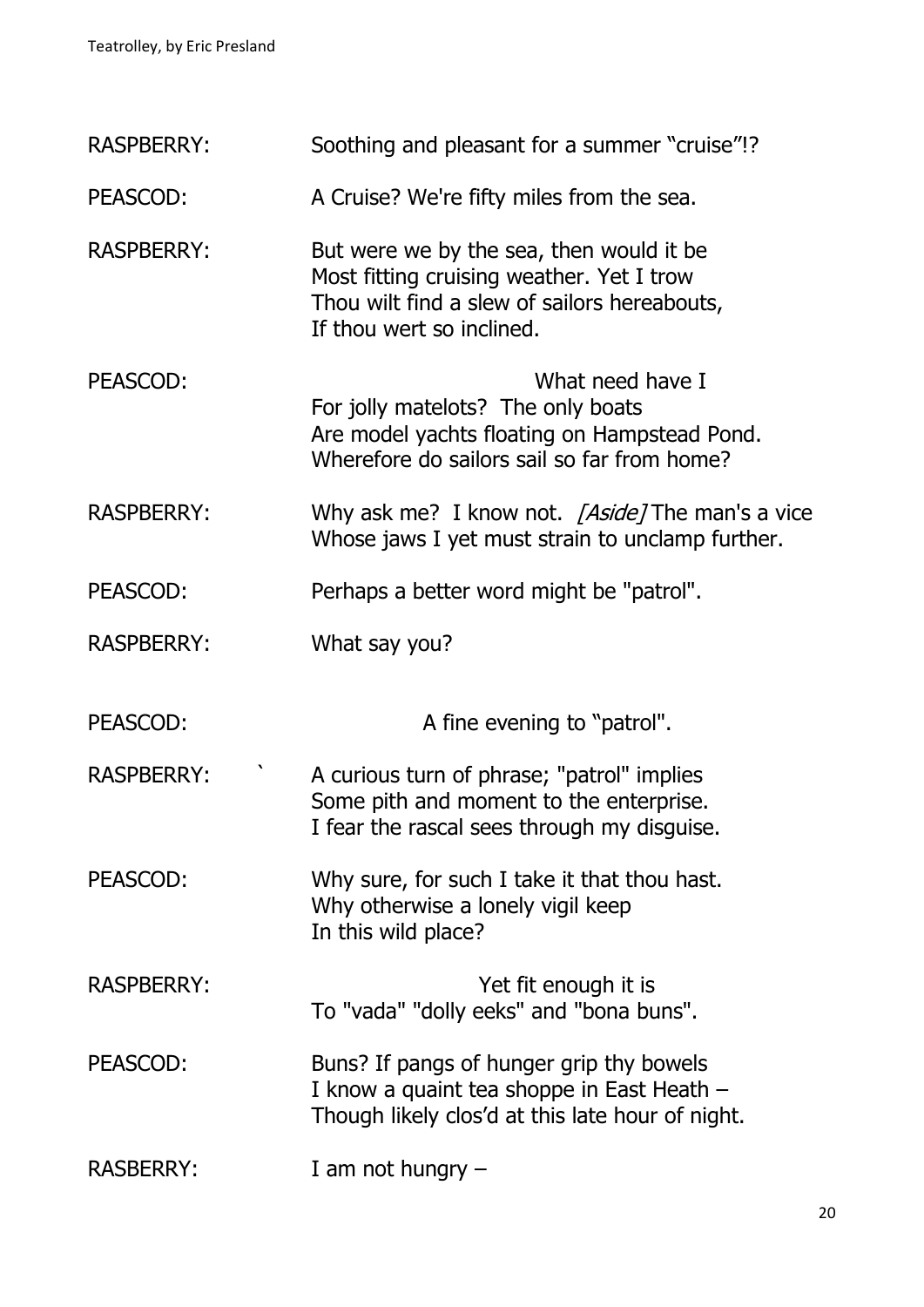| PEASCOD:          | Why then say thou wast?                                                                                                                                                     |
|-------------------|-----------------------------------------------------------------------------------------------------------------------------------------------------------------------------|
| <b>RASPBERRY:</b> | - save for fair "lallies" and "butch" bulging "baskets"                                                                                                                     |
| PEASCOD:          | Baskets? Of fruit? There's none upon the Heath.                                                                                                                             |
| <b>RASPBERRY:</b> | Oh really? That is not what I've heard tell.                                                                                                                                |
| PEASCOD:          | Mayhap thou meanst a truncheon $-$ luncheon $-$<br>basket.                                                                                                                  |
| <b>RASPBERRY:</b> | A truncheon basket! What a merry thought!<br>Ho, ho. You see, I split my sides with mirth.<br>[Aside] I fear he may be taking of the piss.                                  |
| PEASCOD:          | Well, I'll away, I fear that I disturb<br>Thy 'beat'.                                                                                                                       |
| <b>RASPBERRY:</b> | My beat? I know no beat.                                                                                                                                                    |
| PEASCOD:          | Thy beet-<br>root face doth sure betoken growing wrath.<br>I fear, alas, I keep thee from thy purpose.<br>[Aside] I joy to see the pig dripping his lard<br>In sweaty fear. |
| <b>RASPBERRY:</b> | What purpose I might have<br>Is, I am sure, as innocent as your.<br>Touché - I have him! Oh, clever Raspberry!<br>The hook goes home; now I will play the line.             |
| PEASCOD:          | Well, sir, I must admit $-$                                                                                                                                                 |
| <b>RASPBERRY:</b> | <i>[Aside]</i> Now truth will out                                                                                                                                           |
| PEASCOD:          | My nightly walks are somewhat purposeful;<br>Yet seems it little harm.                                                                                                      |
| <b>RASPBERRY:</b> | [Aside] Now comes it pat                                                                                                                                                    |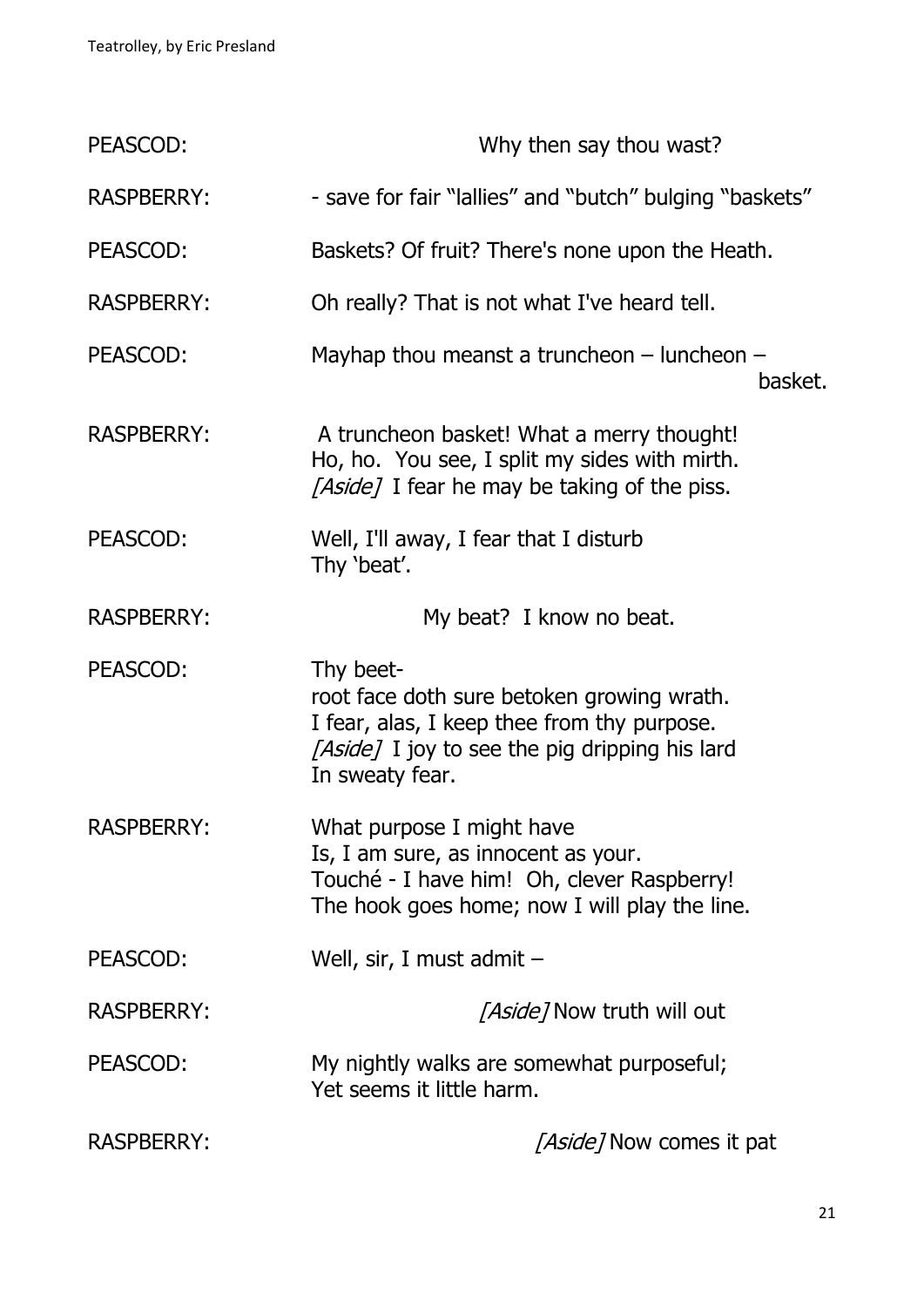| PEASCOD:          | Perhaps I shouldn't say, $\overline{\phantom{a}}$                                                                                                                                                                                                                                                                                                                                                                                                                                                                                                                                                                                                |
|-------------------|--------------------------------------------------------------------------------------------------------------------------------------------------------------------------------------------------------------------------------------------------------------------------------------------------------------------------------------------------------------------------------------------------------------------------------------------------------------------------------------------------------------------------------------------------------------------------------------------------------------------------------------------------|
| <b>RASPBERRY:</b> | <i>[Aside]</i> Confess, thou villain!                                                                                                                                                                                                                                                                                                                                                                                                                                                                                                                                                                                                            |
| PEASCOD:          | But, truly, conscience stirs when I'm abroad,<br>For criminal it is                                                                                                                                                                                                                                                                                                                                                                                                                                                                                                                                                                              |
| <b>RASPBERRY:</b> | <i>[Aside]</i> I knew't!                                                                                                                                                                                                                                                                                                                                                                                                                                                                                                                                                                                                                         |
| PEASCOD:          | to steal mushrooms.                                                                                                                                                                                                                                                                                                                                                                                                                                                                                                                                                                                                                              |
| <b>RASPBERRY</b>  | Mushrooms?                                                                                                                                                                                                                                                                                                                                                                                                                                                                                                                                                                                                                                       |
| PEASCOD:          | Thou art right; 'tis an offence,<br>For all this spacious park is property<br>Of all us Londoners and the GLC.<br>I should not take them for my privy use.<br>My mind is troubled sore. But, my dear friend,<br>My lovely wife, now big with our [thinks] fourth child,<br>Craves mushrooms, as a pregnant woman may,<br>And what must I do but satisfy her whim?<br>Therefore steal I nightly to the Heath,<br>In earnest mercy-search of Nature's bounty.<br>I have confess'd; condemn me if you will;<br>But he must have an adamantine heart,<br>Who would deny a poor fond doting husband<br>The right to ease his wife's persistent pangs. |
| <b>RASPBERRY:</b> | No more; the tears start ready to my eyes.<br>I too have children; three most precious babes,<br>Three little Raspberries cluster'd on the bush;<br>For them, I trow, I would do much the same.                                                                                                                                                                                                                                                                                                                                                                                                                                                  |
| PEASCOD:          | My wife I will provide for, come what may,<br>Despite contending winds and angry rains.<br>Muds, fogs and mires - and Rash Intemperate Men.                                                                                                                                                                                                                                                                                                                                                                                                                                                                                                      |
| <b>RASPBERRY:</b> | What say you?                                                                                                                                                                                                                                                                                                                                                                                                                                                                                                                                                                                                                                    |
| PEASCOD:          | Hast thou seen them on the Heath?                                                                                                                                                                                                                                                                                                                                                                                                                                                                                                                                                                                                                |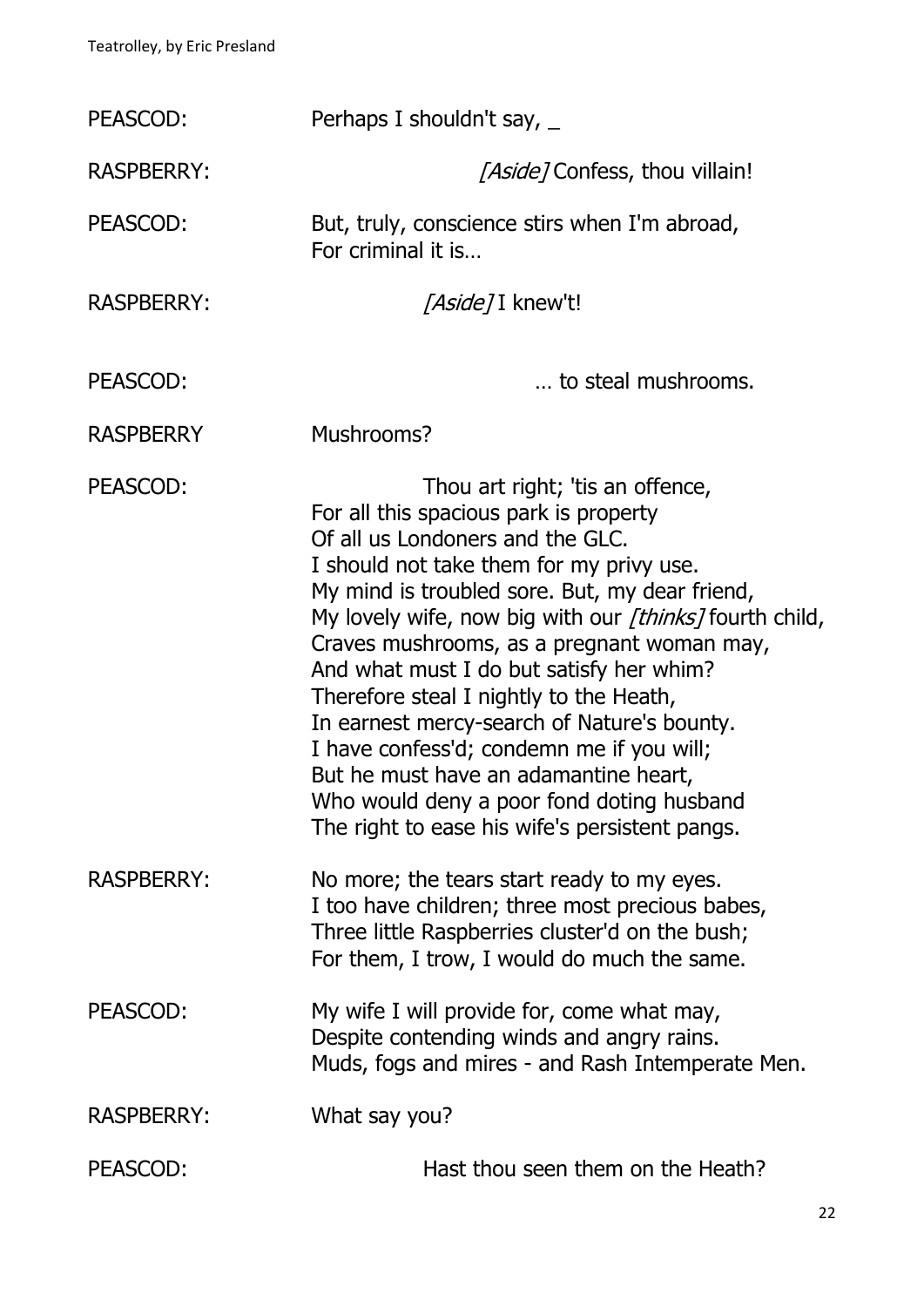| PEASCOD:             | Some men there are, furtive and sinister,<br>Who lurk these wild woods about, most strange.                                                                                                                                                                                                    |
|----------------------|------------------------------------------------------------------------------------------------------------------------------------------------------------------------------------------------------------------------------------------------------------------------------------------------|
| <b>RASPBERRY:</b>    | In truth, I have heard tell there are such men.                                                                                                                                                                                                                                                |
| PEASCOD:             | But what their purposes might be, I know not.                                                                                                                                                                                                                                                  |
| <b>RASPBERRY:</b>    | <i>[Aside]</i> Though I have misjudged this innocent,<br>Now I will open to him; unbeknownst<br>He may yet lead me to the scandalous spot.<br>[To PEASCOD:]<br>Sir, I'll be frank; thou art an honest man.<br>I am not what I seem. My clothes disguise<br>An officer of Her Majesty's Police. |
| [He reveals himself] |                                                                                                                                                                                                                                                                                                |
| PEASCOD:             | No!                                                                                                                                                                                                                                                                                            |
| <b>RASPBERRY:</b>    | Truly.                                                                                                                                                                                                                                                                                         |
| PEASCOD:             | Cross thy heart?                                                                                                                                                                                                                                                                               |
| <b>RASPBERRY:</b>    | I do assure you.                                                                                                                                                                                                                                                                               |
| PEASCOD:             | I never would have seen through thy disguise.                                                                                                                                                                                                                                                  |
| <b>RASPBERRY:</b>    | We have our methods, taught at Training School;<br>Our Force is stuffed with masters of deception.                                                                                                                                                                                             |
| PEASCOD:             | [Aside] He knoweth not how true he speaks.<br><i>To RASPBERRY</i> 7 Thy name?                                                                                                                                                                                                                  |
| <b>RASPBERRY:</b>    | Constable Raspberry, at your service, sir.                                                                                                                                                                                                                                                     |
| PEASCOD:             | A fair and fruity constable indeed.                                                                                                                                                                                                                                                            |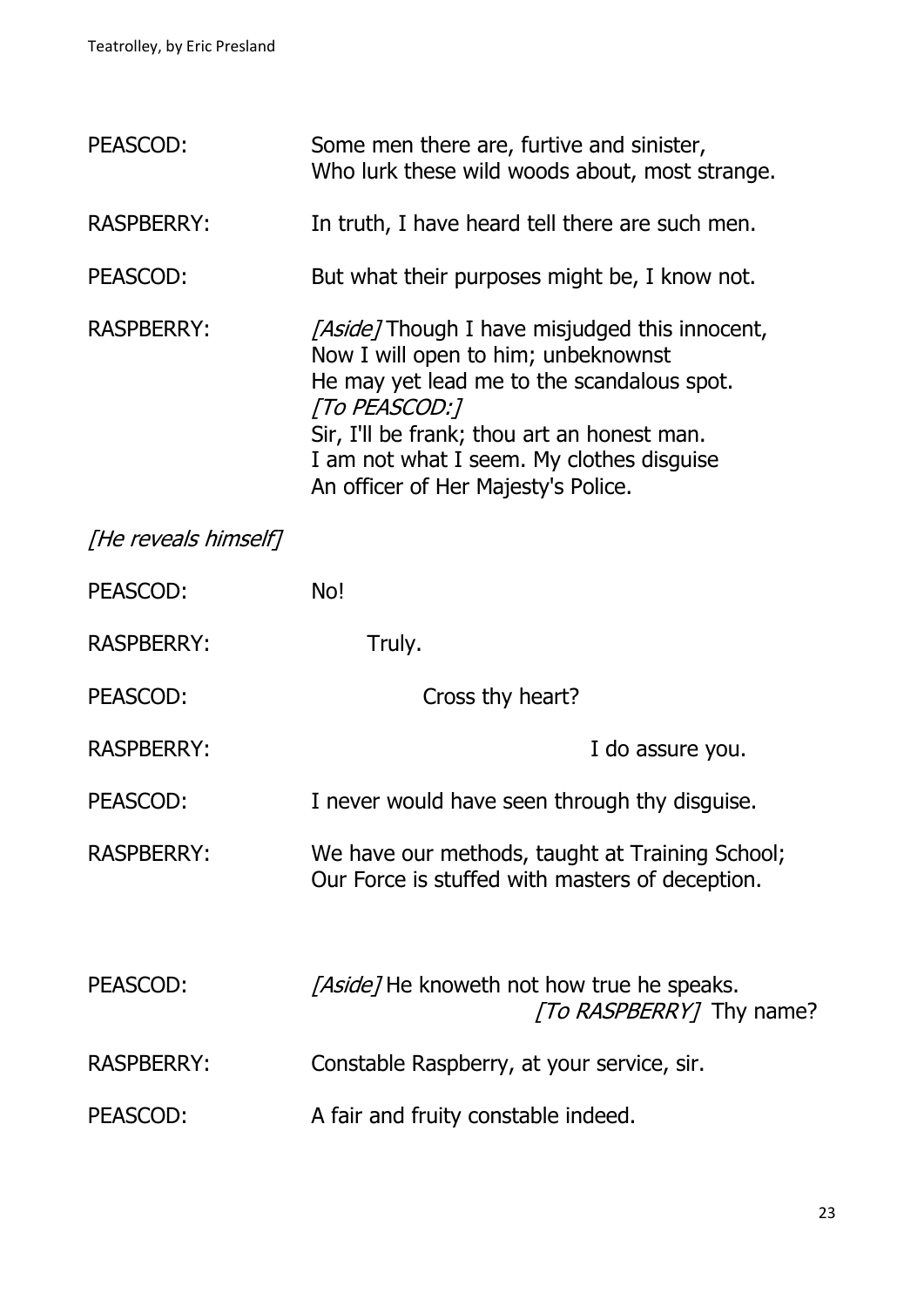| <b>RASPBERRY:</b> | These men that you have seen are villains quite,<br>Devils incarnate, void of moral sense,<br>Who here do practice vile perversions,<br>Corrupting children and the public weal -                                                                                                                                                                                                                                                                                                                                                                              |
|-------------------|----------------------------------------------------------------------------------------------------------------------------------------------------------------------------------------------------------------------------------------------------------------------------------------------------------------------------------------------------------------------------------------------------------------------------------------------------------------------------------------------------------------------------------------------------------------|
| PEASCOD:          | [Aside] Sure, there are many chiidren walk abroad<br>Upon the Heath at this, the midnight hour.                                                                                                                                                                                                                                                                                                                                                                                                                                                                |
| <b>RASPBERRY:</b> | - To outrage of the common decency.<br>These vile monsters have I vowed to track<br>Unto their very lair; and this long night<br>Do I keep watch, in hope of catching them.<br>But creep I up, they're melted into air,<br>Into thin air, or swallowed in the copse.<br>Good sir, if these you've seen, then tell me now<br>Where I may apprehend them. My arrests<br>Will reach their monthly quota then, which now<br>Limp laggardly behind. The Sarge will smile,<br>Promotion and a pay-rise will be mine,<br>And little Raspberries well fed and watered. |
| PEASCOD:          | As one man with a family to another,<br>I cannot hear unmoved thy piteous pleas,<br>And I see plain it is my public duty<br>To give thee Succour in thy enterprise.<br>Yet stay and rest awhile; thou must be tir'd<br>By thy long watch.                                                                                                                                                                                                                                                                                                                      |
| <b>RASPBERRY:</b> | My feet are killing me.                                                                                                                                                                                                                                                                                                                                                                                                                                                                                                                                        |
| PEASCOD:          | And doubtless thou art thirsty too.                                                                                                                                                                                                                                                                                                                                                                                                                                                                                                                            |
| <b>RASPBERRY:</b> | In truth.                                                                                                                                                                                                                                                                                                                                                                                                                                                                                                                                                      |
| PEASCOD:          | It happens that I recently espied<br>A hostess-trolley lying quite close by,<br>Left by some wandering lost Home Visitor.<br>I touch'd the tea-urn; warm 'twas to my hand.<br>If we could find it, a hot cup of tea                                                                                                                                                                                                                                                                                                                                            |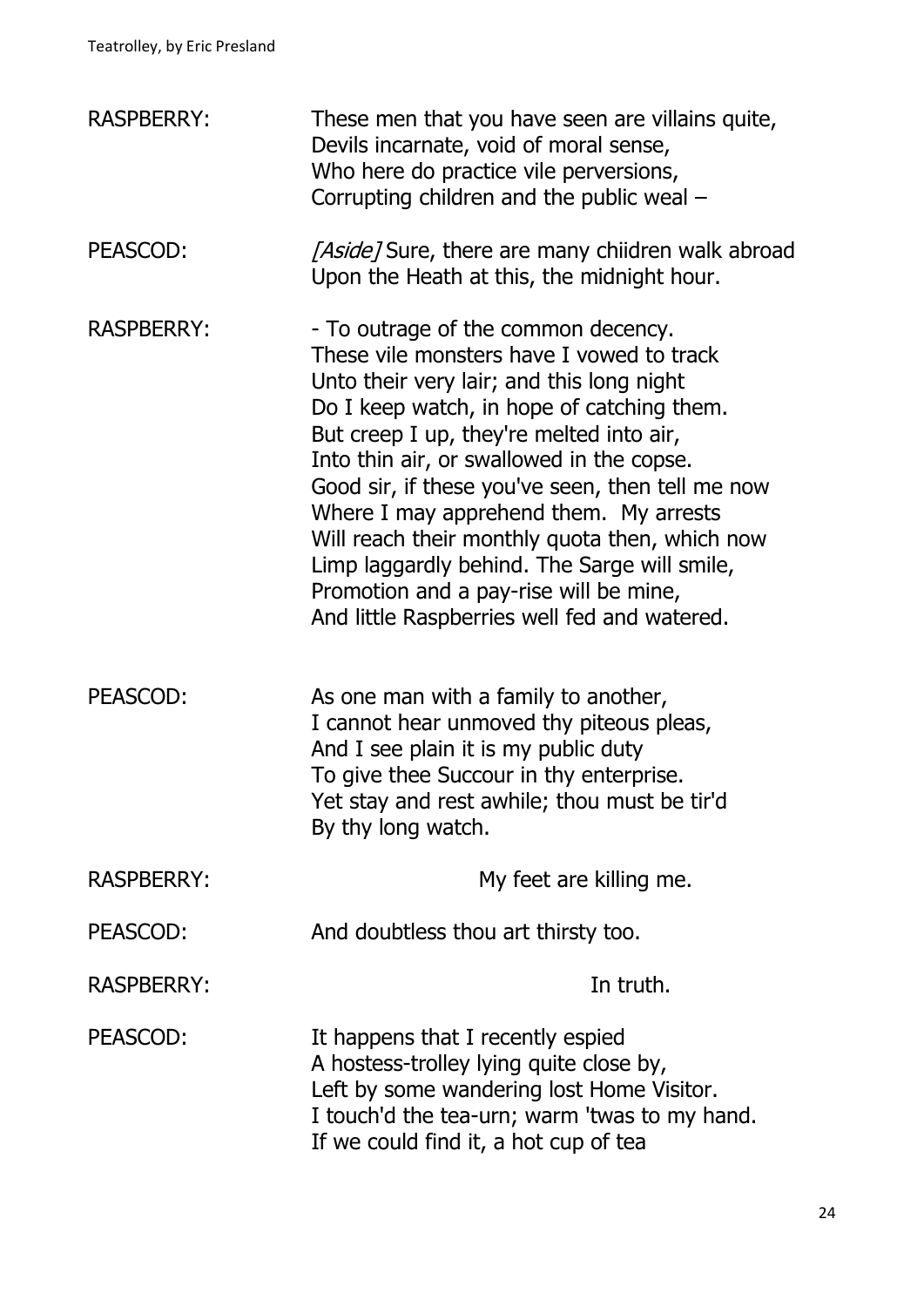Will set thee for thy labours yet to come.

# [He discovers the teatrolley.]

Ah, here it is. Sit down and have some tea, While I go seek th'unmentionable men Who blight our Heath - and offer hope of glory. Thus private gain and public good combine, And Mrs Thatcher's cause unites with thine

[He removed his drab coat. Aside:]

Off with these weeds; the pike has ta'en the bait. Now as myself I'll greet my brothers straight.

[Exit PEASCOD. RASPBERRY relaxes with his tea.]

RASPBERRY: What bliss it is to snatch a moment's ease: A log, some PG Tips, and fame in view. I'll wait my new-found ally's quick return. Of such, I like to think, is Heaven made. The drinks? Ah, that's better. Life flows again along my jaded veins. I feel like a new man -

[Enter PISTACHIO]

- and here one comes.

| PISTACHIO: | The Youngmen prowl, and I too must about<br>The magic circle of forbid desires;<br>Join and part in shadowy ecstacy;<br>Hard bodies silhouetted 'gainst the sky, |
|------------|------------------------------------------------------------------------------------------------------------------------------------------------------------------|
|            | Eyes bright and glitt'ring in hidden faces,<br>Nameless, silent, stealthy as the night,                                                                          |
|            | Lost in the concentration of the chase.                                                                                                                          |
|            | Thrice have I join'd and parted; such sweet thrill<br>I never dream'd could be; it stirs my blood.                                                               |
|            | I was a fool to lock myself away                                                                                                                                 |
|            | I' th' cosy rabbit-hutch, monogamy.                                                                                                                              |
|            | Well, I will reclaim the time thus lost,                                                                                                                         |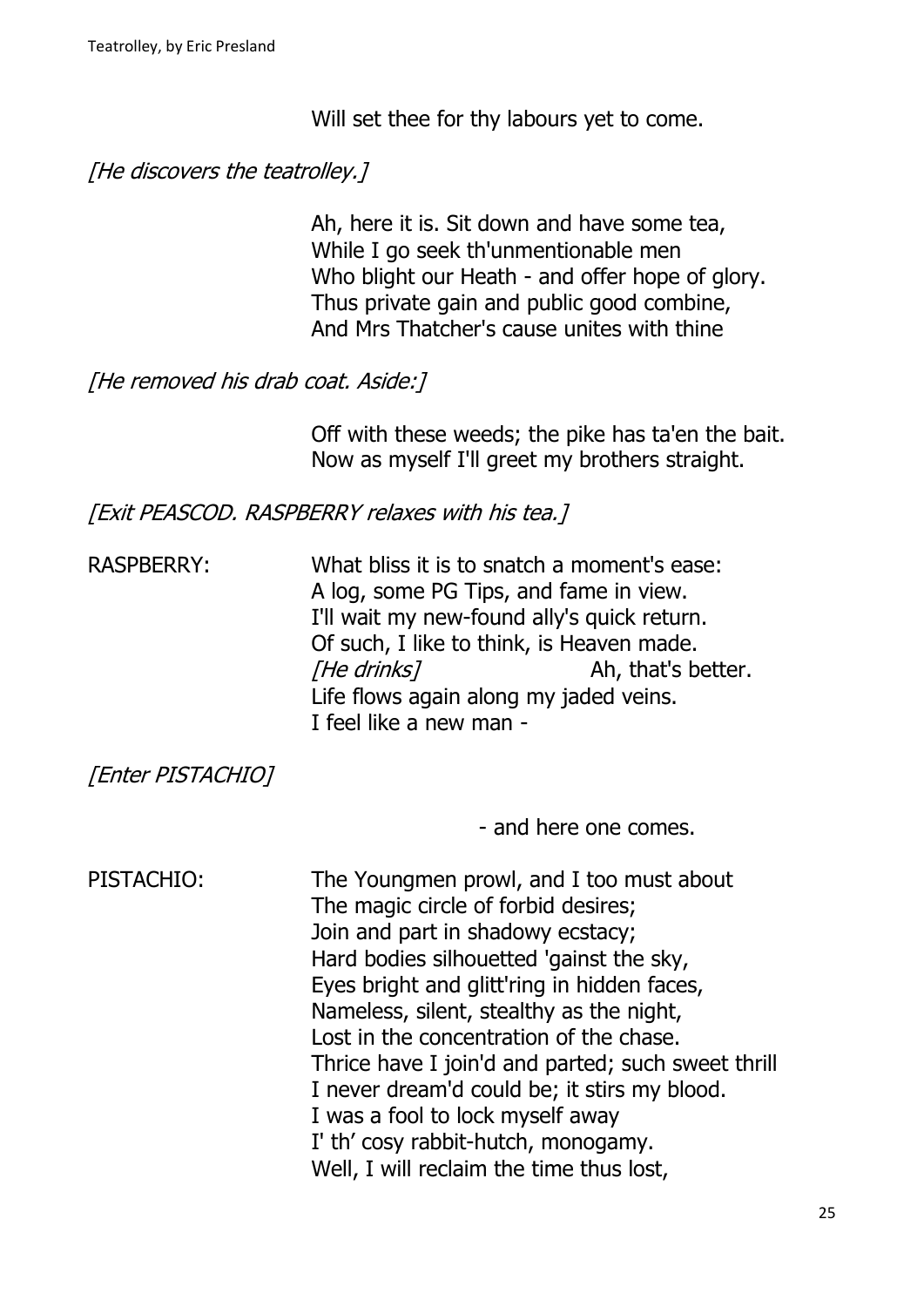|                   | And quickly, for my heart cries out for more.                                                                                                                                                                                                                                                       |
|-------------------|-----------------------------------------------------------------------------------------------------------------------------------------------------------------------------------------------------------------------------------------------------------------------------------------------------|
|                   | [PISTACHIO makes to exit; his way is barred by RASPBERRY.]                                                                                                                                                                                                                                          |
| <b>RASPBERRY:</b> | Oh beauteous fair, that ravishes my sight,<br>And brushes my heart with gossamer.                                                                                                                                                                                                                   |
| PISTACHIO:        | Got some poppers?                                                                                                                                                                                                                                                                                   |
| <b>RASPBERRY:</b> | I have not lov'd till now, nor e'en existed.<br>This moment trembles in eternity,<br>Fixed in amber, proof 'gainst razing time,<br>And lives for ever.                                                                                                                                              |
| PISTACHIO:        | Dost thou want to fuck?                                                                                                                                                                                                                                                                             |
| <b>RASPBERRY:</b> | Come, sweetness, let us lie on pregnant banks;<br>The ash will bend to lend its kindly shelter,<br>Rough bark of elm will yield to our backs,<br>Turning to softest down; the twigs will $\cdots$ part,<br>While mossy turf, new sprung, grows pliable<br>To tender shape of our reclining forms, - |
| PISTACHIO:        | Indeed? Thou know'st a better place than I.                                                                                                                                                                                                                                                         |
| <b>RASPBERRY:</b> | - While I do cradle in mine easeful arms<br>Thy head, thy lovely head with locks so tight,<br>Resting on my strong protective shoulder.                                                                                                                                                             |
| PISTACHIO:        | That doesn't sound like any fun to me;<br>I came here for the sex, not Cupid's dart;<br>There's armour plating round my tender heart.                                                                                                                                                               |
| <b>RASPBERRY:</b> | Then linger here awhile my gentle dove                                                                                                                                                                                                                                                              |
| PISTACHIO:        | <i>[Insulted]</i> Gentle!                                                                                                                                                                                                                                                                           |
| <b>RASPBERRY:</b> | While I do sing thee of my love.                                                                                                                                                                                                                                                                    |

[He accompanies himself on the lyre which drops from the tree.]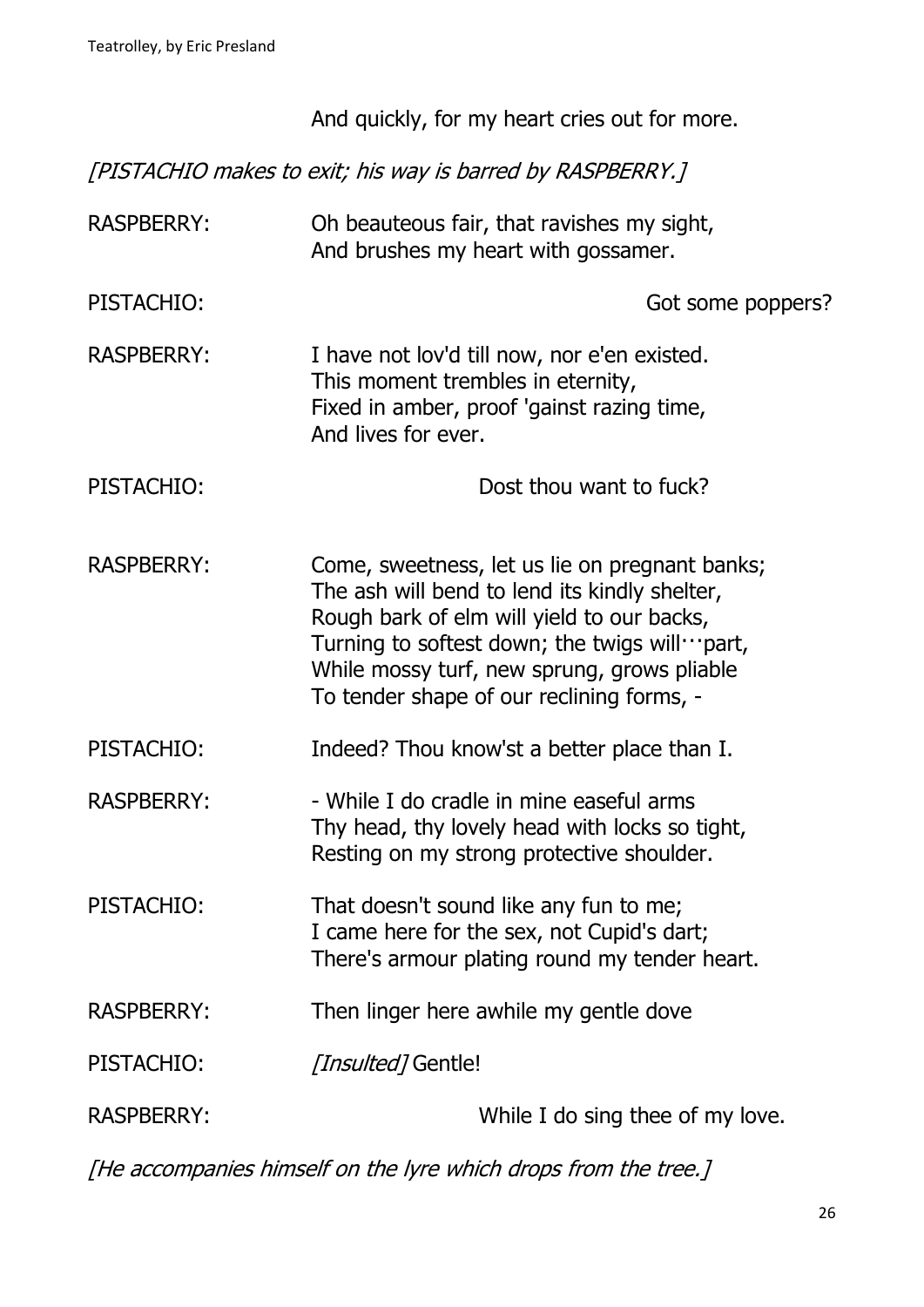|                                                                            | [Sings:]             | Not silkiest damask of fairest rose<br>Nor softest blossom on the bough<br>Exceeds the gentleness which flows<br>From mine own heart-springs now. |
|----------------------------------------------------------------------------|----------------------|---------------------------------------------------------------------------------------------------------------------------------------------------|
| PISTACHIO:                                                                 |                      | His talk is all of soft; I seek hard cock.                                                                                                        |
| <b>RASPBERRY:</b>                                                          | [Sings]              | Come away,<br>Come away, Sweet,<br>Come away with me.<br>Let us play,<br>Let us play, Sweet,<br>While the night is free.                          |
| PISTACHIO:                                                                 |                      | He wanders in his wits; I must escape.                                                                                                            |
| [He makes to leave; RASPBERRY brings him to the ground in a rugby tackle.] |                      |                                                                                                                                                   |
| <b>RASPBERRY:</b>                                                          | [Sings]              | Nor balmiest zephyr wafting round<br>Nor fluffiest cloud that floats above,<br>Compares with airy pleasure found<br>In kisses offered by my love. |
| PISTACHIO:                                                                 |                      | Such love as this I can do well without.                                                                                                          |
| <b>RASPBERRY:</b>                                                          | <i><b>Sings1</b></i> | Come away etc.                                                                                                                                    |
| PISTACHIO:                                                                 |                      | Away with him? To Disneyland, it sounds.                                                                                                          |
| <b>RASPBERRY:</b>                                                          | [Sings]              | Nor nectar from the flower's lips,<br>Nor creamy peaches from the South,<br>Nor sweetest syrops from rose hips<br>Equal thy honey-dripping mouth. |
| PISTACHIO:                                                                 |                      | He sounds like talk in women's magazines;<br>I fear I shall throw up. Excuse me, please –                                                         |
| [He makes to leave, stopped again by RASPBERRY.]                           |                      |                                                                                                                                                   |
| <b>RASPBERRY:</b>                                                          | [Sings]              | Come away etc.                                                                                                                                    |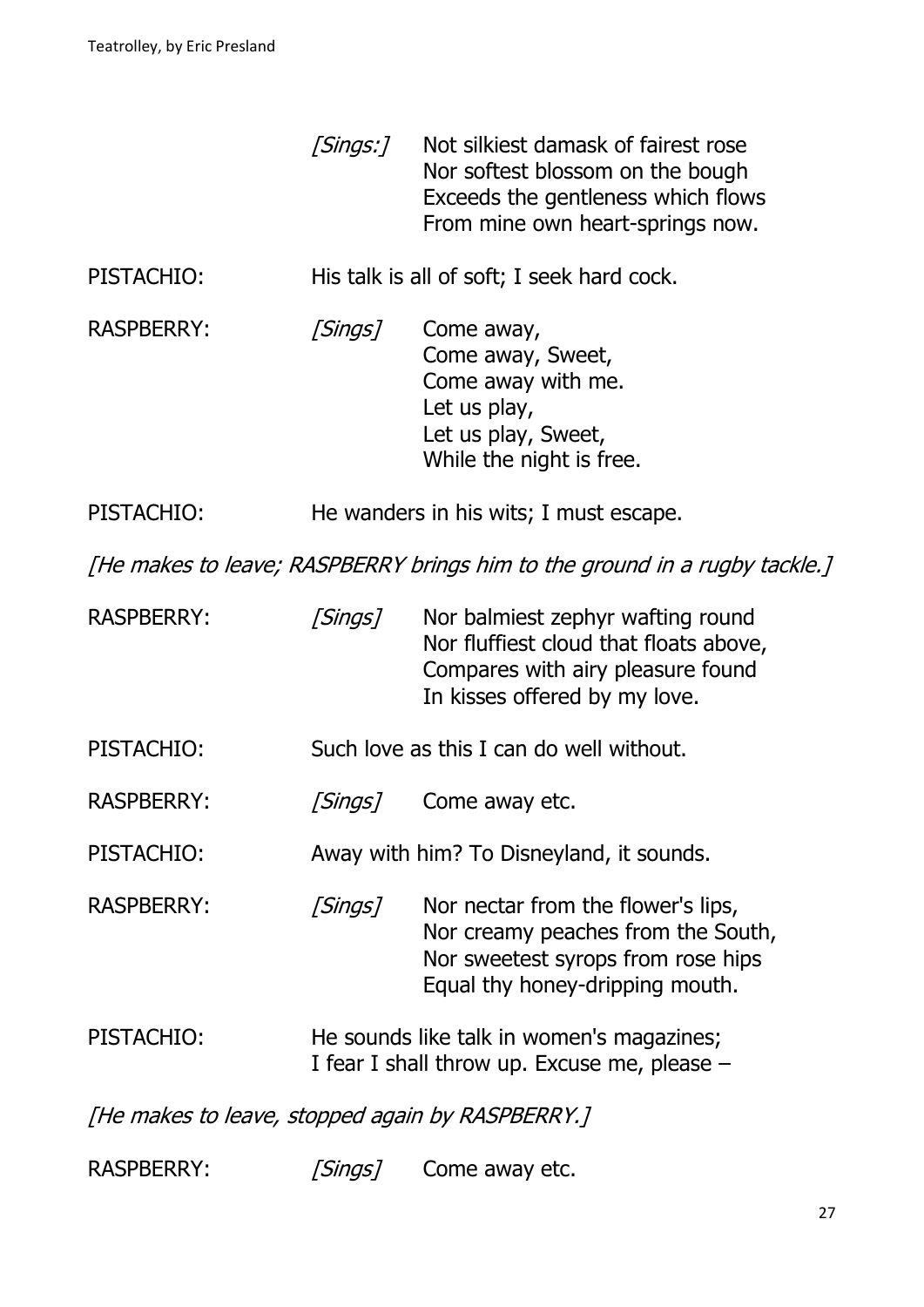| PISTACHIO:        | I get all this from Neapolitano<br>When I'm at home; I do not need it here.                                                                                                                 |
|-------------------|---------------------------------------------------------------------------------------------------------------------------------------------------------------------------------------------|
| <b>RASPBERRY:</b> | Nay, thou shalt stay, for love will vanquish all,<br>To hear my plaintive heart-easing lament.<br>I offer thee my soul.                                                                     |
| PISTACHIO:        | But I don't want it.                                                                                                                                                                        |
| <b>RASPBERRY:</b> | Don't go, my love; there's fourteen verses yet.                                                                                                                                             |
| PISTACHIO:        | All to the same effect, I have no doubt.<br>I get the message, but I've heard enough.                                                                                                       |
| <b>RASPBERRY:</b> | Shall I compare thee to a summer's day?                                                                                                                                                     |
| PISTACHIO:        | No, not today, thank you. Some urgent business<br>With two men in white T-shirts calls me hence.<br>I've had enough of this romantic game;<br>I seek new thrills, and not more of the same. |

[Exit PISTACHIO.]

RASPBERRY: Thy voice is as the lodestar to the pole. Whither thou goest, there also will I troll.

[RASPBERRY exits, following. Enter GASPATCHO. His eyes dart round. He swaggers across the stage. He leans against the tea-urn, posing, hand on crotch. His other hand rests on the urn, not realising what it is. He yelps in pain as he burns himself. He looks at it, grunts, pours himself a cup and drinks. He is seized with strange convulsions in the throat.]

20

GASPATCHO: What's this? What's this? I hear the alien sounds Issue from my mouth as from another's. They come not at my bidding, yet they do; They force themselves to utterance on my tongue, Volcanic from the hot depths of my being,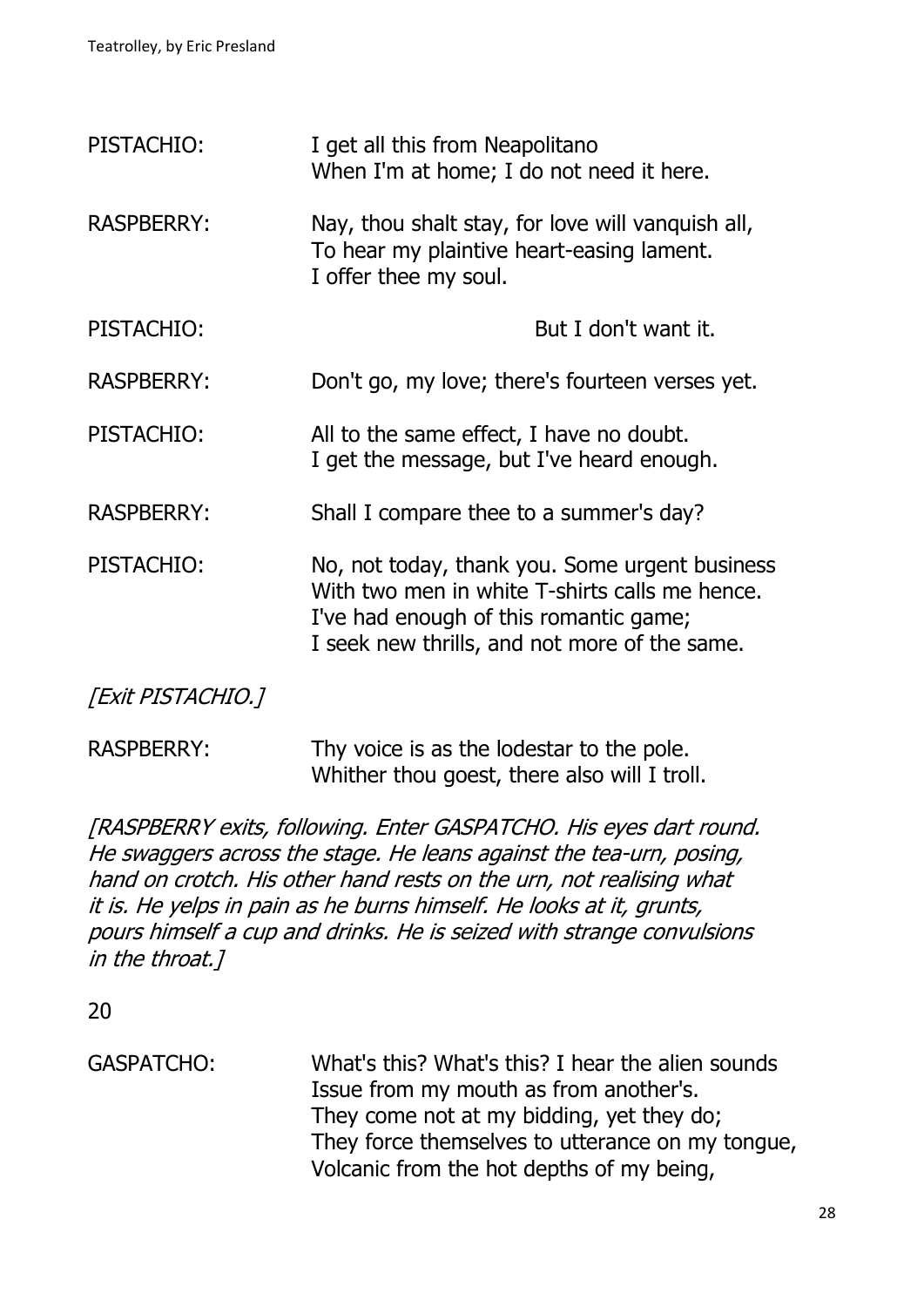| [He pauses, listens.] | Breaking the cold crust of my solitude.<br>What does it mean? There's none to catch my voice,<br>Which dies on the whisp'ring inattentive wind.                                                                                                                                                                                                                                                                                                                                                                                                                                                                                                    |
|-----------------------|----------------------------------------------------------------------------------------------------------------------------------------------------------------------------------------------------------------------------------------------------------------------------------------------------------------------------------------------------------------------------------------------------------------------------------------------------------------------------------------------------------------------------------------------------------------------------------------------------------------------------------------------------|
|                       | Yet still they come, these words, and will not still,<br>Tumbling the confus'd tpmult of the brain<br>Onto the air in pitch'd and pattern'd sound.<br>The molten, unshap'd lava cools, sets firm<br>In whorled shapes, now permanent and sharp.<br>And I am happy. For through my loosen'q tongue<br>My soul can cleave the skies on unclipp'd wing.<br>In formless silence, man is as the beast,<br>Mute and unworthy, condemn'd to barren cage.<br>Too long the stiff unyielding show has hid<br>The fluid self which 'lurks within its case.<br>Now, with the voice, the tim'rous self is free;<br>I claim my self, and strive that self to be. |
| [Enter PEASCOD]       |                                                                                                                                                                                                                                                                                                                                                                                                                                                                                                                                                                                                                                                    |
| PEASCOD:              | Help! 'Tis the leather man; my knees are weak<br>With fear; nor is my Orangeblossom nigh.<br>What shall I do? My heart doth palpitate<br>At threat of his approach. I like it not.<br>He comes forth with an all-too-keen intent.<br>I fear he will mis-take me in his lust.                                                                                                                                                                                                                                                                                                                                                                       |
| <b>GASPATCHO:</b>     | All hail, fair brother. I would talk with thee.                                                                                                                                                                                                                                                                                                                                                                                                                                                                                                                                                                                                    |
| PEASCOD:              | [Aside] I will be circumspect.<br>[To GASPATCHO:] All hail, good sir.                                                                                                                                                                                                                                                                                                                                                                                                                                                                                                                                                                              |
| <b>GASPATCHO:</b>     | Fain would I have thee teach me how to love.                                                                                                                                                                                                                                                                                                                                                                                                                                                                                                                                                                                                       |
| PEASCOD:              | [Aside] I knew't; his chains are jangling in his<br>passion                                                                                                                                                                                                                                                                                                                                                                                                                                                                                                                                                                                        |
| <b>GASPATCHO:</b>     | My life has been an insubstantial shade<br>Till now, when my eyes lighted first on thee.                                                                                                                                                                                                                                                                                                                                                                                                                                                                                                                                                           |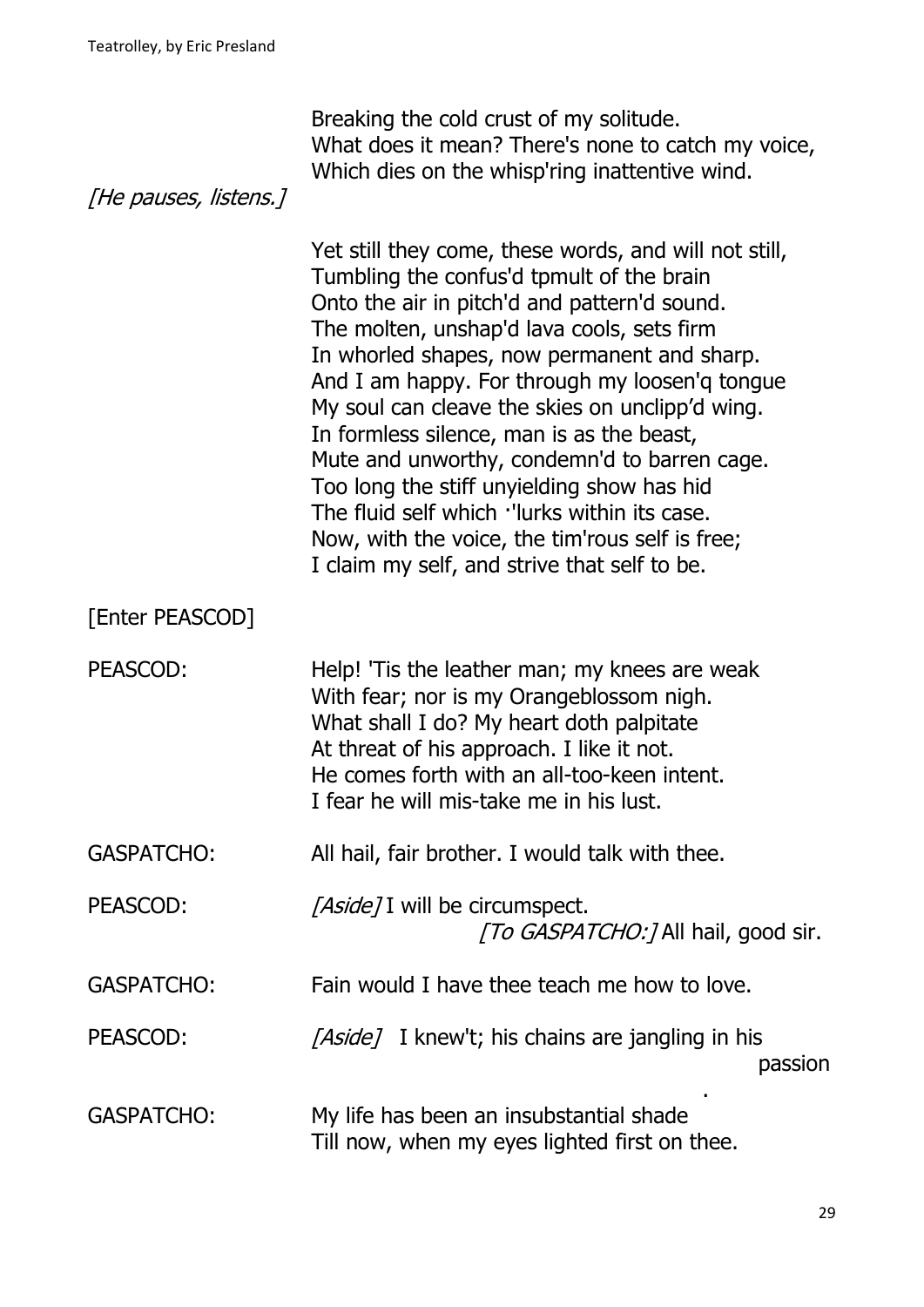| PEASCOD:          | Please - no - we are ill-match'd - I cannot see -<br>[Aside] This smell of leather quite befumes my brain.                            |
|-------------------|---------------------------------------------------------------------------------------------------------------------------------------|
| <b>GASPATCHO:</b> | I need no more of silent, faceless gropes,<br>Which empty as they seem to satisfy,<br>And leave th' insatiate heart athirst for more. |
| PEASCOD:          | I cannot think for fear.                                                                                                              |
| <b>GASPATCHO:</b> | Thou hast the answer $-$                                                                                                              |
| PEASCOD:          | The answer? I don't even know the question.                                                                                           |
| <b>GASPATCHO:</b> | - Which on the instant I will pluck from thee.                                                                                        |
| PEASCOD:          | No force, I pray. I have great fear of pain.                                                                                          |
| <b>GASPATCHO:</b> | Then wilt thou freely give me what I want.                                                                                            |
| PEASCOD:          | I know not what it is.                                                                                                                |
| <b>GASPATCHO:</b> | I'm sure thou dost,<br>Or else, what dost thou here upon the Heath?                                                                   |
| PEASCOD:          | Nay, thou mistak'st my purposes entire.<br>[Aside] These metal studs do cause most piteous                                            |
|                   | hurt;<br>I cannot breathe, I shall be crush'd to death<br>By force of his lascivious embrace.                                         |
| <b>GASPATCHO:</b> | Thou alone hast force to set me free.                                                                                                 |
| PEASCOD:          | <i>[Trapped]</i> Can I free thee, who cannot free myself?                                                                             |
| <b>GASPATCHO:</b> | Thou alone canst break these metal chains<br>That bind me close.                                                                      |
| PEASCOD:          | And me, when so hard prest.                                                                                                           |
| <b>GASPATCHO:</b> | I would I knew thee $-$                                                                                                               |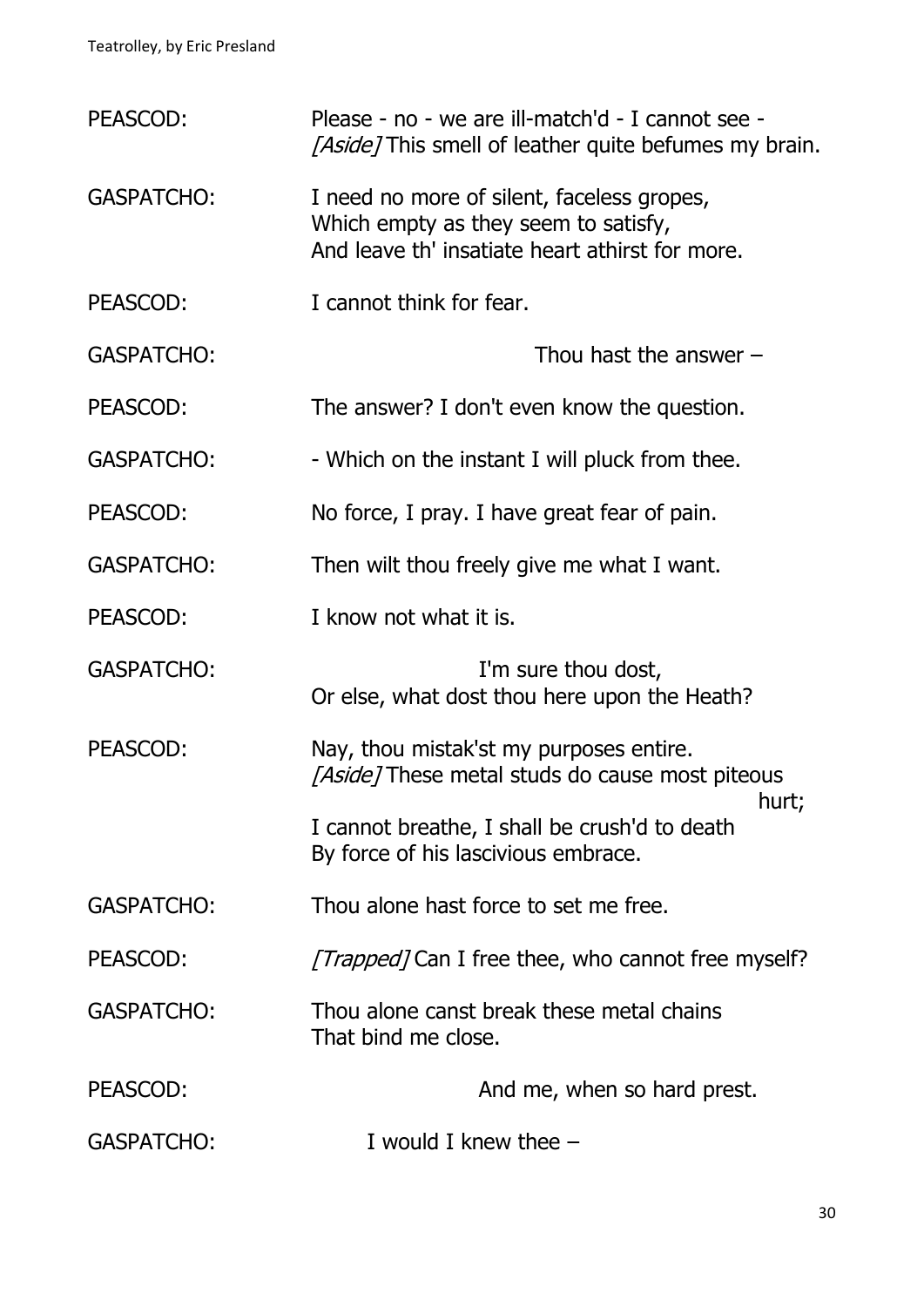| PEASCOD:                                                | In the Bible sense?<br>No thanks.                                                                                                      |  |
|---------------------------------------------------------|----------------------------------------------------------------------------------------------------------------------------------------|--|
| <b>GASPATCHO:</b>                                       | - better; thou hast much to teach.                                                                                                     |  |
| PEASCOD:                                                | Help! [Aside] Would that Orangeblossom now were<br>here!                                                                               |  |
| <b>GASPATCHO:</b>                                       | Hast thou thy friends about? I fain would meet them.                                                                                   |  |
| PEASCOD:                                                | Yes – no! [Aside] I dare not put them in his path;<br>He looks as if he'd eat them all alive.                                          |  |
| <b>GASPATCHO:</b>                                       | Too long I've waited.                                                                                                                  |  |
| PEASCOD:                                                | Thou standest on my foot.                                                                                                              |  |
| <b>GASPATCHO:</b>                                       | Now would I break my self-made silent wall,<br>And reach out -                                                                         |  |
| [He takes PEASCOD by the hand in a bone-crushing grip.] |                                                                                                                                        |  |
| PEASCOD:                                                | Aaagh!                                                                                                                                 |  |
| <b>GASPATCHO:</b>                                       | - To grasp the hand of friendship.                                                                                                     |  |
| PEASCOD:                                                | My hand is crush'd!                                                                                                                    |  |
| <b>GASPATCHO:</b>                                       | And thou wilt show the way;<br>I would know all the secrets of thy life,<br>My friend. <i>[Aside]</i> I ne'er had real friends before. |  |
| PEASCOD:                                                | [Aside] I cannot make friends with a grisly bear.<br>Sweet sir, -                                                                      |  |
| <b>GASPATCHO:</b>                                       | Nay, "friend".                                                                                                                         |  |
| PEASCOD:                                                | Well, "friend" then let it be.<br>I fear that this is quite beyond my power,<br>For I must haste away. I do recall -                   |  |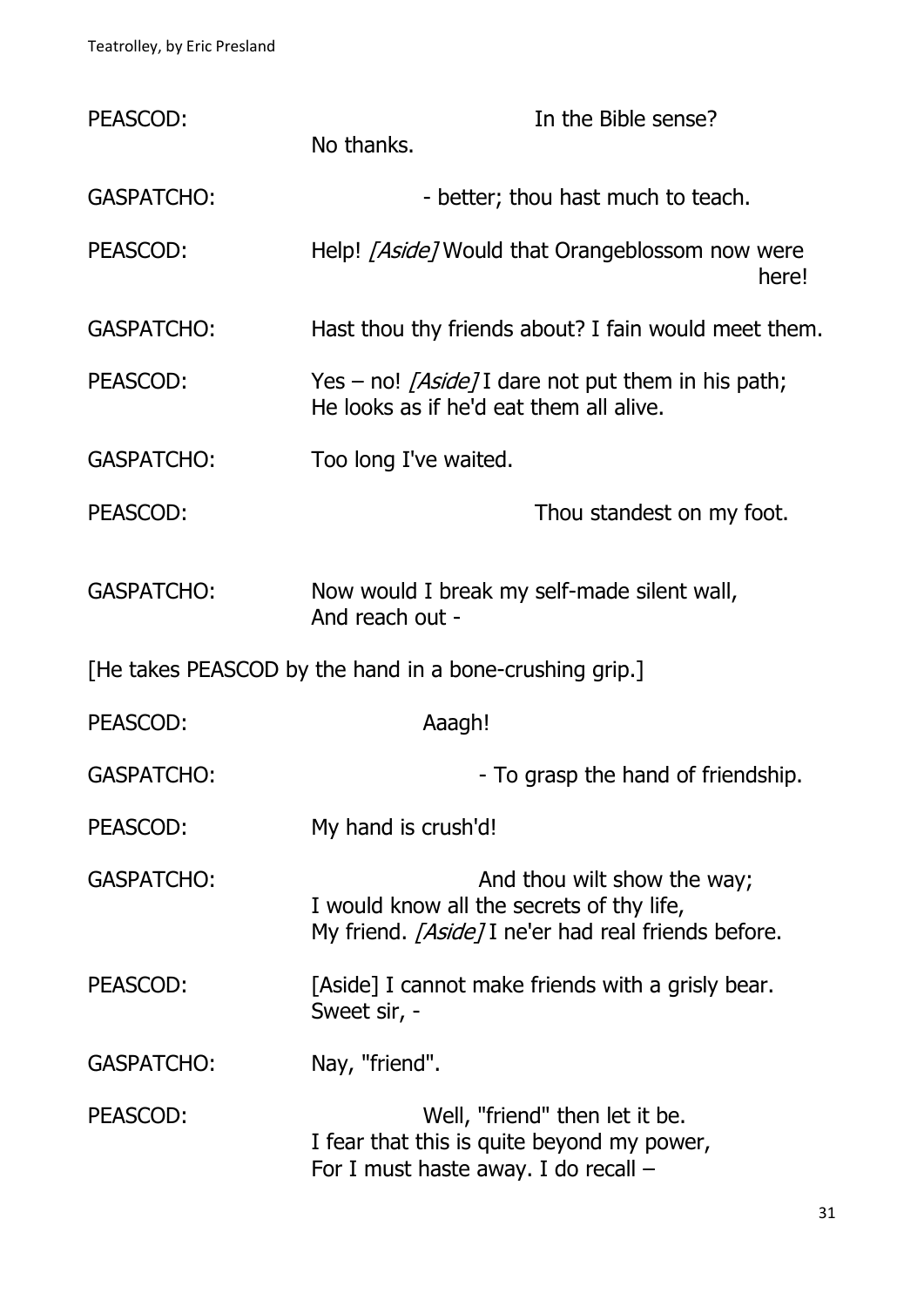|                   | A tofu casserole I have left on,<br>And I must straight return or it will burn.                                                                                                                                                                                                                                              |
|-------------------|------------------------------------------------------------------------------------------------------------------------------------------------------------------------------------------------------------------------------------------------------------------------------------------------------------------------------|
| <b>GASPATCHO:</b> | I will come with thee; we can talk some more<br>In quiet privacy at thine own house.                                                                                                                                                                                                                                         |
| PEASCOD:          | No! I recall also - my mother comes,<br>Who must not find thee there.                                                                                                                                                                                                                                                        |
| <b>GASPATCHO:</b> | Art thou not "out"?<br>- Is that the phrase for fearless open gays?                                                                                                                                                                                                                                                          |
| PEASCOD:          | Yes - no - I mean - I am, but not to her<br>She has a heart condition - very bad<br>I fear the shock would be too much for her.                                                                                                                                                                                              |
| <b>GASPATCHO:</b> | Such bravery knit up with loving care<br>Is quite beyond my narrow wit to grasp.<br>He decks himself with such a store of badges,<br>Like to a Christmas tree, yet minds his mum.<br>O brave GLF, that hath such people in't!<br>Spark thou my tinder; I will quickly flame,<br>And light a blaze will warm the vasty world. |
| PEASCOD:          | Think not of me, for that is Stalinist.<br>The pers'nal is political, for sure $\overline{\phantom{a}}$<br>But must the polit'cal be so personal?                                                                                                                                                                            |
| <b>GASPATCHO:</b> | How should I forget thee, since thou wast<br>The first gay activist I e'er set eyes on?<br>I'll speak out with thy voice, hear with thine ears,<br>And thy sight, taste, touch, smell shall all be mine.                                                                                                                     |
| PEASCOD:          | Thy leather image doth unhinge me quite.                                                                                                                                                                                                                                                                                     |
| <b>GASPATCHO:</b> | The leather? Then I shed it like a snake,<br>Sloughing my former self as well the while.<br>I cast it off, and do present myself<br>Naked to the world, in my true shape.                                                                                                                                                    |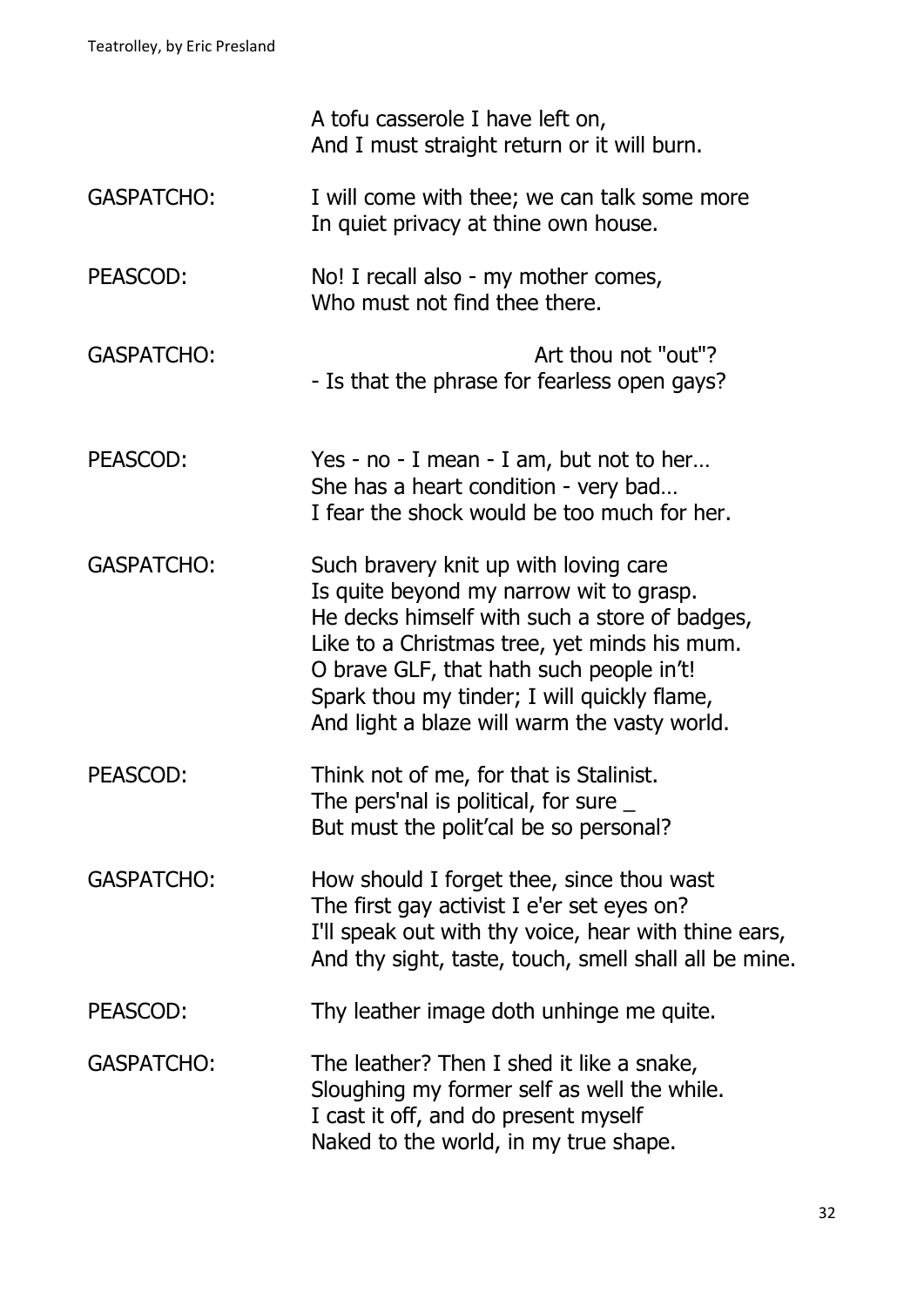[He starts to take his clothes off PEASCOD hurries to prevent him.]

| PEASCOD:          | No! In thy leather glory's bad enough -<br>A naked leather queen is even worse.<br>Thou'lt catch thy death of cold; welcome thou art<br>To come to meetings down in Camden Town,<br>Where thou wilt meet an host of activists<br>And not just me; for certain now I am,<br>I cannot give thee all that thou requir'st. |
|-------------------|------------------------------------------------------------------------------------------------------------------------------------------------------------------------------------------------------------------------------------------------------------------------------------------------------------------------|
| <b>GASPATCHO:</b> | But I would rather catch these jewels from thee.<br>In thee I do perceive a special mark<br>Of intellect and feeling which stands out<br>Above the common.                                                                                                                                                             |
| PEASCOD:          | Please, no hierarchies!<br>I am as others, and no more or less.                                                                                                                                                                                                                                                        |
| <b>GASPATCHO:</b> | To me thou shin'st as beacon on the cliff,<br>That flashes all lost sailors such as I.                                                                                                                                                                                                                                 |
| PEASCOD:          | I flash no-one; nor do I seek to flash.<br>Help, Orangeblossom, help! I'm overwhelm'd.<br>O what a murky storm is here let loose;<br>I fear I shall be hang'd with mine own noose.                                                                                                                                     |

[Exit PEASCOD in panic.]

GASPATCHO: I come, dear friend, my cannon prim'd for firing. [Aside] I never knew gay politics was so tiring.

[GASPATCHO exits after him. Enter ORANGEBLOSSOM, with NEAPOLITANO following.]

NEAPOLITANO: Stand not so far away; what dost thou fear? I would not harm thee, but would do thee good. My fingers itch to touch thy creamy skin, To run thy smooth curves along, to pinch thy flesh, And tease thy downy nipples.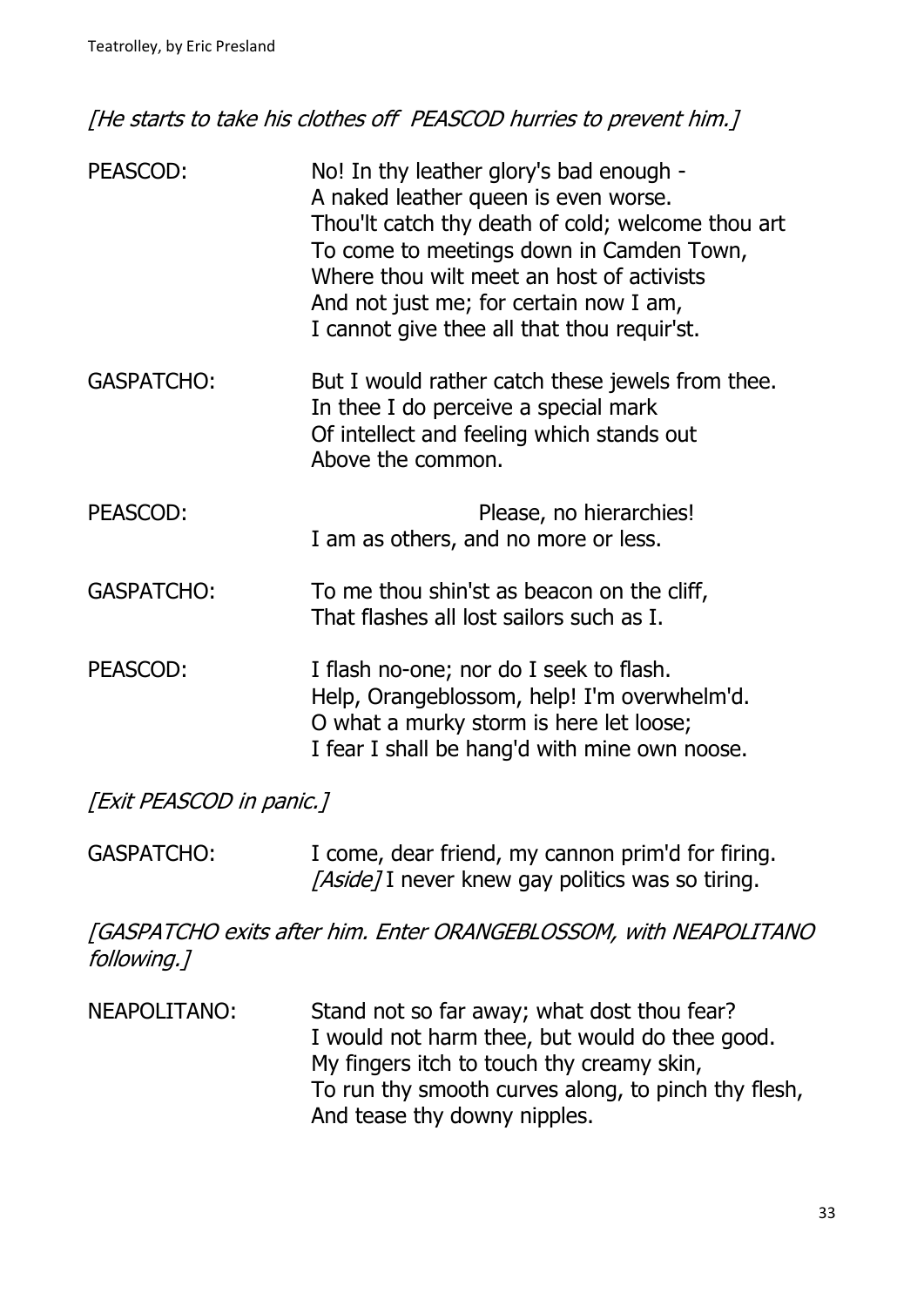| <b>ORANGE:</b>                          |                    | Go away.<br>How can I seek to bring enlightenment,<br>With the, mine albatross, about my neck?<br>They run into the woods at sight of thee,<br>Or sound more like, for ne'er did mortal man<br>Make such noisy love. |
|-----------------------------------------|--------------------|----------------------------------------------------------------------------------------------------------------------------------------------------------------------------------------------------------------------|
| NEAPOLITANO:                            |                    | Thou hast the cure,<br>For but the tincture of thy sweetest kiss<br>Will serve to cool my raging lovesick fever.                                                                                                     |
| <b>ORANGE:</b>                          |                    | Well, have some tea; mayhap that does the trick                                                                                                                                                                      |
| NEAPOLITANO:                            |                    | I like it not; when I did drink before<br>A curious haze did blur my keener vision;<br>A bitter aftertaste did sear my mouth.<br>Nay, from thy lips alone I drink my cure.                                           |
| <b>[Enter PISTACHIO and RASPBERRY.]</b> |                    |                                                                                                                                                                                                                      |
| PISTACHIO:                              | Untuneably.        | Now get thee hence, for I will none of thee.<br>Thy melody doth jangle on mine ears                                                                                                                                  |
| <b>ORANGE:</b>                          |                    | <i>[Aside]</i> Here is a kindred spirit.                                                                                                                                                                             |
| <b>RASPBERRY:</b>                       | [Sings]            | Come away<br>Come away, sweet -                                                                                                                                                                                      |
| PISTACHIO:                              | Piss off!          |                                                                                                                                                                                                                      |
| <b>ORANGE:</b>                          |                    | <i>[Aside]</i> For certain, he is tired of sex,<br>His jaded life out here upon the Heath,<br>And doth rebuff this importuning wretch,<br>Who still will work him to his wanton lusts.                               |
| <b>RASPBERRY:</b>                       | [Sings]            | Let us play,<br>Let us play, sweet -                                                                                                                                                                                 |
| <b>ORANGE:</b>                          | Now get thee hence |                                                                                                                                                                                                                      |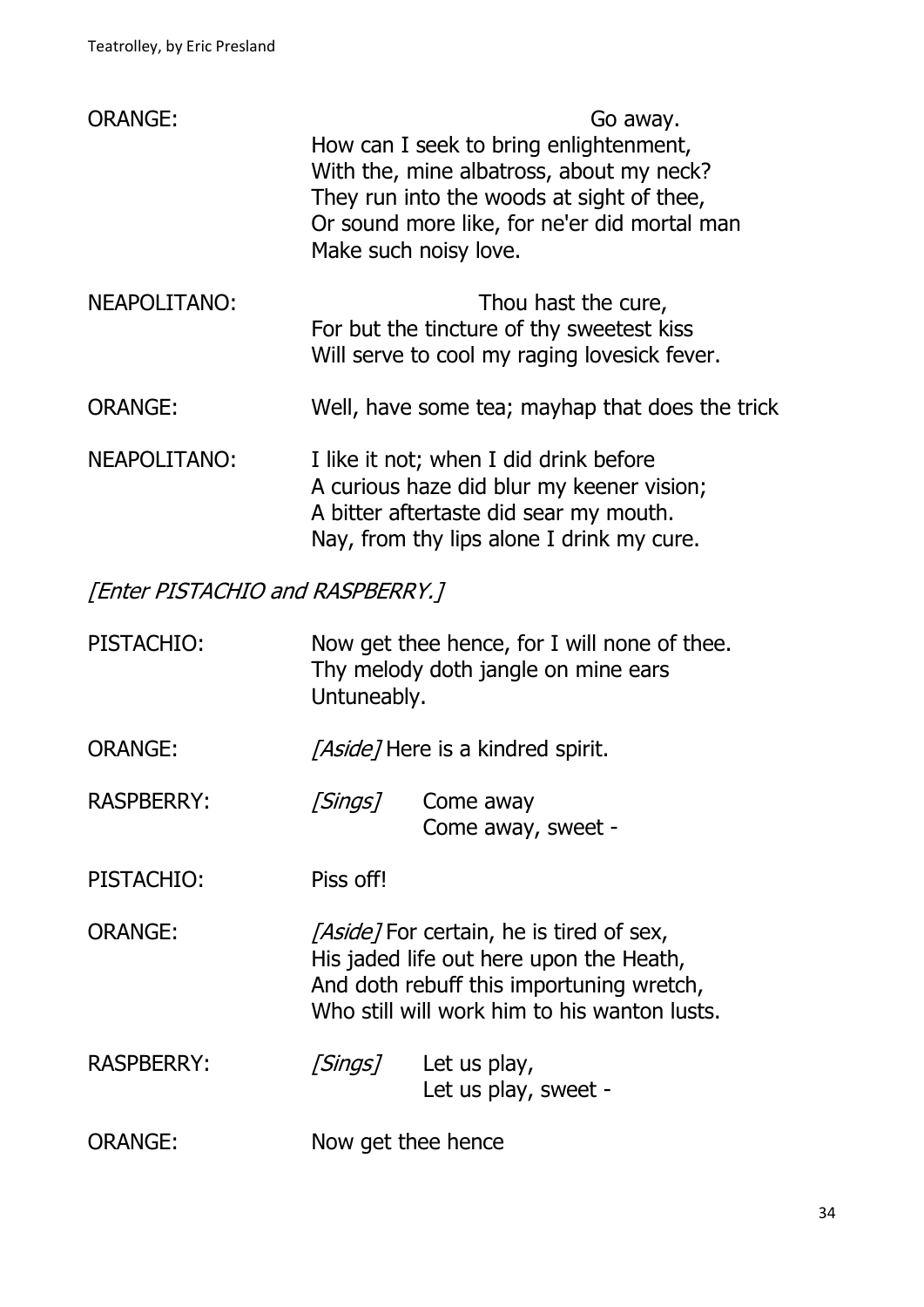| <b>NEAPOLITANO:</b> | I will not leave thy side<br>Ever, for here my heart doth now reside.                                                                                                                                                                                                                                     |
|---------------------|-----------------------------------------------------------------------------------------------------------------------------------------------------------------------------------------------------------------------------------------------------------------------------------------------------------|
| <b>ORANGE:</b>      | Stay then and watch, but silent and aside.<br>Thy cause is hopeless; never will I succumb;<br>But if thou must, stand fixed, and be dumb.                                                                                                                                                                 |
| NEAPOLITANO:        | My love, in this at least I'll do thy will,<br>In hope to please thee.                                                                                                                                                                                                                                    |
| <b>ORANGE:</b>      | [Aside] I will about my work.<br>Good sir, I see thee troubl'd by this man.                                                                                                                                                                                                                               |
| PISTACHIO:          | He follows me and will not go away.                                                                                                                                                                                                                                                                       |
| <b>ORANGE:</b>      | And thou would'st leave this vanity and folly,<br>And build a new, more fruitful style of life.<br>I understand.                                                                                                                                                                                          |
| PISTACHIO:          | Well, not exactly -                                                                                                                                                                                                                                                                                       |
|                     |                                                                                                                                                                                                                                                                                                           |
| <b>ORANGE:</b>      | Sit,<br>Have some tea, and listen while I tell thee<br>Where we're at in Camden GLF.<br>Thou know'st that down the centuries we gays<br>Were persecuted, tortur'd and revil'd.<br>Now with the '67 Act it seems<br>More lib'ral, but society has ways<br>Of keeping us still down. 'Tis self-oppression - |
|                     | [PISTACHIO has drunk some tea. He sees NEAPOLITANO.]                                                                                                                                                                                                                                                      |
| PISTACHIO:          | Neapolita - !                                                                                                                                                                                                                                                                                             |
| <b>ORANGE:</b>      | - through which we do<br>The self-denying which the State demands.                                                                                                                                                                                                                                        |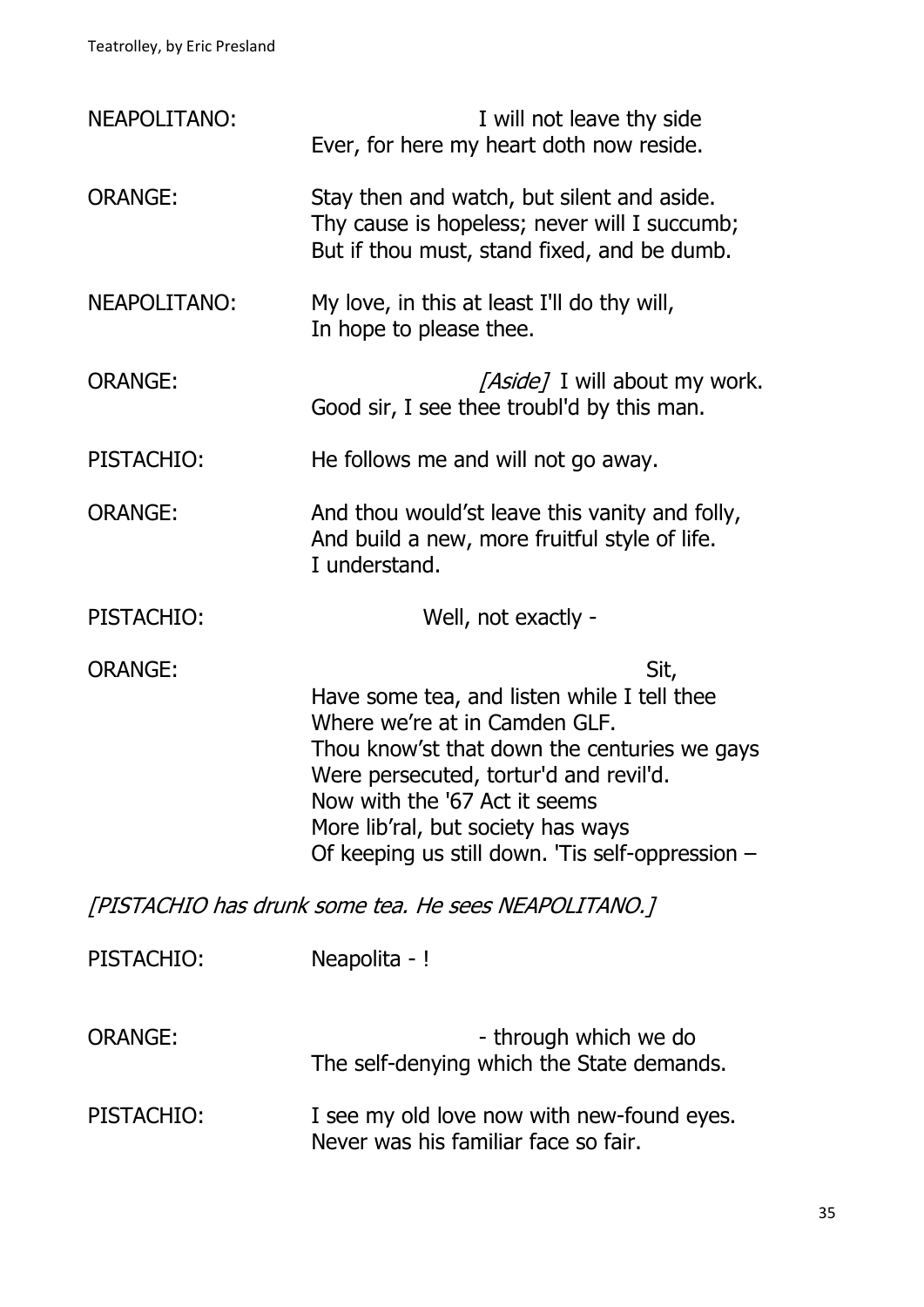| <b>ORANGE:</b>                 | You follow? Good. Well, now the time has come<br>To root out self-oppression from our midst,<br>For us to say, "No more." We have the right - |  |
|--------------------------------|-----------------------------------------------------------------------------------------------------------------------------------------------|--|
| PISTACHIO:                     | [To NEAPOLITANO:]<br>O fairest love, I do repent me now<br>That I did leave thy side.                                                         |  |
| NEAPOLITANO:                   | <i>[To PISTACHIO:]</i> Speak not to me.                                                                                                       |  |
| <b>ORANGE:</b>                 | [To PISTACHIO:]<br>To seize the freedom that is justly ours -                                                                                 |  |
| NEAPOLITANO:                   | <i>[To PISTACHIO:]</i> I never lov'd thee, now I realise.                                                                                     |  |
| PISTACHIO:                     | [To NEAPOLITANO:]<br>Say it's not so, that livid with me, my love,<br>These many months in sweet tranquillity.                                |  |
| NEAPOLITANO:                   | [To PISTACHIO:]                                                                                                                               |  |
|                                | Until thou cam'st up here to void thy lusts.<br>Well, I have found the object of my joys.                                                     |  |
| [He lunges for ORANGEBLOSSOM.] |                                                                                                                                               |  |
| <b>ORANGE:</b>                 | [To NEAPOLITANO:]<br>Be quiet, I try to teach him mysteries.                                                                                  |  |
| NEAPOLITANO:                   | [To PISTACHIO:]<br>Never will I give thee second glance;<br>For here and here alone I take my chance.                                         |  |
| PISTACHIO:                     | [To NEAPOLITANO:]<br>With uncouth hippies, casually met.                                                                                      |  |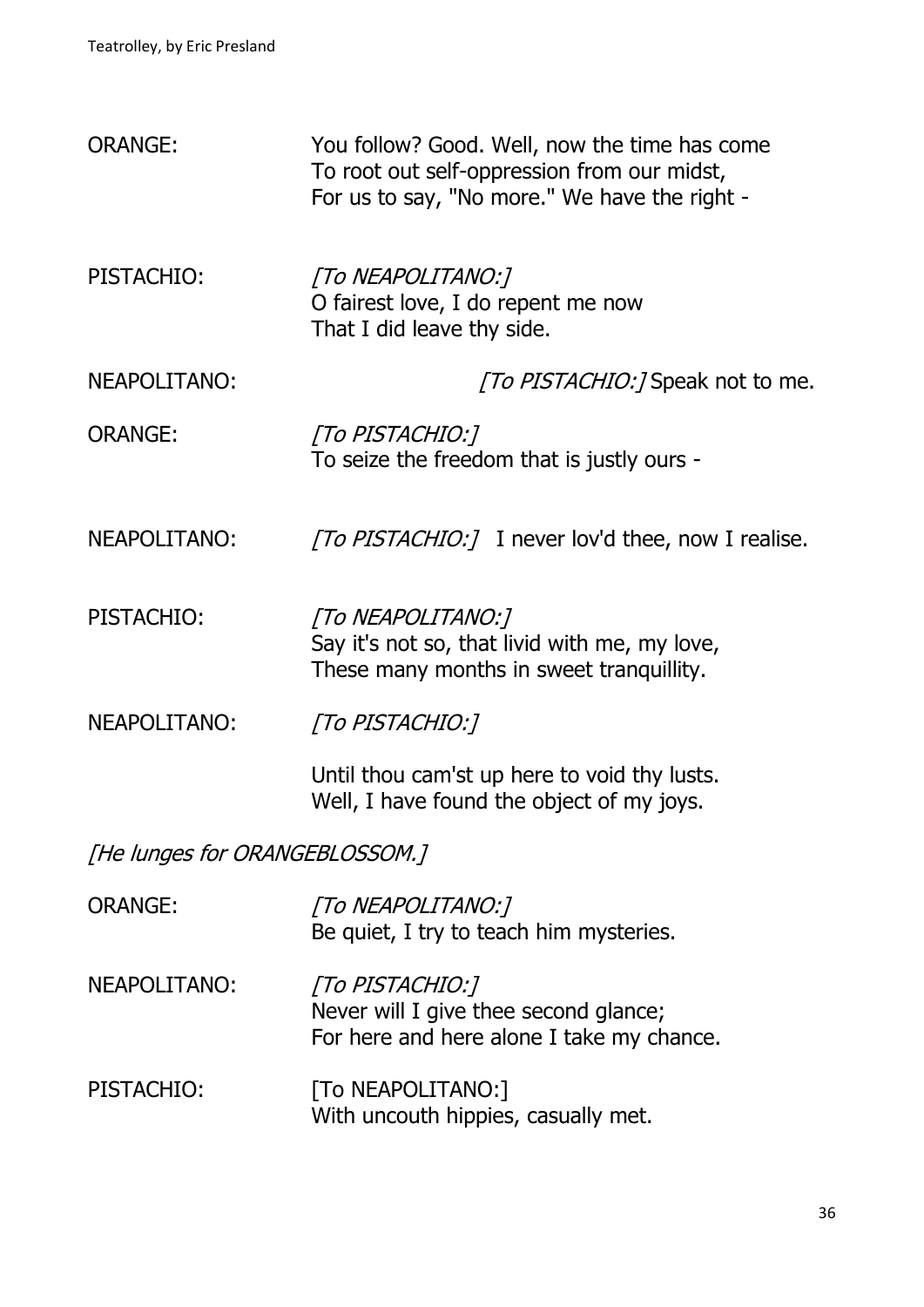| <b>ORANGE:</b>      | [To PISTACHIO:] Hippy? I speak to thee of GLF;<br>Be slighting, and thou'lt get a bunch of fives.                                                                                                                          |
|---------------------|----------------------------------------------------------------------------------------------------------------------------------------------------------------------------------------------------------------------------|
| NEAPOLITANO:        | [To ORANGEBLOSSOM:]<br>Well said, my sweet, do thou reprove him straight;<br>My love for him is ashes in the grate.<br>[To PISTACHIO:]<br>Darest thou talk of casually met,<br>That came here with that very goal thyself? |
| PISTACHIO:          | [To NEAPOLITANO:]<br>I've changed my mind.                                                                                                                                                                                 |
| <b>NEAPOLITANO:</b> | <i>[To PISTACHIO:]</i> "Variety", thou'st said.<br>"I need variety, for we are stale".<br>"Stale" - thy very word.                                                                                                         |
| PISTACHIO:          | [To NEAPOLITANO:] Which I take back.<br>For age cannot wither thee, nor custom stale<br>Thy infinite variety.                                                                                                              |
| <b>NEAPOLITANO:</b> | <i>[To PISTACHIO:]</i> Tell me another.                                                                                                                                                                                    |
|                     |                                                                                                                                                                                                                            |
| <b>RASPBERRY:</b>   | [To PISTACHIO, sings:]<br>Come away.<br>Come away, sweet<br>Come away with me.                                                                                                                                             |
| [His lyre breaks]   |                                                                                                                                                                                                                            |
| NEAPOLITANO:        | [To PISTACHIO]<br>Thou need'st not me, for thou hast found another -<br>"Casually met" as well, I have no doubt.<br>Go thou to him.                                                                                        |
| PISTACHIO:          | <i>[To NEAPOLITANO:]</i> I tell thee I despise him;<br>A harmless lunatic I will not humour,<br>For thou art still my being and my life,<br>Alpha and Omega, as I now see.                                                 |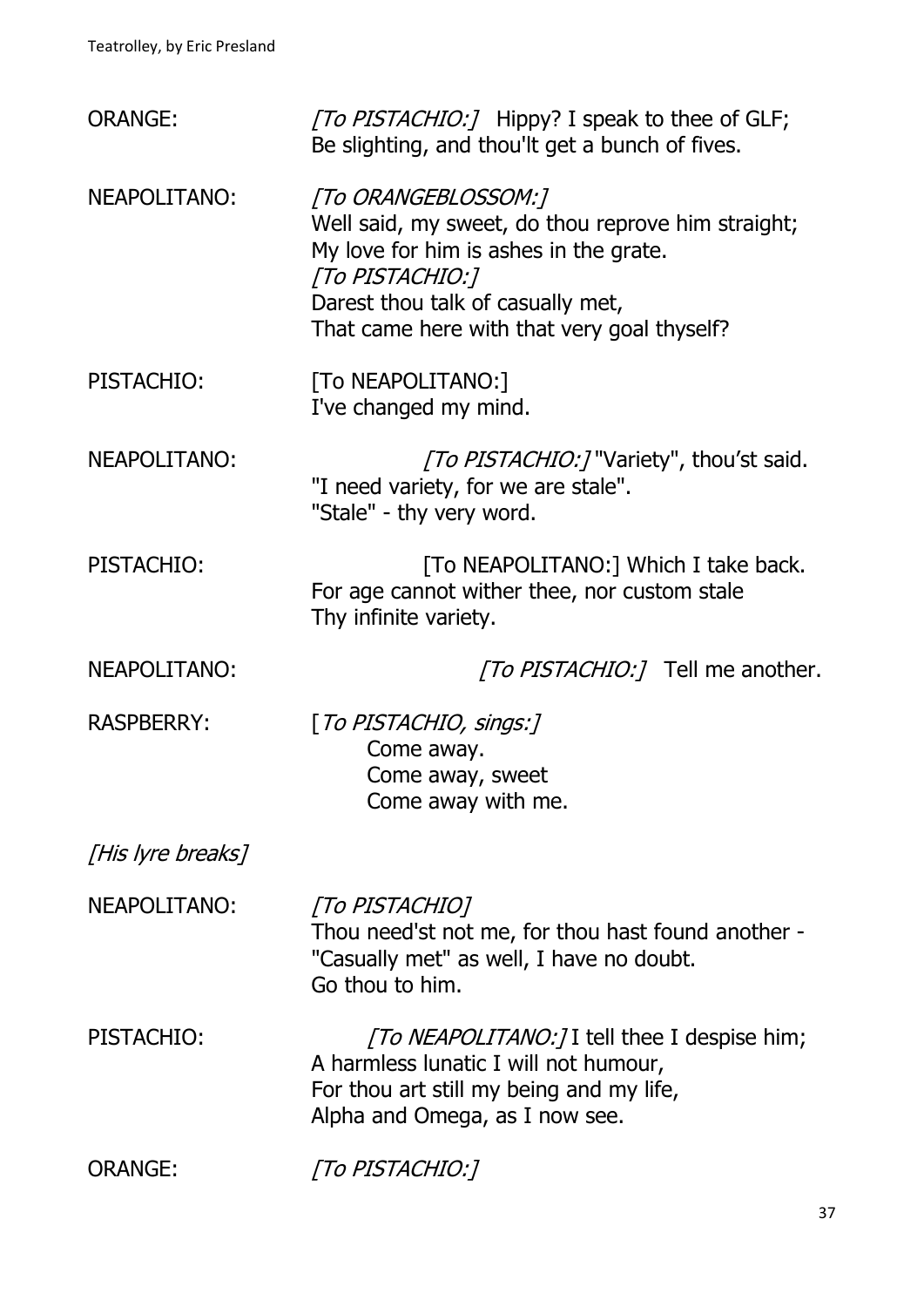|                                    | Please, I am trying to raise your consciousness.                                                                        |                        |
|------------------------------------|-------------------------------------------------------------------------------------------------------------------------|------------------------|
| PISTACHIO:                         | [To ORANGEBLOSSOM:]<br>A fig for my consciousness; 'tis high enough                                                     |                        |
|                                    | [To NEAPOLITANO:]<br>Rais'd, when I am conscious here of thee.                                                          |                        |
| NEAPOLITANO:                       | [To ORANGEBLOSSOM:]<br>Of thee.                                                                                         |                        |
| <b>RASPBERRY:</b>                  | [To PISTACHIO] Of thee.                                                                                                 |                        |
| <b>ORANGE:</b>                     | These men are quite beyond my kind of help,<br>That will not look beyond their narrow bound<br>Of individual solutions. | Oh, I have had enough. |
| [RASPBERRY has repaired his lyre.] |                                                                                                                         |                        |

| <b>RASPBERRY:</b> |              | <i>[Sings]</i> Come away _                                                                                                             |          |
|-------------------|--------------|----------------------------------------------------------------------------------------------------------------------------------------|----------|
| <b>OMNES:</b>     | Oh, shut up. |                                                                                                                                        |          |
| <b>ORANGE:</b>    |              | <i>TO RASPBERRY:</i> Now that I do see thee close,<br>There is about thee a familiar air<br>Familiar and sinister those size ten boots |          |
| <b>ORANGE:</b>    |              | Didst thou not follow me a while back?                                                                                                 |          |
| <b>RASPBERRY:</b> |              | I follow'd thee to lead me to my love.                                                                                                 |          |
| <b>ORANGE:</b>    |              | The regulation mac The hat                                                                                                             |          |
| <b>RASPBERRY:</b> |              | That it might rain tonight, and came prepar'd.                                                                                         | I fear'd |
| <b>ORANGE:</b>    |              | Thou art a member of Constabul'ry!                                                                                                     |          |
| <b>RASPBERRY:</b> |              | Never! - At least, I was an hour ago,<br>But now my previous life is but a dream,                                                      |          |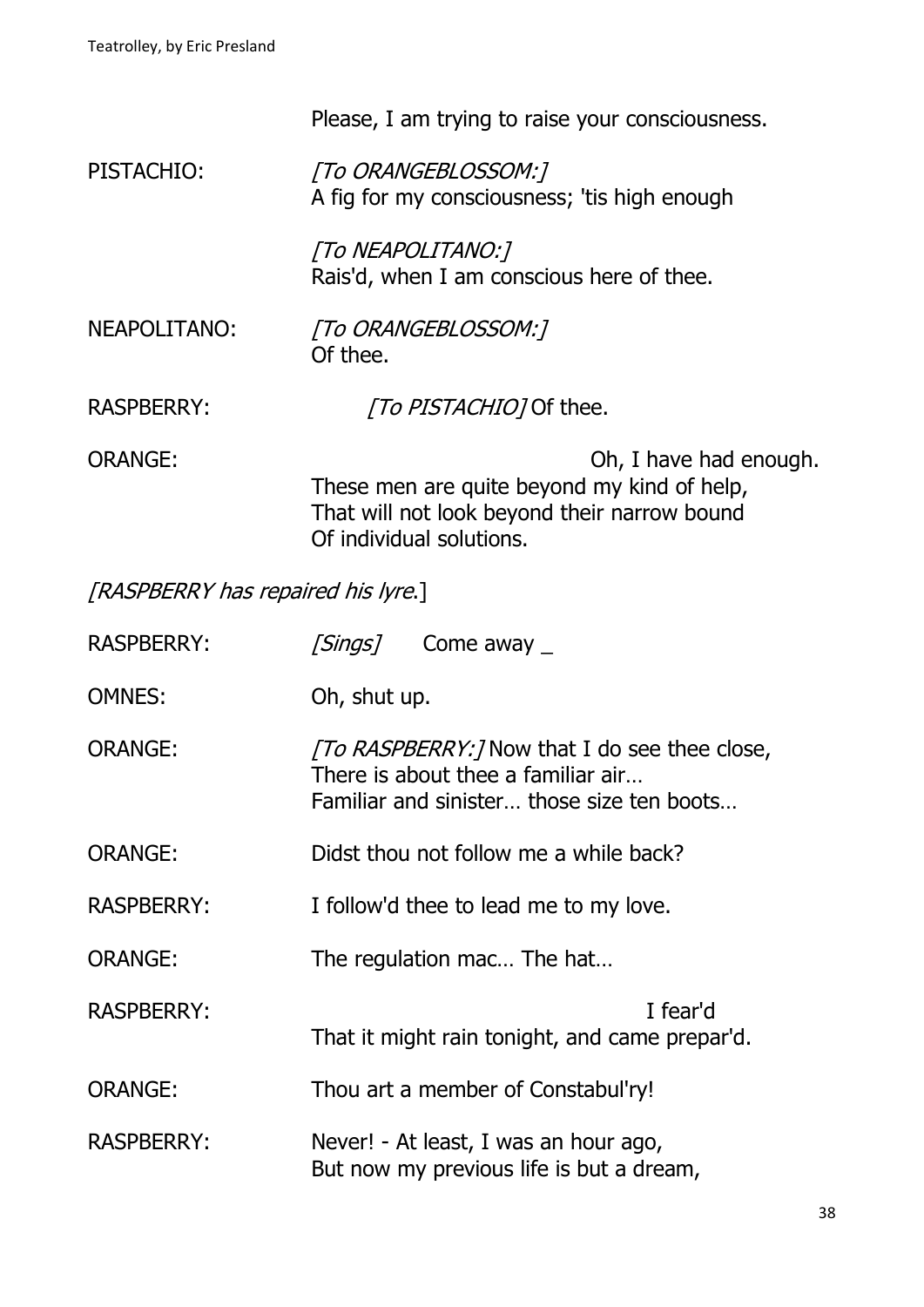Which I mind not; and here do set aside To consecrate myself to Cupid's service.

ORANGE: [Aside] A Copper on the Heath! In love! 'Tis brave! And I must go acquaint my Peascod on't;" 'Twill warm his heart; and he may chance to find A way to turn this marvel to advantage. Now may a happy accident set right The bleak mishaps of this Midsummer Night.

[Exit ORANGEBLOSSOM]

| NEAPOLITANO:              | I follow, fairest love, to do thy will.    |                                                                                        |
|---------------------------|--------------------------------------------|----------------------------------------------------------------------------------------|
| <b>[Exit NEAPOLITANO]</b> |                                            |                                                                                        |
| PISTACHIO:                | And I to thee, now that I love thee still. |                                                                                        |
| [Exit PISTACHIO]          |                                            |                                                                                        |
| <b>RASPBERRY:</b>         | [Sings]                                    | Come away,<br>Come away, sweet -                                                       |
|                           |                                            | He's gone; but in despite I will pursue,<br>And never cease till one is made from two. |

[Exit RASPBERRY]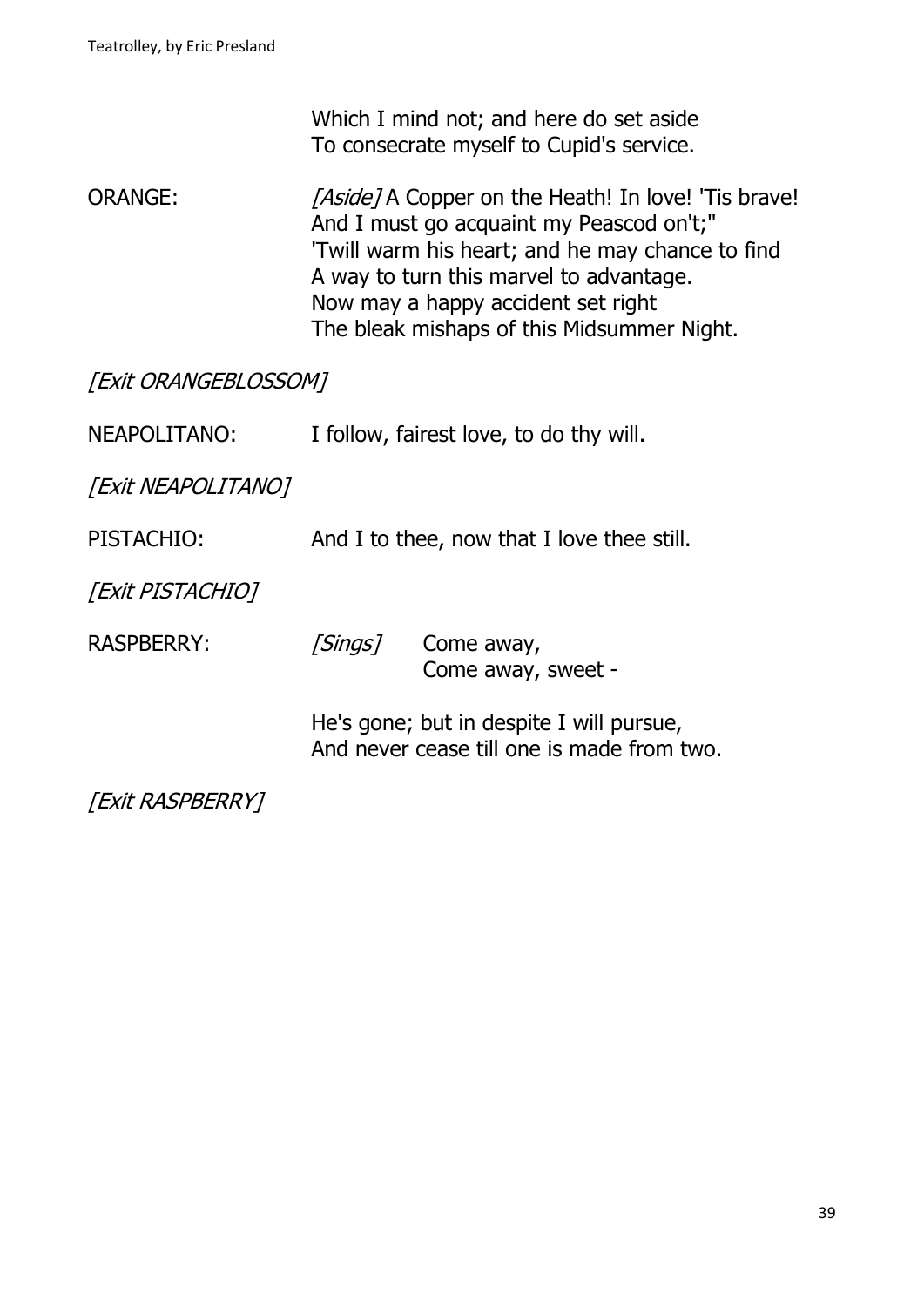#### SCENE FIVE:

#### YET ANOTHER PART OF THE HEATH

[Enter PEASCOD:]

PEASCOD: Escap'd at last! The hulking maniac Gaspatcho, sheathed in leather, runs amok. But he has ta'en another turn; I've lost him. He prattles like a Christian seeing the light, Of higher planes and spiritual love, The whiles he strives to hold me in a vice, Unspiritually panting down my neck; Nor will he follow through his new-found life, Without I must be by his side t' approve. Now, in the respite, I must seek the trolley; Orangeblossom also must be found, And we will hence to saner Camden Town.

#### [Enter ORANGEBLOSSOM]

| <b>ORANGE:</b> | Well-met by moonlight; I have need of thee.<br>Three men there are, and all in hot pursuit.                                      |
|----------------|----------------------------------------------------------------------------------------------------------------------------------|
| PEASCOD:       | I have but one, but he not far behind.                                                                                           |
| ORANGE:        | We draw them on, as moths unto the flame,<br>But not to our intent. What is our charm,<br>That fastens them so ravenously on us? |

[PEASCOD makes a decision]

| PEASCOD: | 'Tis time to take thee in my confidence;<br>The tea -                                        |
|----------|----------------------------------------------------------------------------------------------|
| ORANGE:  | No matter; I have news for thee.<br>The fuzz is on the Heath, hilariously<br>Fallen in love. |
| PEASCOD: | My Raspberry? I knew't.                                                                      |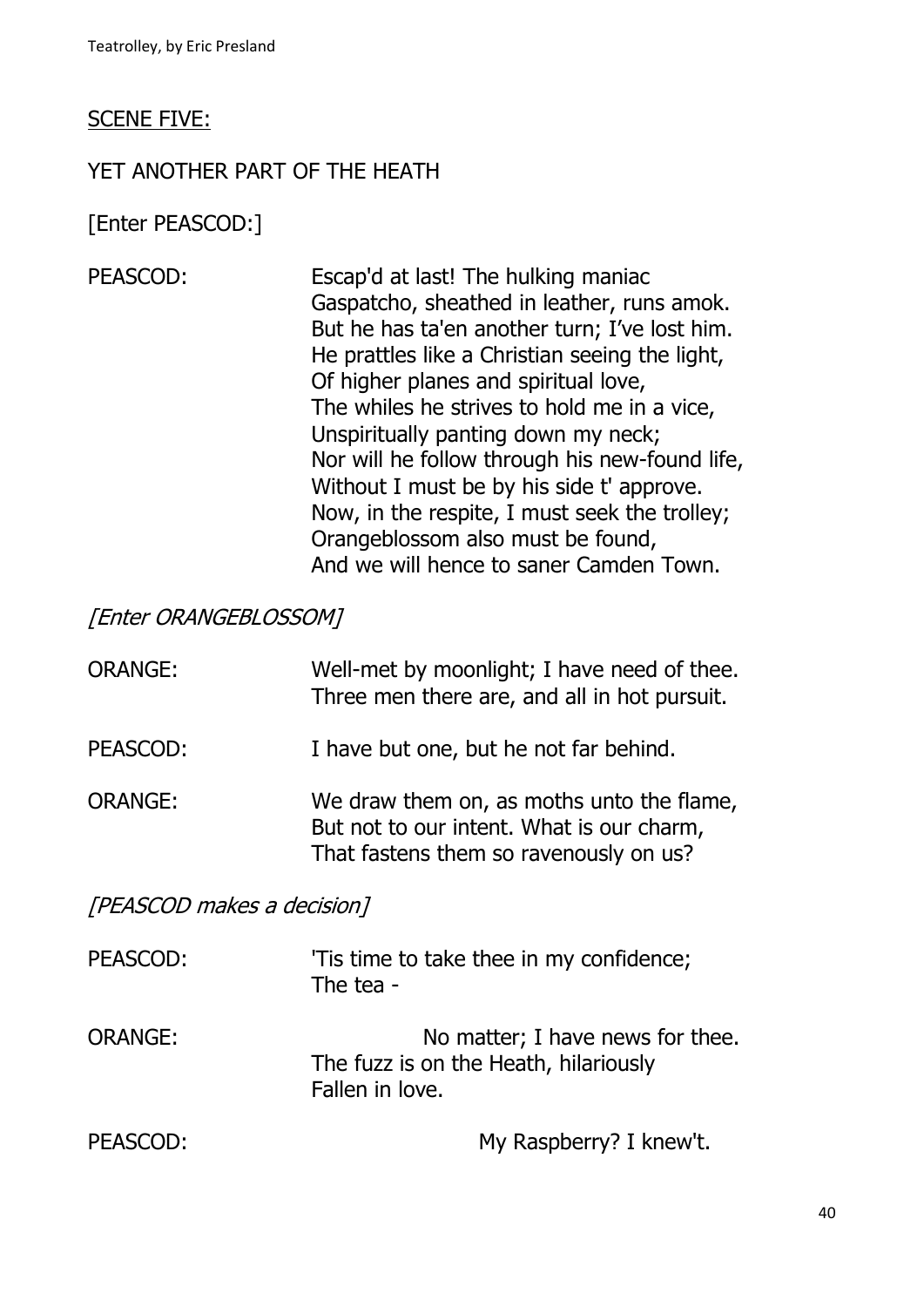| <b>ORANGE:</b>                                        | Thou know'st this man?                                                                                                                                                                                                                                               |  |
|-------------------------------------------------------|----------------------------------------------------------------------------------------------------------------------------------------------------------------------------------------------------------------------------------------------------------------------|--|
| PEASCOD:                                              | Yeah, we have met before.<br>It all falls out according to my plan.                                                                                                                                                                                                  |  |
| <b>ORANGE:</b>                                        | Thy plan? What plan? Thou hast not told me of it.                                                                                                                                                                                                                    |  |
| PEASCOD:                                              | I cannot tell thee all; suffice to say<br>The tea -                                                                                                                                                                                                                  |  |
| [Alarums off]                                         |                                                                                                                                                                                                                                                                      |  |
|                                                       | But later I will tell thee all.<br>For we must haste to catch this rising tide<br>And barque our enterprise upon the flood.<br>Where is this constable?                                                                                                              |  |
| <b>ORANGE:</b>                                        | He follows straight,<br>One of the three I mention'd, almost here.<br>O, 'tis the rarest sight I e'er beheld.<br>He frolics, gambols, sings about his love,<br>Like to an elephant in ballet skirt<br>That dances on its hind legs to a waltz.                       |  |
| [More alarums off.]                                   |                                                                                                                                                                                                                                                                      |  |
| PEASCOD:                                              | We must stir. Go that way, I'll go this.<br>Together we will lay a merry trail,<br>To lead them to the tea-urn whence they came;<br>There do I have a quaint device to teach<br>Constable Raspberry and all his kind<br>To stay away from what doth not concern him. |  |
| [Exeunt. Enter NEAPOLITANO, PISTACHIO and RASPBERRY.] |                                                                                                                                                                                                                                                                      |  |
| NEAPOLITANO:                                          | My love went that way.                                                                                                                                                                                                                                               |  |
| PISTACHIO:                                            | <i>[To NEAPOLITANO:]</i> Stay a while with me.                                                                                                                                                                                                                       |  |
| <b>RASPBERRY:</b>                                     | [To PISTACHIO:]<br>Think not of him, that thinkest not of thee.                                                                                                                                                                                                      |  |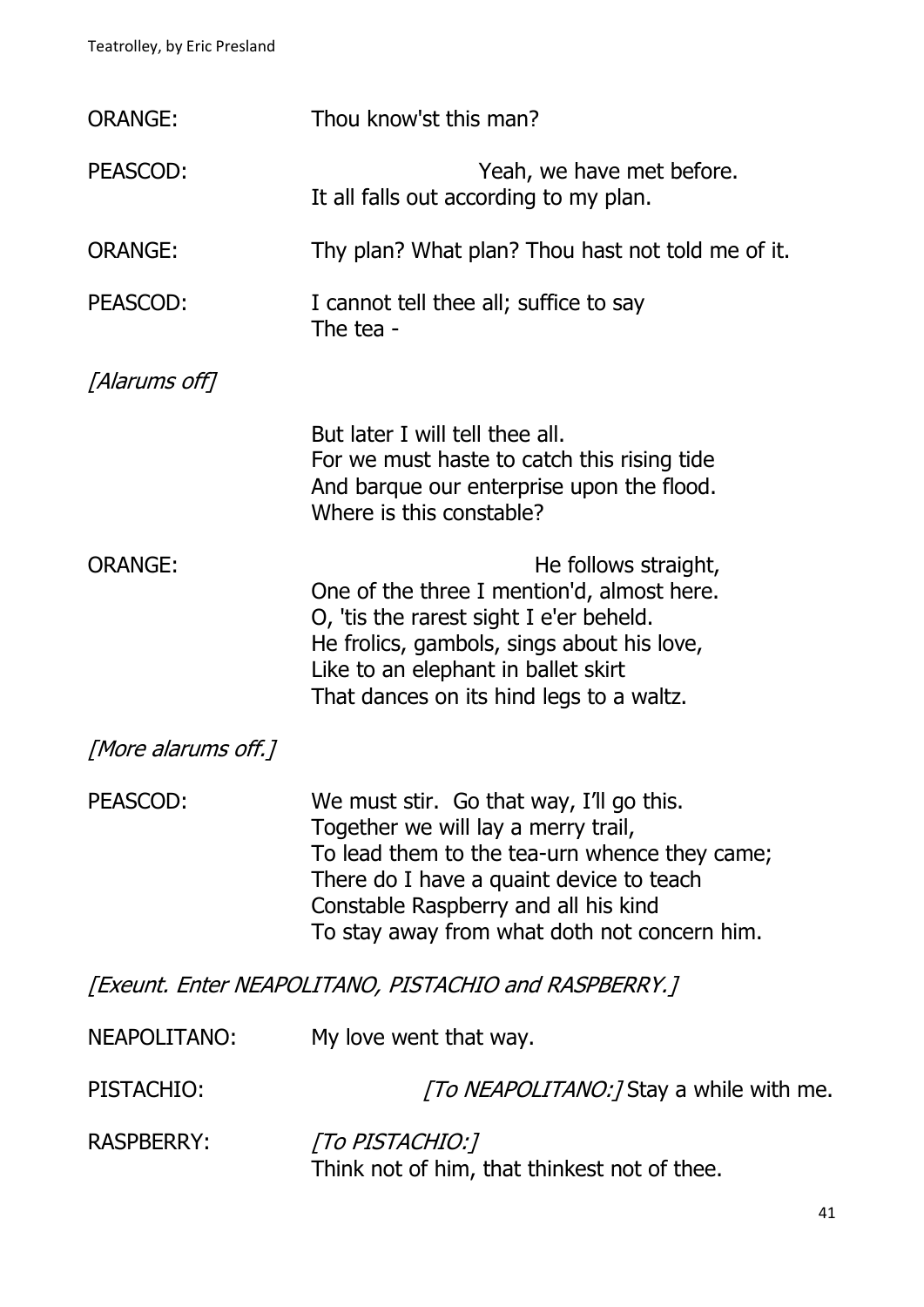I am sufficient.

| PEASCOD:                           | [Off] Orangeblossom, ho!                                                                                                           |
|------------------------------------|------------------------------------------------------------------------------------------------------------------------------------|
| <b>ORANGE:</b>                     | [Off] Peascod, Peascod, I fly to thee.                                                                                             |
| <b>NEAPOLITANO:</b>                | 'Tis he.<br>His sweet voice beckons on, and I will go.                                                                             |
|                                    | [He exits, following the voices. Enter GASPATCHO.]                                                                                 |
| <b>GASPATCHO:</b>                  | [To PISTACHIO:]<br>Hast thou not seen a most fair activist<br>Walking this way, upright and badge-bedeck'd?                        |
| PISTACHIO:                         | I know him not; forgive me, I must give chase.                                                                                     |
| [Exit PISTACHIO. Enter GASPATCHO.] |                                                                                                                                    |
| <b>GASPATCHO:</b>                  | Hast thou seen him?                                                                                                                |
| <b>RASPBERRY:</b>                  | Who's that?                                                                                                                        |
| <b>GASPATCHO:</b>                  | From GLF -<br>A man whose courage towers to the skies,<br>Who fills with hope and strips away the lies.                            |
| <b>RASPBERRY:</b>                  | Badges, you say? I have seen none like that.<br>One I recall, as from a previous life,<br>Collecting mushrooms with a tea-trolley. |
| <b>GASPATCHO:</b>                  | <i>[Aside]</i> He wanders in his wits.                                                                                             |
| <b>RASPBERRY:</b>                  | And when he left<br>Love flooded me, who once was parch'd with hate.<br>But I forget myself; my love doth wait.                    |

[Exit RASPBERRY]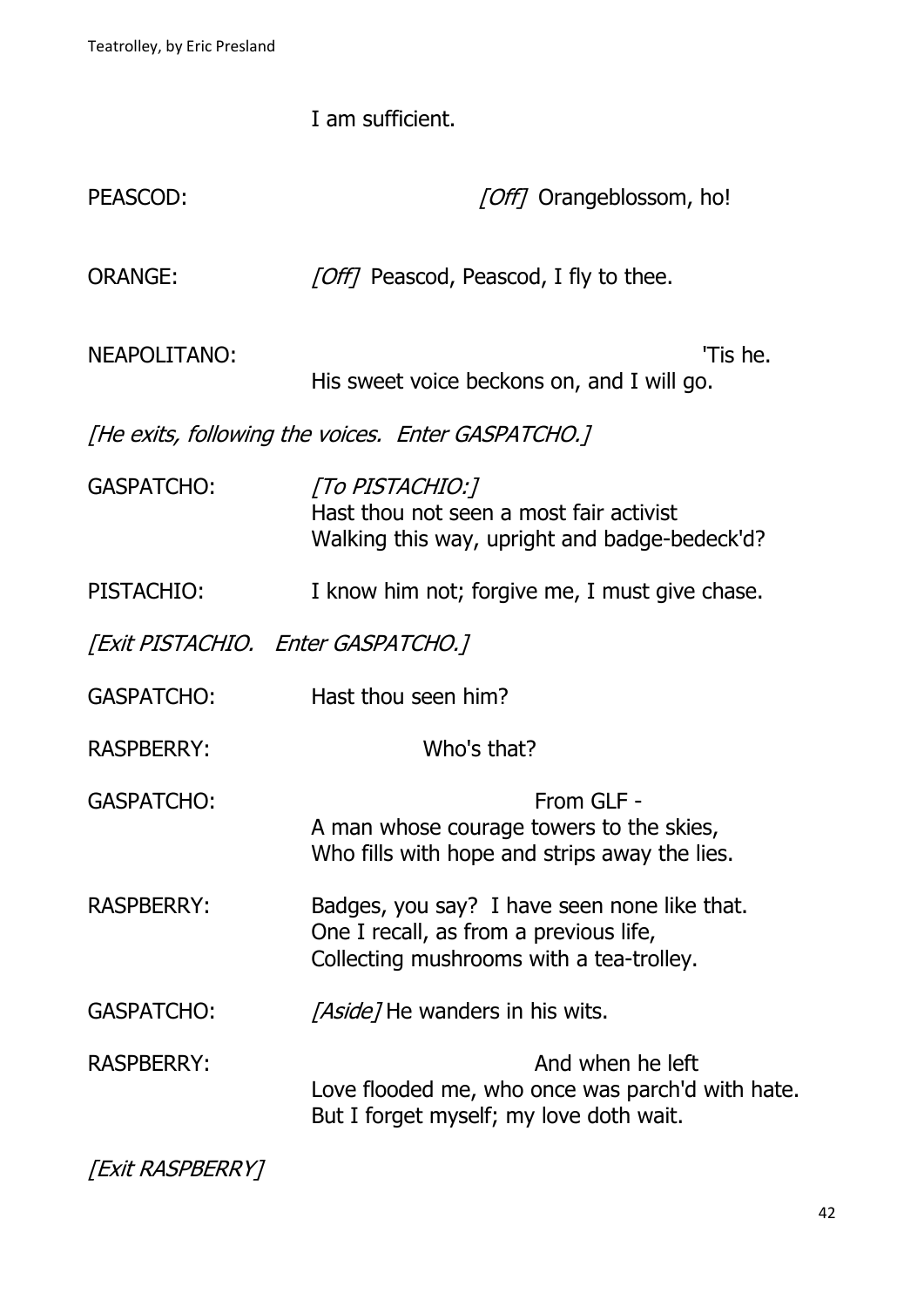GASPATCHO: Are they all mad? They run like rabid beasts. Commotions such as these were never seen Upon the Heath; what do these portents mean? This and much more I'll ask my guide about. But where is he in all this wild rout? I'll follow these; mayhap they'll find him out. Peascod!

[Exit GASPATCHO. Blackout. In the darkness, alarums and flashing torches.]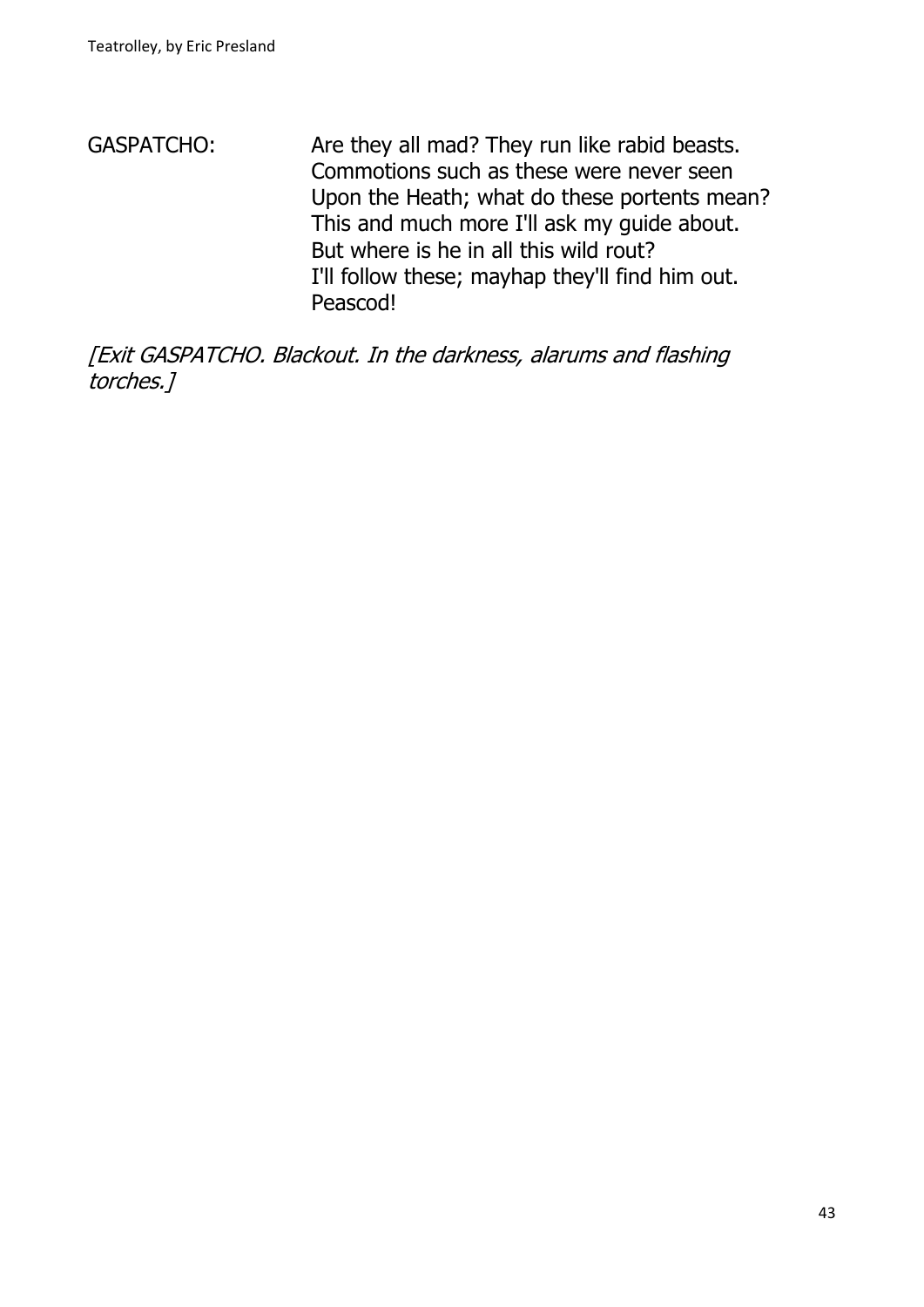#### SCENE SIX

#### THE TEA-TROLLEY AGAIN

[Enter ORANGEBLOSSOM and PEASCOD severally. ]

ORANGE: Well, we have made it, and one step ahead O' the tumult which doth follow in our wake. Quick, tell thy plan, that I may be forearm'd.

[PEASCOD looks for a hiding-place.]

PEASCOD: But first a convenient bush. This is too small For the concealment which I have in mind.

[ORANGEBLOSSOM helps himself to tea.]

This one is better there is room for two. Here will we lie in wait till time is ripe To leap on Raspberry; we'll fright him so -

#### [Enter GASPATCHO]

- He'll ne'er recourse to queer-bashing again In search of self-advancement.

[He sees ORANGEBLOSSOM drinking.]

No! The tea! Drink not the tea, 'tis drugg'd. Ah, 'tis too late.

[ORANGEBLOSSOM sees GASPATCHO]

ORANGE: [To GASPATCHO]

O tie me, bite me, beat me, whip me, fuck me; I will be master'd, be thy naked slave. Bind me to all thy secret privy lusts; Use me, revile me, spit on me, my love, For, dominant, it is thy natural right By force to take me all unwillingly.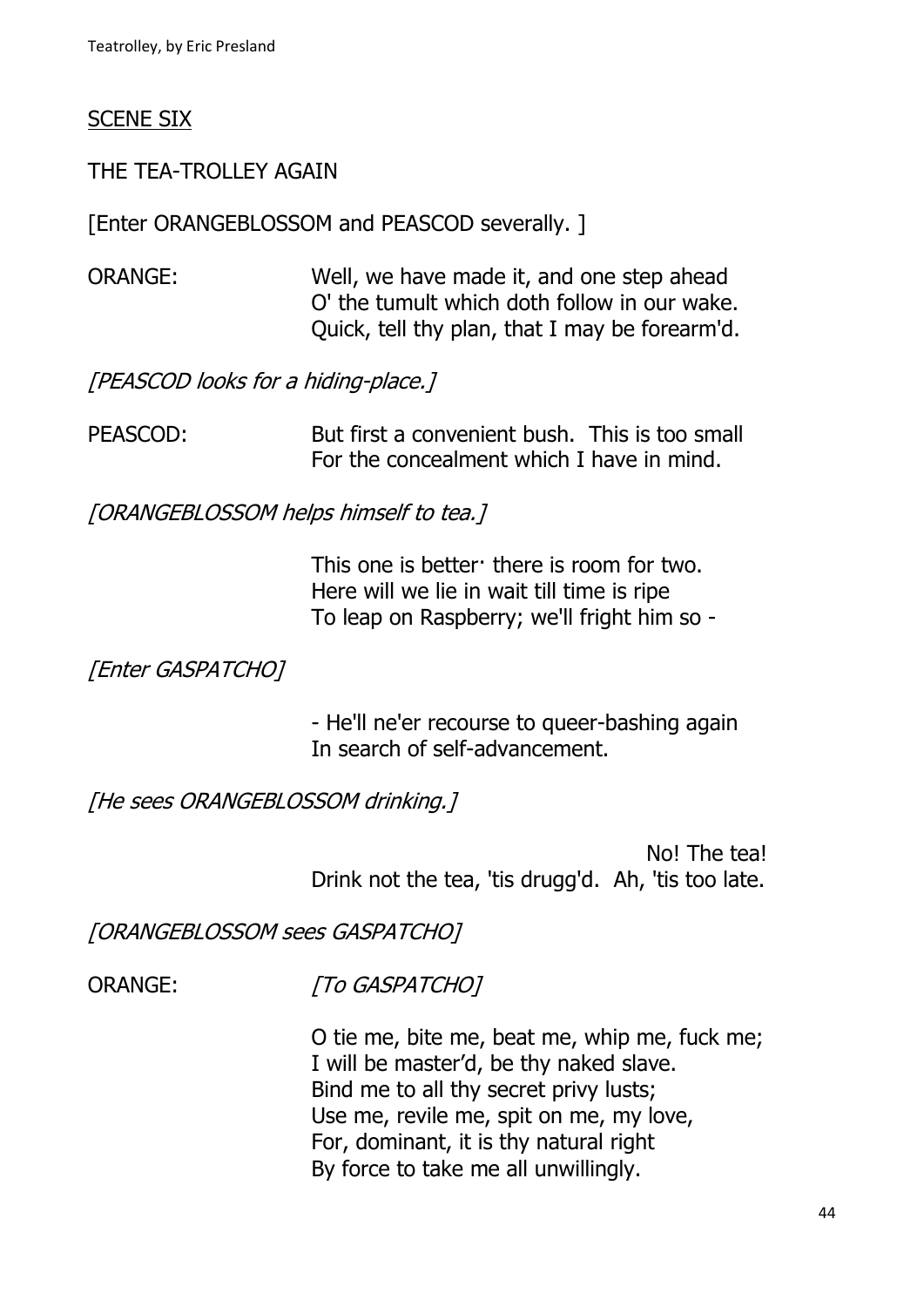|                               | Kick me and spurn me; trample over me.<br>I am unworthy e'en to eat thy stools.                                                                                                               |
|-------------------------------|-----------------------------------------------------------------------------------------------------------------------------------------------------------------------------------------------|
| PEASCOD:                      | Ew!                                                                                                                                                                                           |
| <b>ORANGE:</b>                | Cupid, do I find thy saw of might:<br>"Whoever lusts that lusts not at first sight?"<br>Thy leathern garb, so beauteous in my sight,<br>Clings as a second skin around thy trunk,<br>Strong - |
| [Noises off]                  |                                                                                                                                                                                               |
| PEASCOD:                      | [To ORANGEBLOSSOM]<br>For Heaven's sake, we've work afoot.                                                                                                                                    |
| GASPATCHO: [To ORANGEBLOSSOM] | Away, thou wretch, thou grovellest in vain;<br>I would not even waste my breath on thee.                                                                                                      |
| <b>ORANGE:</b>                | O lash me with thy tongue as I deserve;<br>And later will deserve thy other lash.                                                                                                             |
| PEASCOD:                      | [To ORANGEBLOSSOM]<br>They come and we are unprepar'd. Go to $-$<br>[To GASPATCHO]<br>Sweet friend, if thou didst ever love our cause,<br>I pray thee get thee hence behind that bush.        |
| <b>ORANGE:</b>                | [To GASPATCHO]<br>I will go with thee; do thou drag me there.                                                                                                                                 |
| PEASCOD:                      | No! <i>[Aside]</i> This young fool will yet be our undoing.                                                                                                                                   |
| <b>ORANGE:</b>                | [To GASPATCHO]<br>Bind me in chains of hardest adamant.                                                                                                                                       |
| PEASCOD:                      | "Bind me"! I have't!<br>[To GASPATCHO] Give me thy collar straight.                                                                                                                           |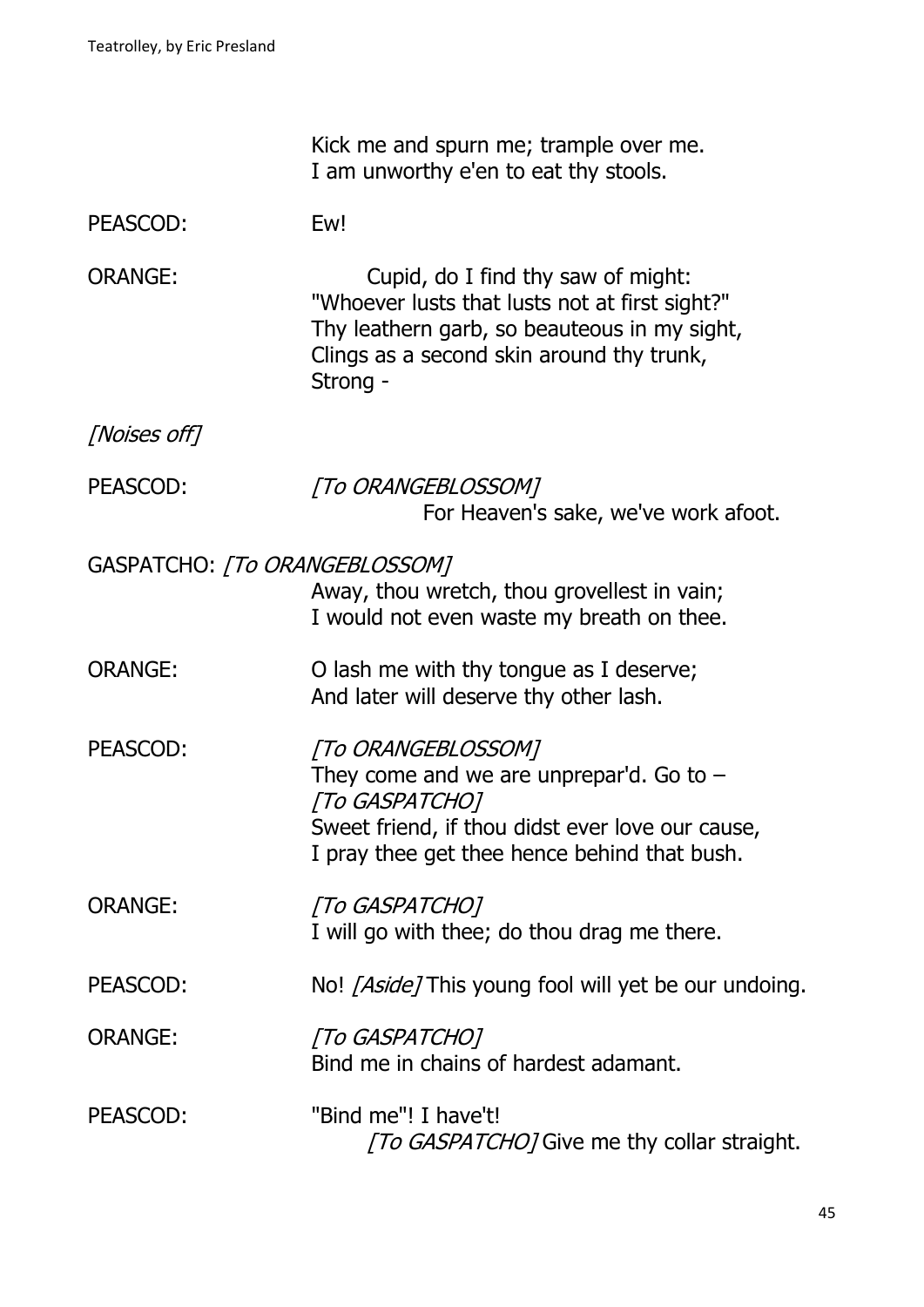| <b>GASPATCHO:</b>                                                 | My collar?                                                                                                                                             |  |
|-------------------------------------------------------------------|--------------------------------------------------------------------------------------------------------------------------------------------------------|--|
| PEASCOD:                                                          | To put on Orangeblossom.                                                                                                                               |  |
| <b>ORANGE:</b>                                                    | Please!                                                                                                                                                |  |
| <b>GASPATCHO:</b>                                                 | I have renounc'd these baubles from the past;<br>I do not wish to dominate or serve,<br>Nor will I join with one I scarcely know.                      |  |
| <b>RASPBERRY:</b>                                                 | <i>[Off]</i> My love!                                                                                                                                  |  |
| PISTACHIO:                                                        | [Off] Neapolitano!                                                                                                                                     |  |
| <b>NEAPOLITANO:</b>                                               | [Off] Sweet!                                                                                                                                           |  |
| PEASCOD:                                                          | <i>To GASPATCHOT</i> Thou seest,<br>We have no time to talk. The collar straight.                                                                      |  |
| <b>GASPATCHO:</b>                                                 | Is't for the cause?                                                                                                                                    |  |
| PEASCOD:                                                          | Why, sure.                                                                                                                                             |  |
| <b>GASPATCHO:</b>                                                 | Well then, I will.                                                                                                                                     |  |
| [Takes his collar and chain, puts it round ORANGEBLOSSOM's neck.] |                                                                                                                                                        |  |
| PEASCOD:                                                          | Attach the chain, then tie him to the tree.                                                                                                            |  |
| <b>ORANGE:</b>                                                    | I almost faint for ecstacy!<br><i>TO GASPATCHOT</i> No, tighter.                                                                                       |  |
| PEASCOD:                                                          | And now my scarf will serve him as a blind.<br>[To ORANGEBLOSSOM]<br>Later he'll strip thee, take a strap to thee,<br>For thou hast been most naughty. |  |
| <b>GASPATCHO:</b>                                                 | <i>[To PEASCOD]</i> Must I do this?                                                                                                                    |  |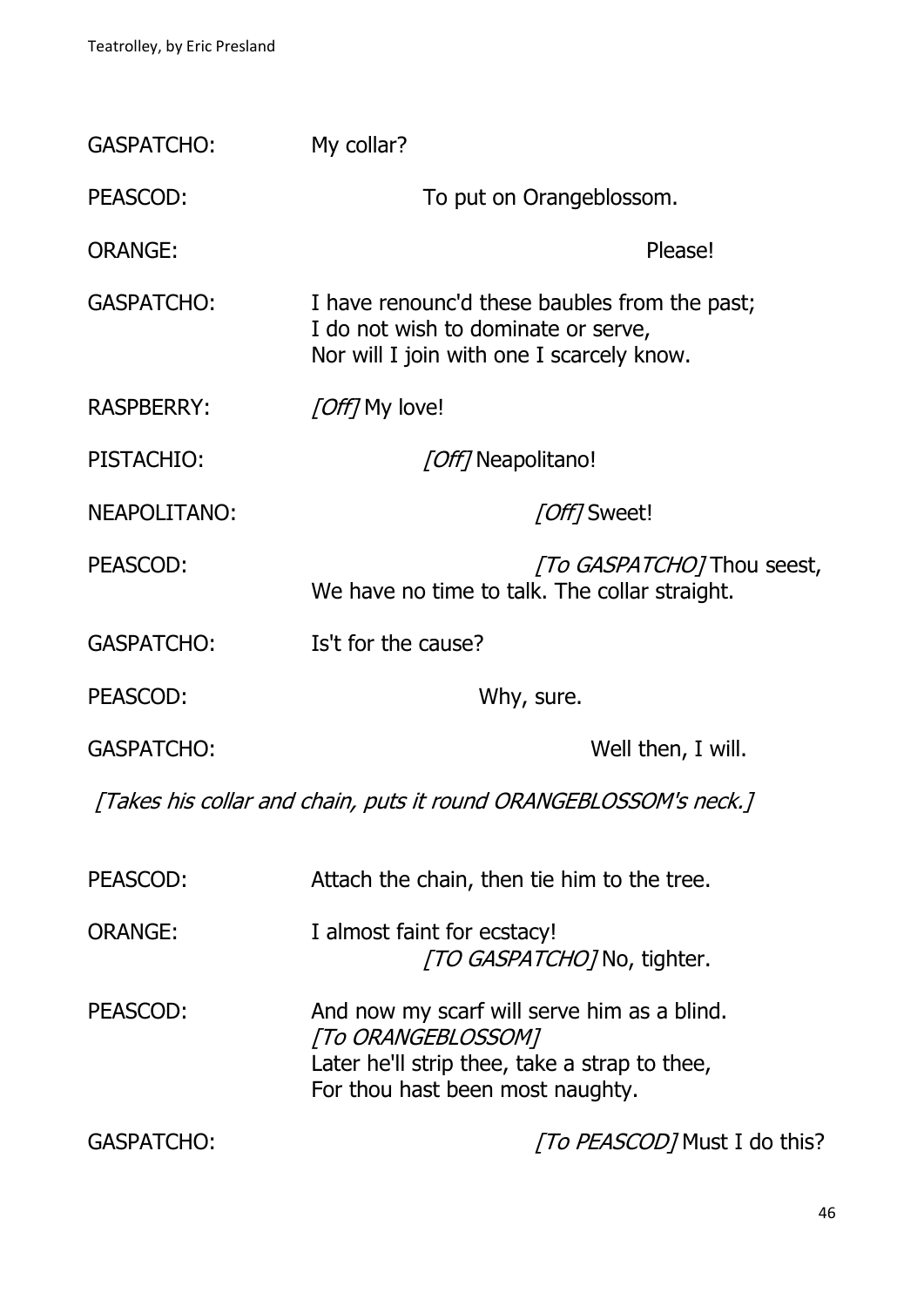| PEASCOD:       | [To GASPATCHO]<br>No, but 'twill quieten him and get him hence.<br>In love he's useless.                                                                                                                                                                                                                                          |
|----------------|-----------------------------------------------------------------------------------------------------------------------------------------------------------------------------------------------------------------------------------------------------------------------------------------------------------------------------------|
| <b>ORANGE:</b> | Unimagin'd bliss!                                                                                                                                                                                                                                                                                                                 |
|                | [They manoeuvre ORANGEBLOSSOM behind a tree.]                                                                                                                                                                                                                                                                                     |
| PEASCOD:       | [To ORANGEBLOSSOM]<br>Now wait thee there. Suspense is half the pleasure.<br>The lunatic, the masochist, the poet<br>Are of imagination all compact,<br>And thy imaginings will make thy pains<br>The sweeter; now await thy punishment,<br>While thinking of the vile things he'll-do<br>Because of all thy fearsome wickedness. |
| <b>ORANGE:</b> | This wait is almost more than I can bear;<br>O hurry my chastisement harsh and fair.                                                                                                                                                                                                                                              |
| PEASCOD:       | Now let us leave him safely out of sight.<br>Take thou this torch, get thee behind that tree.                                                                                                                                                                                                                                     |

[Exit GASPATCHO; enter RASPBERRY.]

| <b>RASPBERRY:</b> | Where is my love, my sweet Pistachio?<br>O, I am winded; I can run no more.                                                                                                                                                                                                                                         |
|-------------------|---------------------------------------------------------------------------------------------------------------------------------------------------------------------------------------------------------------------------------------------------------------------------------------------------------------------|
| PEASCOD:          | Thou seek'st Pistachio?                                                                                                                                                                                                                                                                                             |
| <b>RASPBERRY:</b> | 'Tis you, my friend.<br>Er - yes, I seek the man Pistachio;<br>Th'abominable villain did solicit,<br>Approach'd me with advances, lewd designs,<br>Which I agreed to, thus to lure him on,<br>And then entrap him. But I fear I lost him.<br>He'll never join me in unnatural acts,<br>More's the pity - I mean $-$ |

Ere long I'll call thee; till then, wait for me.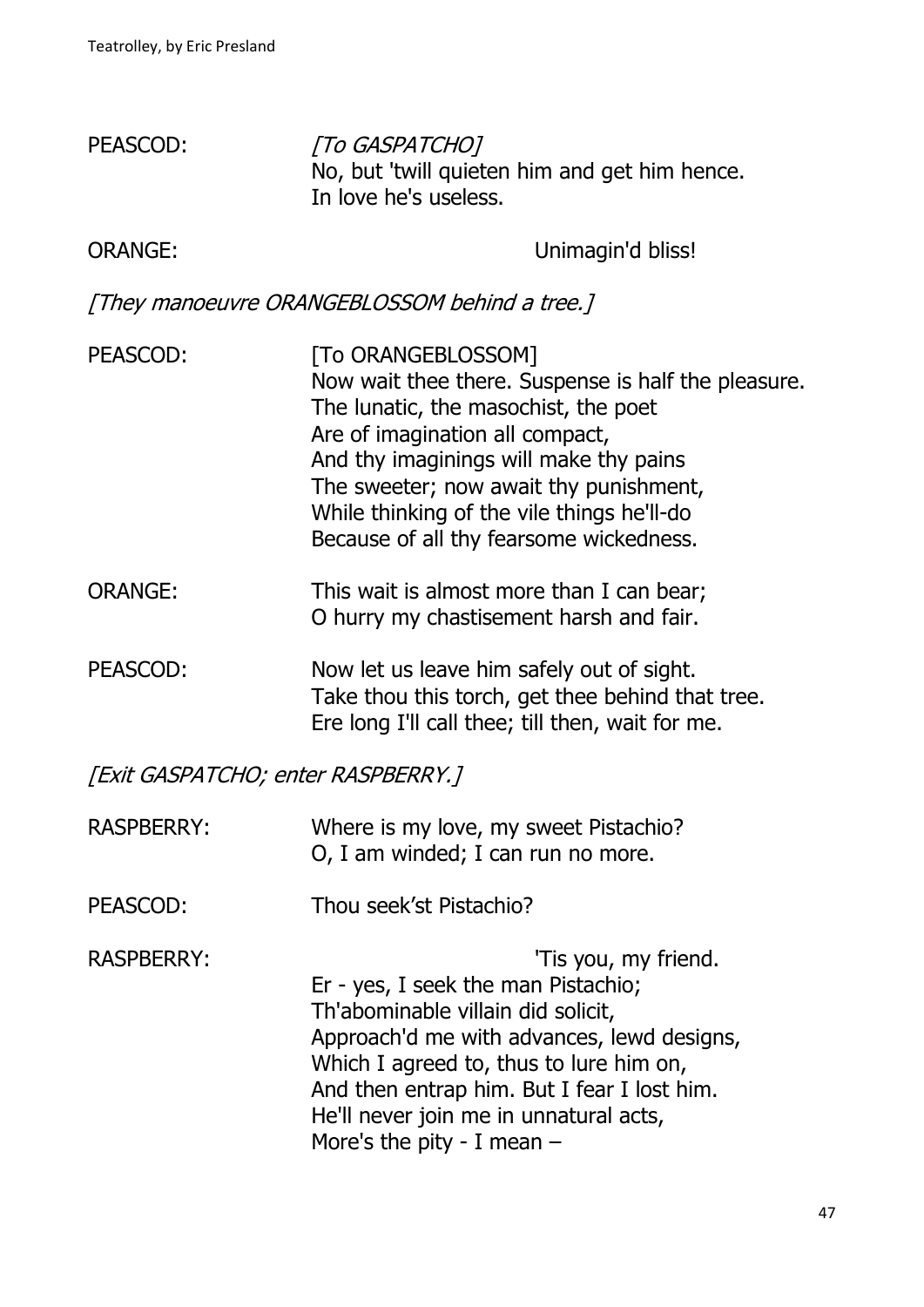| PEASCOD:                                           | Pistachio?<br>Moustach'd and in a lumberjack's check shirt?<br>With working boots and narrow turn'd-up jeans?                                                                                                         |
|----------------------------------------------------|-----------------------------------------------------------------------------------------------------------------------------------------------------------------------------------------------------------------------|
| <b>RASPBERRY:</b>                                  | The very same. You've seen him lately then?                                                                                                                                                                           |
| PEASCOD:                                           | Most certainly. He left me with a note,<br>That thou should wait behind yon copious bush,<br>And there divest thee of thy heavy clothes.<br>Naked he'll come to thee, and there fulfil<br>All that thy heart desires. |
| <b>RASPBERRY:</b>                                  | He will? $- I$ mean,<br>My heart desires only to arrest him;<br>For that alone I thus degrade myself.<br>You understand?                                                                                              |
| PEASCOD:                                           | Oh, quite.                                                                                                                                                                                                            |
| <b>RASPBERRY:</b>                                  | My gorge doth rise,<br>But I must sacrifice when duty calls.                                                                                                                                                          |
| <b>GASPATCHO:</b>                                  | <i>[Round tree]</i> Is it yet time?                                                                                                                                                                                   |
| PEASCOD:                                           | For pity sake, get back.                                                                                                                                                                                              |
| NEAPOLITANO:                                       | <i>[off]</i> Halloa!                                                                                                                                                                                                  |
| PEASCOD:                                           | He's here. Now get thee to the bush.<br>And there prepare to make thy sacrifice.                                                                                                                                      |
| <b>RASPBERRY:</b>                                  | I fly with light $-$ with heavy heart I go.                                                                                                                                                                           |
| [He exits behind a third tree. Enter NEAPOLITANO.] |                                                                                                                                                                                                                       |
| NEAPOLITANO:                                       | My Orangeblossom flies my very voice.<br>O woe is me, most cruelly cast off.<br>I cannot bear it. I will end it all,<br>And hang myself in my Doc Marten laces.                                                       |

[He prepares to do so. PEASCOD appears, a benign apparition.]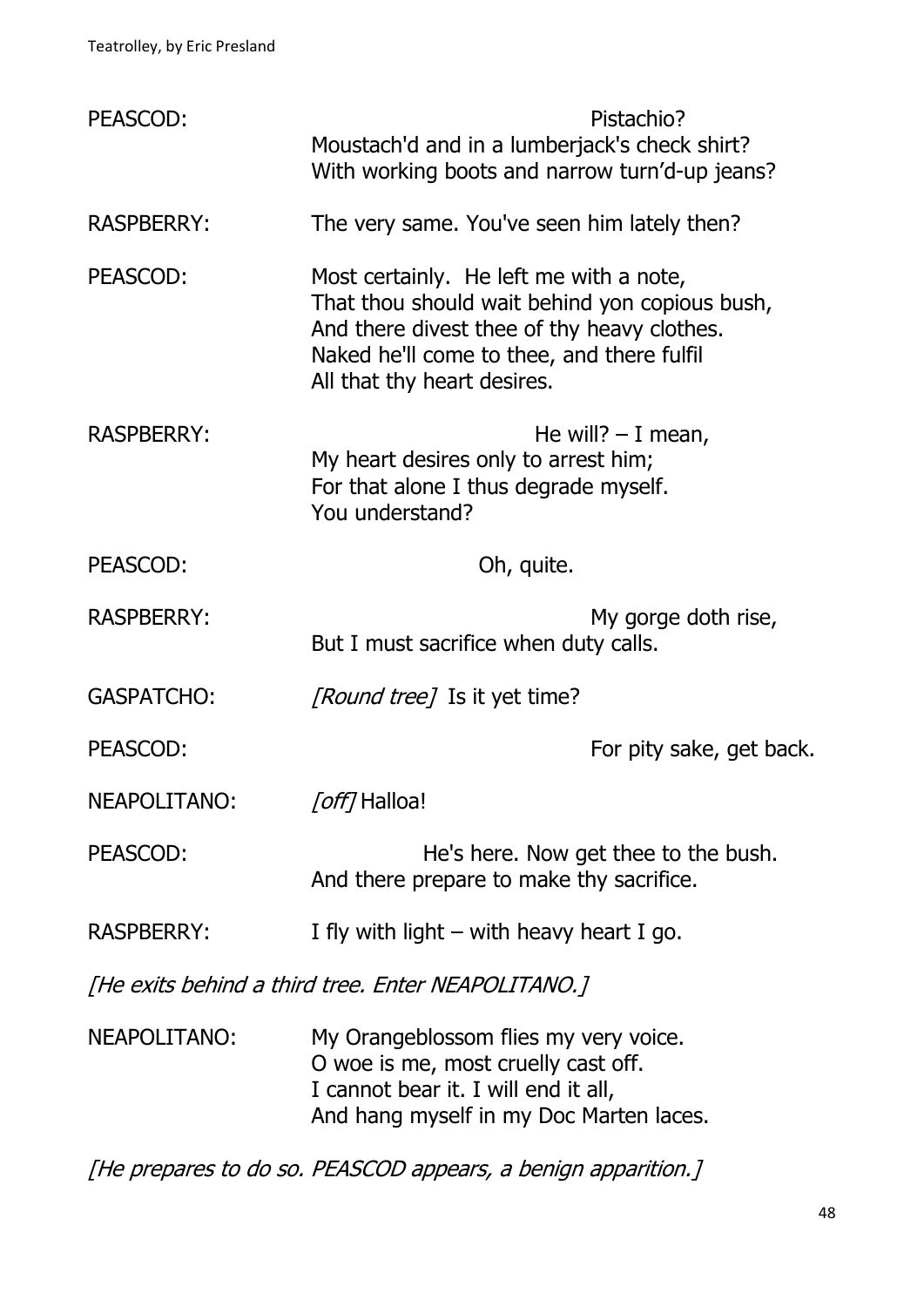| PEASCOD:                                                    | Do not despair, for he hath chang'd his mind.                                                                                                                                                                                   |  |
|-------------------------------------------------------------|---------------------------------------------------------------------------------------------------------------------------------------------------------------------------------------------------------------------------------|--|
| <b>NEAPOLITANO:</b>                                         | In truth?                                                                                                                                                                                                                       |  |
| PEASCOD:                                                    | In truth.                                                                                                                                                                                                                       |  |
| <b>NEAPOLITANO:</b>                                         | Thou mak'st me live again.                                                                                                                                                                                                      |  |
| PEASCOD:                                                    | But moments gone he trod this very ground.                                                                                                                                                                                      |  |
| <b>NEAPOLITANO:</b>                                         | O sacred turf, compress'd beneath his foot.                                                                                                                                                                                     |  |
| PEASCOD:                                                    | Come here. He told me that he wanted thee,<br>And thee alone t' assuage his sickly yearning.                                                                                                                                    |  |
| <b>NEAPOLITANO:</b>                                         | "Yearning"!                                                                                                                                                                                                                     |  |
| PEASCOD:                                                    | Nor would he ever rest in peace,<br>Until, he said, he held thee in his arms.<br>Me has he charged with care to seek thee out,<br>Cleave thee from thy companions, bring thee here,<br>And here to see the two of you made one. |  |
| <b>NEAPOLITANO:</b>                                         | He's here? I see him not.                                                                                                                                                                                                       |  |
| [He tries to get NEAPOLITANO into the bush with RASPBERRY.] |                                                                                                                                                                                                                                 |  |
| PEASCOD:                                                    | Behind that bush<br>He waits, all naked, panting for thy touch.                                                                                                                                                                 |  |
| <b>ORANGE:</b>                                              | [Off] O but the wait is more than I can bear.                                                                                                                                                                                   |  |
| PEASCOD:                                                    | Thou hear'st? Behind that bush.                                                                                                                                                                                                 |  |
| NEAPOLITANO:                                                | From over there<br>It seem'd to me the voice came.                                                                                                                                                                              |  |
| PEASCOD:                                                    | Thou mistak'st.                                                                                                                                                                                                                 |  |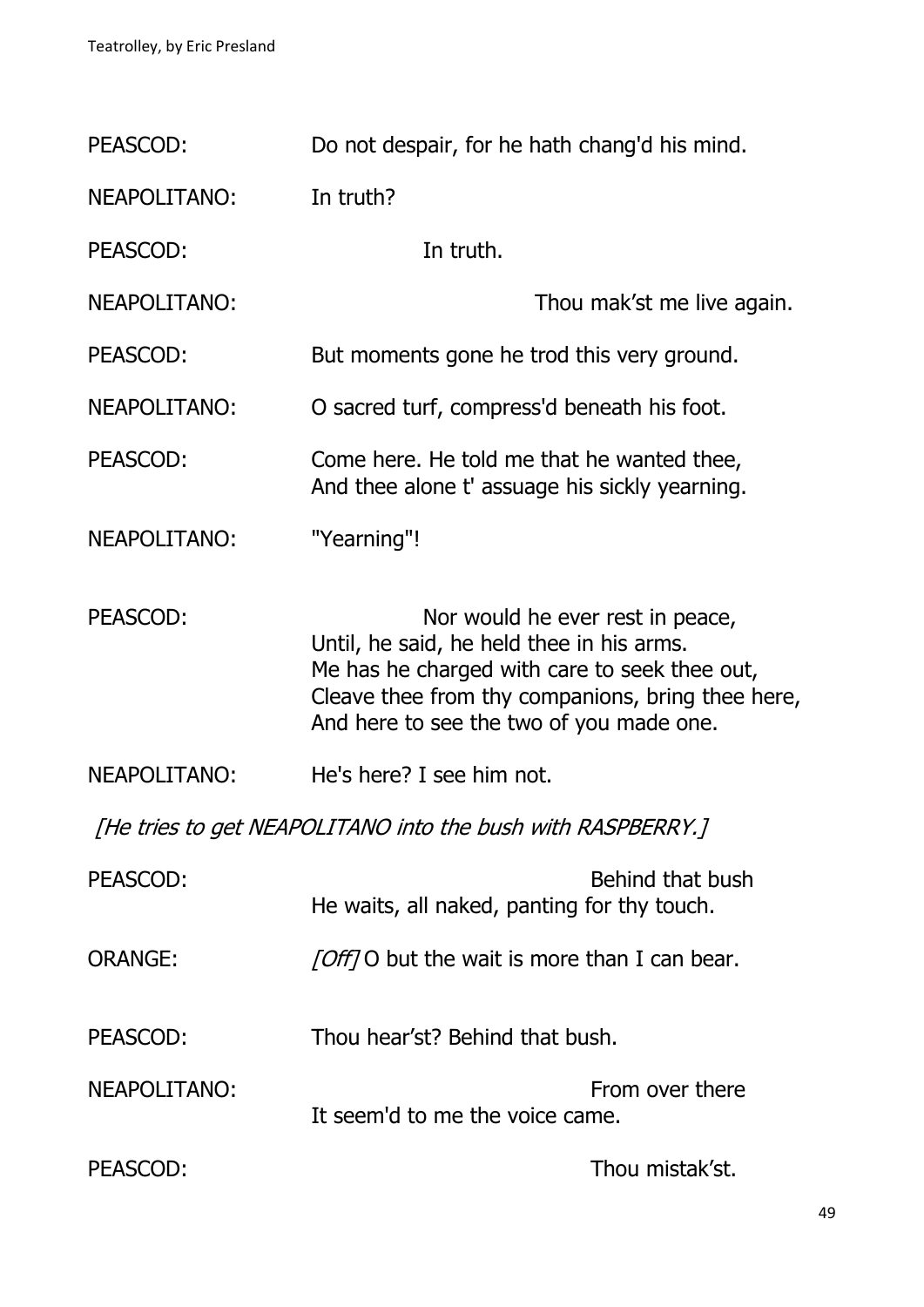| <b>ORANGE:</b>      | [Off] My skin's aquiver for thy pitiless lash.                                       |
|---------------------|--------------------------------------------------------------------------------------|
| PEASCOD:            | [To ORANGEBLOSSOM]<br>Shut Up!<br>[To NEAPOLITANO] He's over here, I do assure thee. |
| <b>GASPATCHO:</b>   | <i>[Round tree]</i> Tis now?                                                         |
| PEASCOD:            | Not yet.                                                                             |
| NEAPOLITANO:        | And now from over there.                                                             |
| <b>ORANGE:</b>      | O punish me.                                                                         |
| <b>NEAPOLITANO:</b> | 'Tis him.                                                                            |
| PEASCOD:            | No, 'tis another.                                                                    |
| NEAPOLITANO:        | I know that voice; it dances in my fancy.                                            |
| PEASCOD:            | Nay, go behind that bush and thou wilt find him.                                     |
| <b>GASPATCHO:</b>   | [Round tree]<br>What shall I do?                                                     |
| NEAPOLITANO:        | This voice is schizophrenic.                                                         |
| PEASCOD:            | [To GASPATCHO]<br>Get back, thou fool.                                               |
| NEAPOLITANO:        | It is a will-o'-the-wisp,<br>Some naughty sprite that flits from tree to tree.       |
| sound of a slap.]   | [PEASCOD has nipped behind ORANGEBLOSSOM's tree to deal with him. The                |
| PEASCOD:            | There! There's thy lash. Now wait till I am ready.                                   |
| <b>ORANGE:</b>      | [Off] Bliss!                                                                         |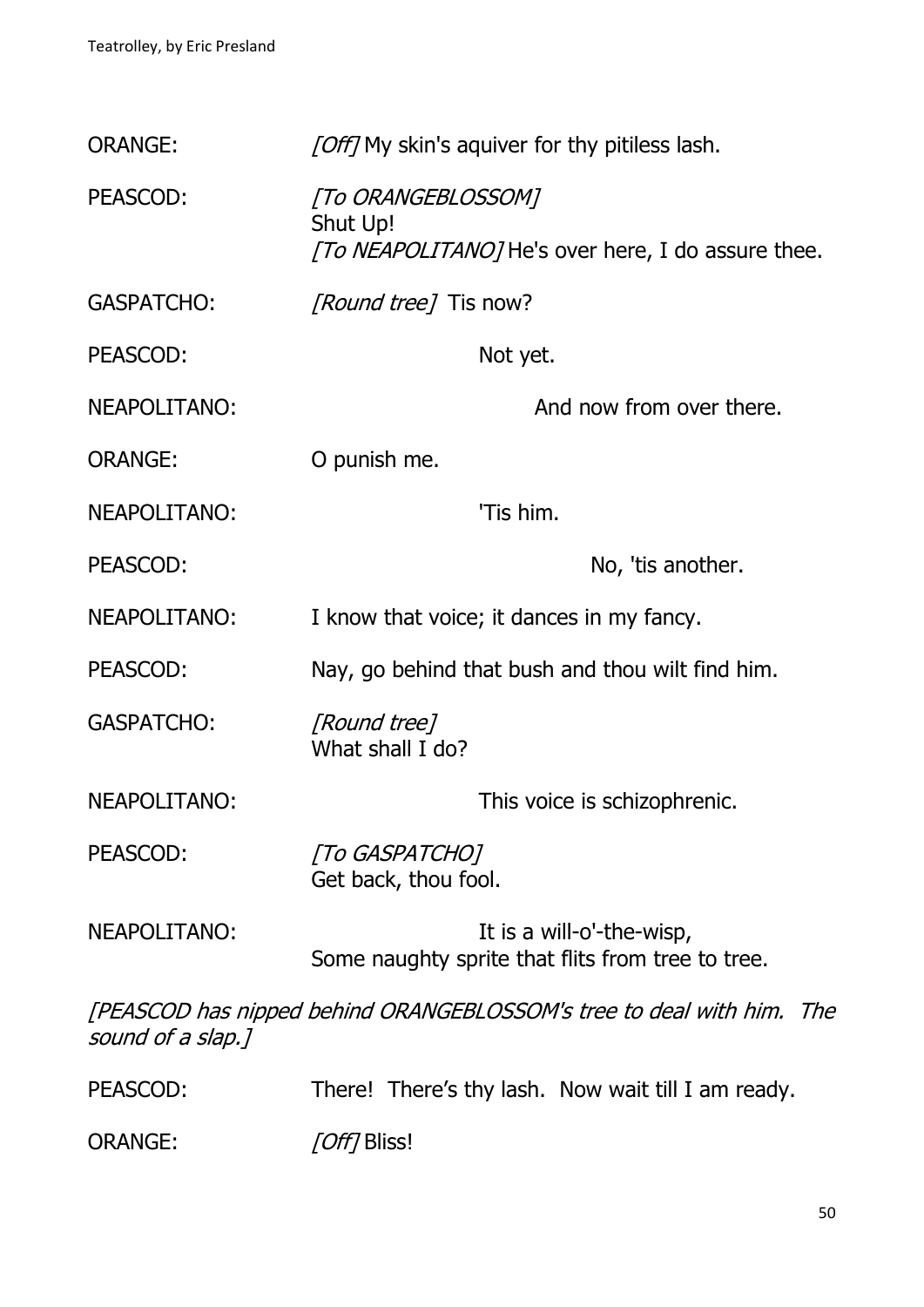PEASCOD: Quiet, or I'll leave thee there, thou slave.

[NEAPOLITANO makes to exit]

NEAPOLITANO: I will not listen to this wand'ring voice.

ORANGE: [Off] I'm dumb, dear master.

[PEASCOD returns, catches NEAPOLITANO]

PEASCOD: Dost thou hesitate? Thou dith'rest like a green and giggling girl. Go to. Get in. Thy love's aflame for thee.

[He throws NEAPOLITANO behind RASPBERRY's tree. There is a grunt and a squeal, followed by sexy noises.]

| <b>GASPATCHO:</b>                                                            | [Round tree] Tis now?                                                                   |  |
|------------------------------------------------------------------------------|-----------------------------------------------------------------------------------------|--|
| PEASCOD:                                                                     | Have patience. See - another comes.                                                     |  |
| [Enter PISTACHIO]                                                            |                                                                                         |  |
| PISTACHIO:                                                                   | Where is he? I demand to see my love.                                                   |  |
| PEASCOD:                                                                     | Through there $-$                                                                       |  |
| PISTACHIO:                                                                   | Thank you.                                                                              |  |
| [Exit PISTACHIO behind RASPBERRY's tree.]                                    |                                                                                         |  |
| PEASCOD:                                                                     | - engag'd with a policeman.                                                             |  |
| [Noises of ecstacy behind the bush. PEASCOD gets GASPATCHO from<br>hiding. 1 |                                                                                         |  |
| PEASCOD:                                                                     | They know not whom they meet, nor do they care,<br>In the embracing dark. I don my coat |  |
| File and car his letter in the state of T                                    |                                                                                         |  |

[He puts on his 'straight' drag.]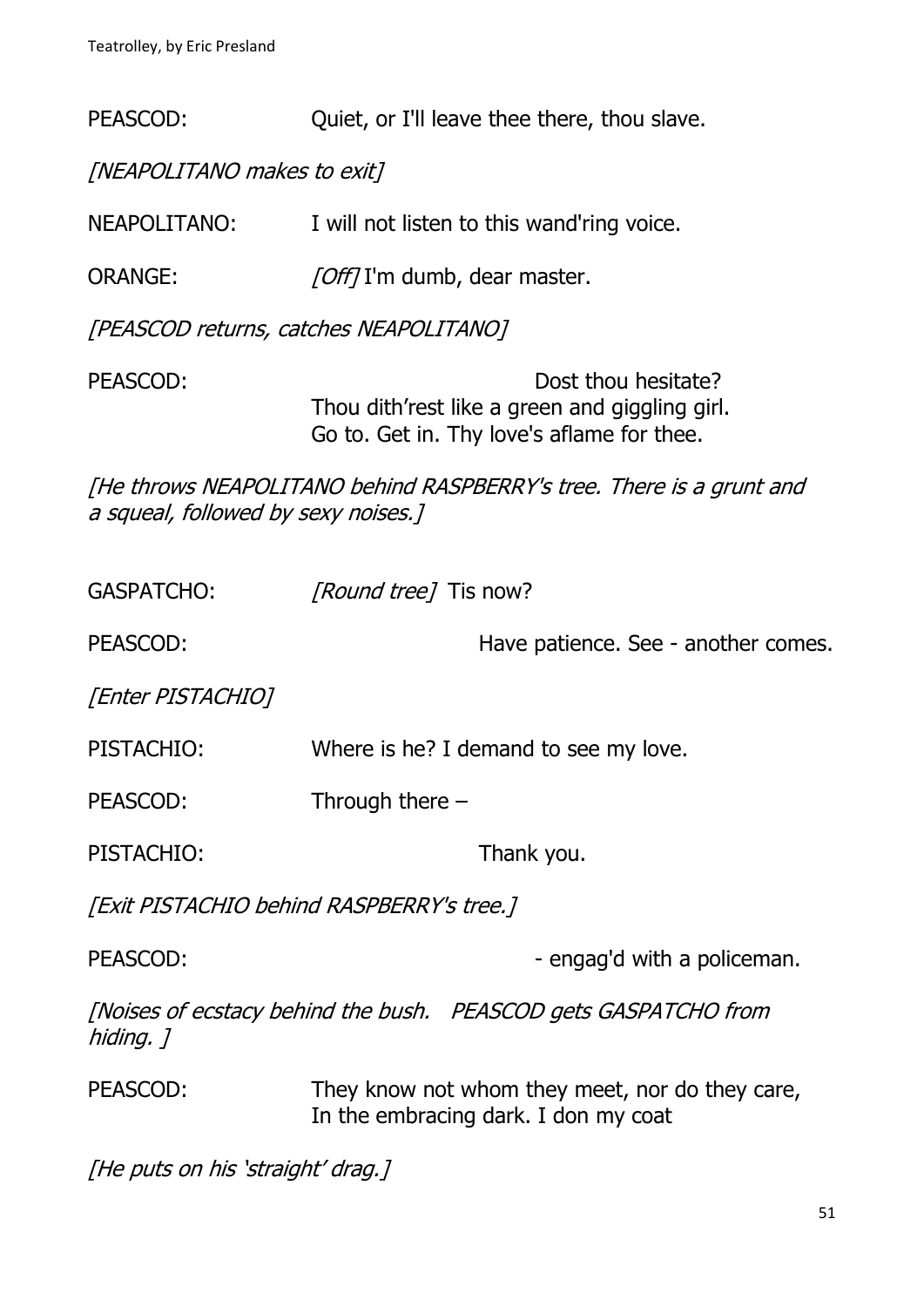As my disguise. Now is our moment come. Do thou take Raspberry's, which he has left In haste to be agent provocateur. And thus we are transformed to judges stern, The guardians of outraged society  $-$ Save that 'society' is all our own And outrage at the confines of our freedom.

[PEASCOD and GASPATCHO produce torches. They assume 'policeman' voices.]

| PEASCOD:          | All right, what's all this here?                                                   |                                           |
|-------------------|------------------------------------------------------------------------------------|-------------------------------------------|
| <b>GASPATCHO:</b> |                                                                                    | What's going on?                          |
| PEASCOD:          | This is a raid.                                                                    |                                           |
| <b>GASPATCHO:</b> | Police here. Knock it off.<br>Come out there, as you are.                          |                                           |
| PEASCOD:          |                                                                                    | Let's see you then.                       |
| <b>GASPATCHO:</b> | Do I have to drag you out?                                                         |                                           |
| PEASCOD:          |                                                                                    | You filthy queers $-$                     |
| <b>GASPATCHO:</b> | We know you're there $-$                                                           |                                           |
| PEASCOD:          |                                                                                    | We're coming in to get you $-$            |
| undress.1         | [RASPBERRY, PISTACHIO and NEAPOLITANO come out in various stages of                |                                           |
| PEASCOD:          | <b>TO RASPBERRY1</b><br>Move over.                                                 |                                           |
| <b>GASPATCHO:</b> | [To PISTACHIO and NEAPOLITANO]<br>Don't move - No, don't turn round. We've got you | Hands on heads. Against the tree.<br>now. |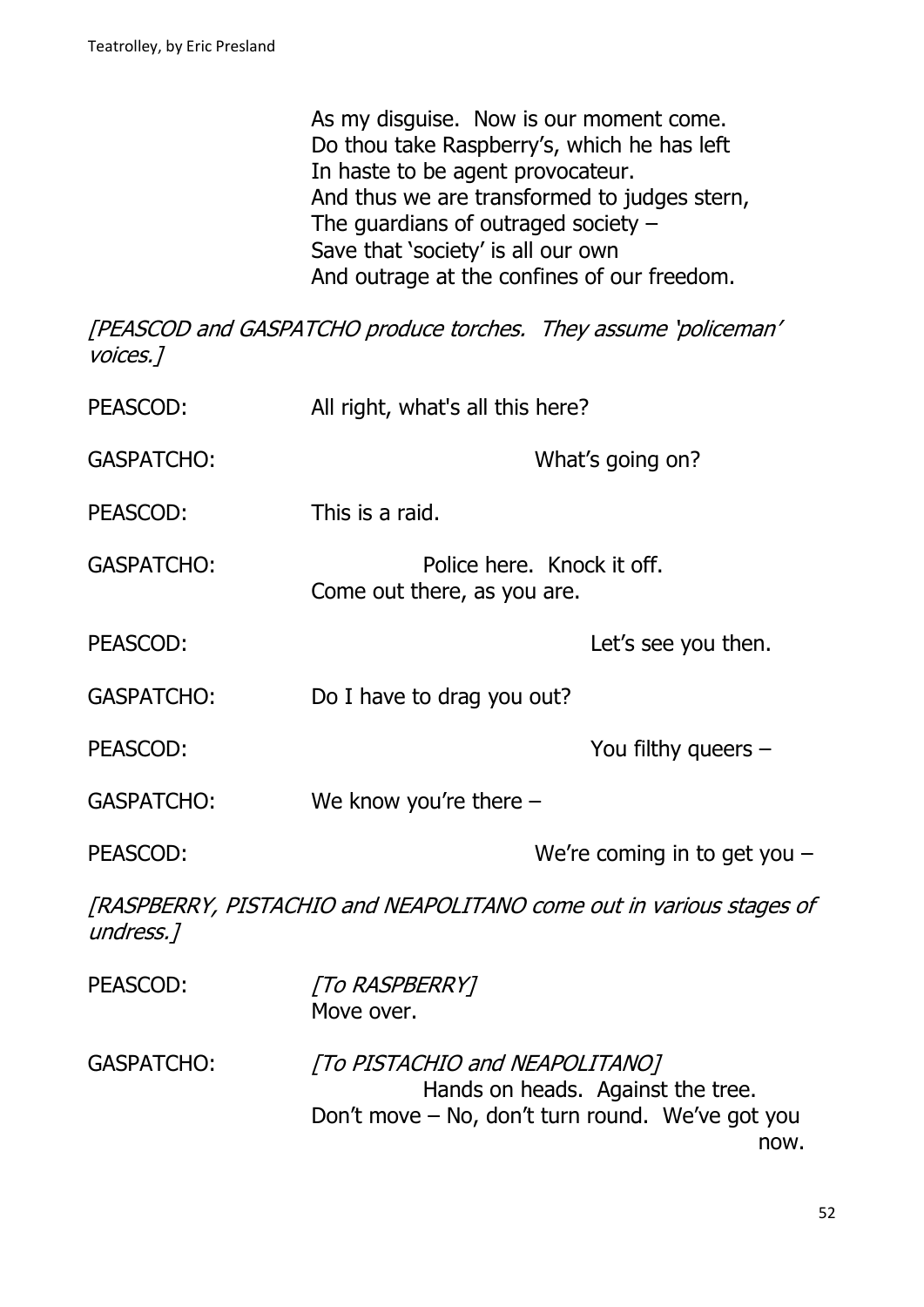| PEASCOD:          | [To RASPBERRY]<br>Name?                                                                                                                                                                                                                                               |
|-------------------|-----------------------------------------------------------------------------------------------------------------------------------------------------------------------------------------------------------------------------------------------------------------------|
| <b>RASPBERRY:</b> | Must I?                                                                                                                                                                                                                                                               |
| PEASCOD:          | Name, thou pervert                                                                                                                                                                                                                                                    |
| <b>RASPBERRY:</b> | Raspberry.                                                                                                                                                                                                                                                            |
| PEASCOD:          | Thy name and face have a familiar air.<br>Employment?                                                                                                                                                                                                                 |
| <b>RASPBERRY:</b> | Do I have to?                                                                                                                                                                                                                                                         |
| PEASCOD:          | Quiet, scum.<br>None of thy cheek, or it's the worse for thee.<br>I asked thee what thy occupation was.                                                                                                                                                               |
| <b>RASPBERRY:</b> | Policeman. <i>[Aside]</i> O, this will go ill with me.                                                                                                                                                                                                                |
| PEASCOD:          | Policeman, eh? A turn-up for the books,<br>A very pretty kettle of fish indeed,<br>And juicy reading in the incident book.<br>I wonder what thy Sarge will have to say.<br>[To GASPATCHO]<br>Hey, George, we've got ourselves a bent policeman.                       |
| <b>GASPATCHO:</b> | O what a laugh! He's sure to get the boot.                                                                                                                                                                                                                            |
| <b>RASPBERRY:</b> | No, mercy, please. The Sarge will do his nut;<br>And, worse, I cannot bear the deep disgrace.<br>My wife, my little ones, will surely starve;<br>For, at my age, what other job awaits?<br>I only join'd the force in desperation,<br>Unfit for any other occupation. |
| PEASCOD:          | What right hast thou to mercy, who would show<br>None to thy sorry victims on the Heath?<br>Nay, they're abominations, thou hast said<br>Which means thou therefore must be vile also.                                                                                |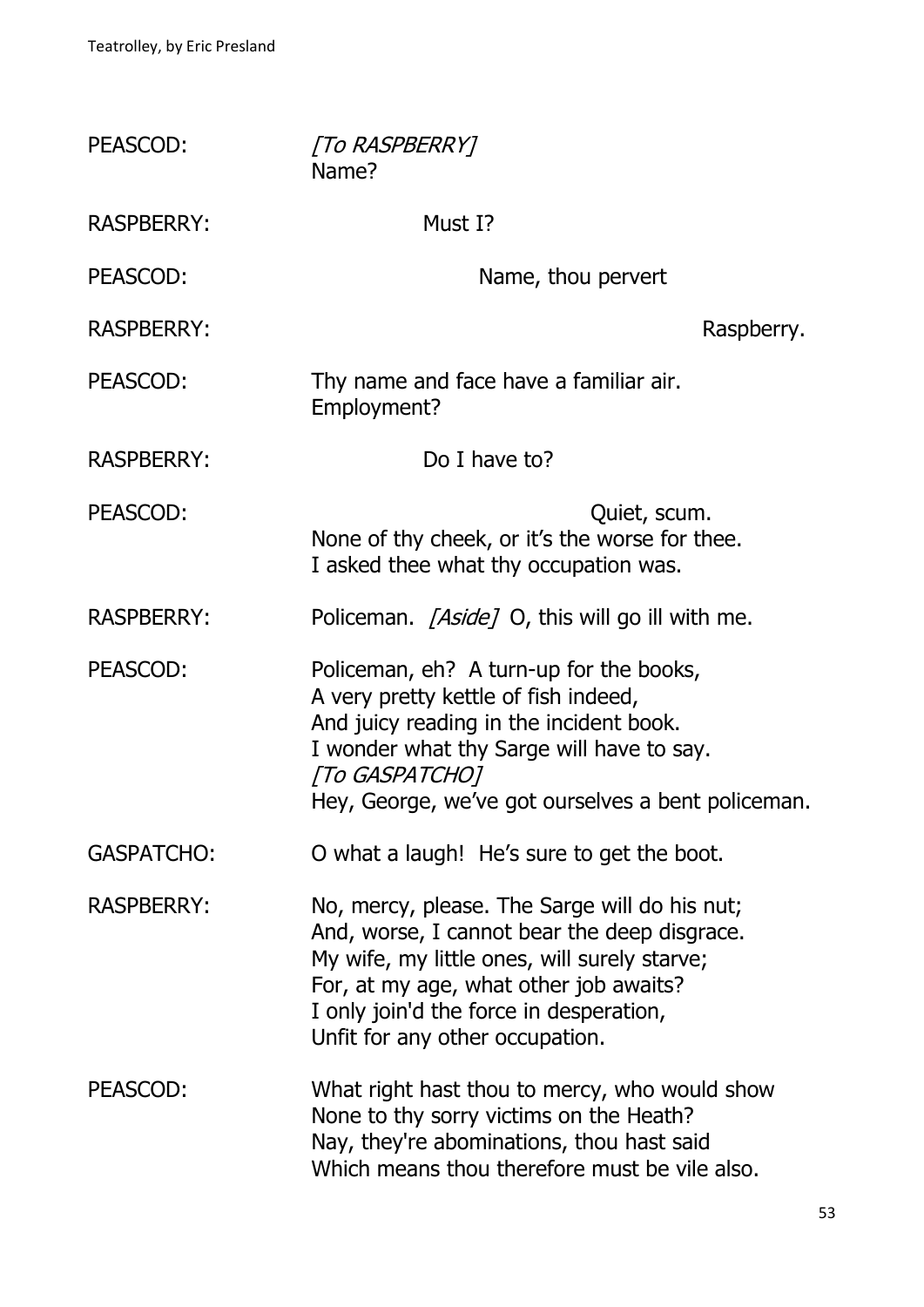This hast thou said, and by this thou must fall.

# [PEASCOD removes his coat/disguise.]

| <b>RASPBERRY:</b> | Now do I recant my thoughtless words,<br>And here do penance with my bitter tears.                                                                                                                                                                                                                                                                                 |
|-------------------|--------------------------------------------------------------------------------------------------------------------------------------------------------------------------------------------------------------------------------------------------------------------------------------------------------------------------------------------------------------------|
| PEASCOD:          | Ah, but which thoughtless words dost thou recant?<br>The words of love thou spake, or those of hate?<br>Are thou a fool to fall headlong in love,<br>Or else to be the heavy, vicious arm<br>Of a corrupt, unfair society,<br>That rules by force, and not by our consent?<br>Think carefully before thou mak'st reply;<br>Thy future will depend upon thy answer. |
| <b>RASPBERRY:</b> | I see that I have err'd in this alone;<br>Hating in others' hearts what's in mine own;<br>And I can never act or fair or free<br>While all that oppresses thee, oppresses me.                                                                                                                                                                                      |

[PEASCOD ceremoniously produces the antidote, administers it to RASPBERRY. ]

| PEASCOD: | Well spoken. Stand, and take of thy release. |
|----------|----------------------------------------------|
|          | Gaspatcho, bring the jarring lovers forth.   |

[GASPATCHO produces PISTACHIO and NEAPOLITANO]

| NEAPOLITANO: | Was 't thou, not Orangeblossom, in the copse?                                                                                                                                                                                                                      |
|--------------|--------------------------------------------------------------------------------------------------------------------------------------------------------------------------------------------------------------------------------------------------------------------|
| PISTACHIO:   | Yea, it was I, that caught thee with another.                                                                                                                                                                                                                      |
| NEAPOLITANO: | Another?                                                                                                                                                                                                                                                           |
| PISTACHIO:   | This wretch that stands beneath the tree.<br>O hypocrite, who claims undying love,<br>But yet will to the bushes on the nonce<br>With any passing stranger. I care not<br>If thou'lt say thou'st fallen for another,<br>Sure, it will hurt, but that I can respect |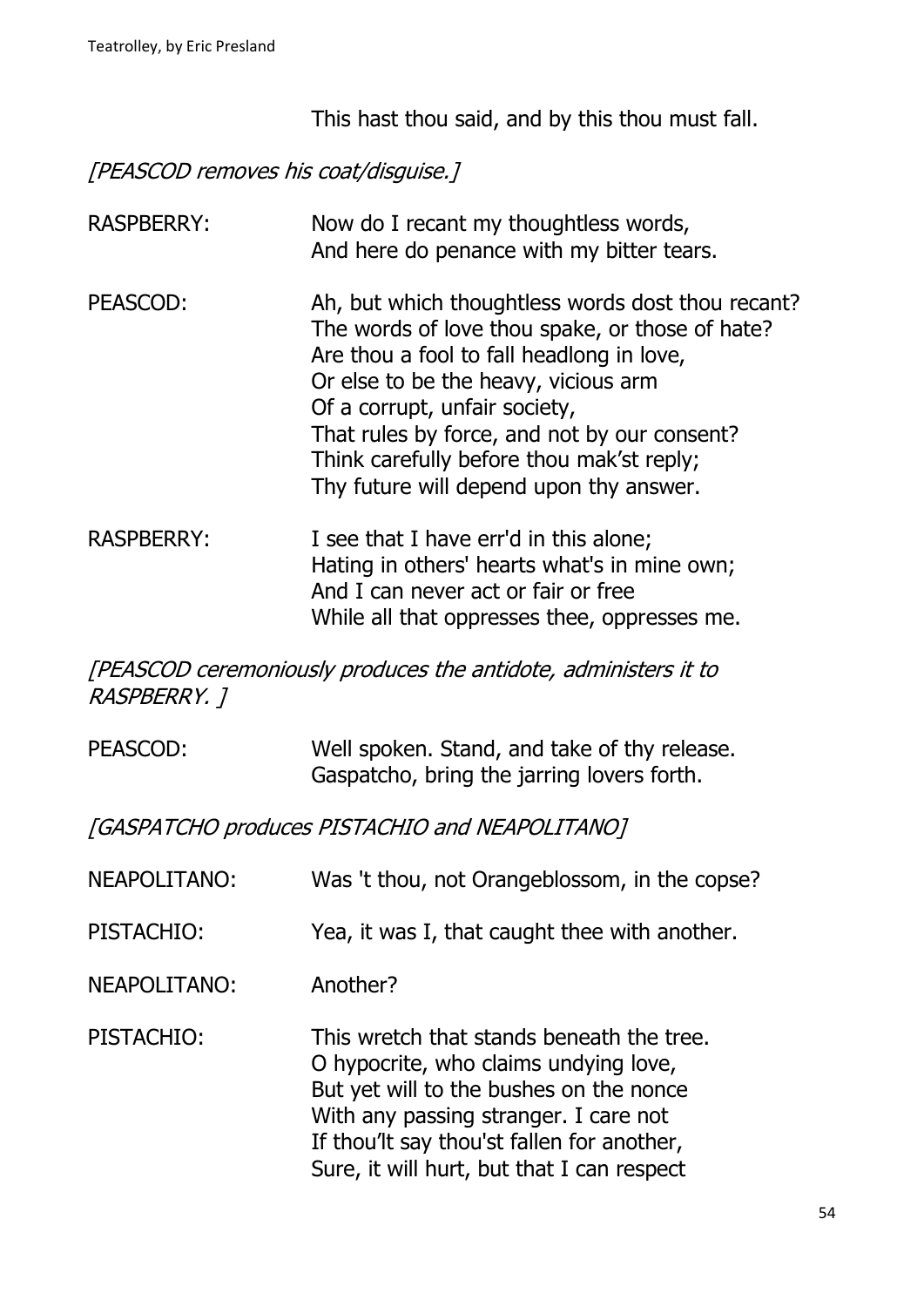As hon'rable and upright. But this act, This sacrilegious spoiling of my love  $-$ 

- NEAPOLITANO: Which thou didst spoil before I ever thought –
- PEASCOD: Peace, warring souls, and here do rest thy quarrel.

[NEAPOLITANO and PISTACHIO take the antidote.]

PISTACHIO: Mine eyes are open'd; I have stray'd the path, And seek the way which leads back to thy hearth. Never will I strive myself to free At the expense of thy security.

[He kneels to NEAPOLITANO]

- NEAPOLITANO: Nay, do not abase thyself to me, For I have learnt of other ways to be. Who can be sure they are the folks they say, Or will tomorrow be as yesterday? Change is the unchanging rule of living; Therefore will I find changing ways of giving.
- PEASCOD: Well said, Neapolitano. See Now the man thou doted on so fond.

[GASPATCHO brings ORANGEBLOSSOM forth.]

| <b>ORANGE:</b> | I am a. worm to grind beneath thy heel,<br>Unworthy clay, nay, even less than dust.        |
|----------------|--------------------------------------------------------------------------------------------|
| NERAPOLITANO:  | O, is my former love now brought so low?                                                   |
| PEASCOD:       | As low as all his secret heart's desires.<br>Here, gentle Orangeblossom; quench thy fires. |

[PEASCOD administers the antidote.]

These unrehearsed longings now shall cease; But, for the future, use them at thine ease.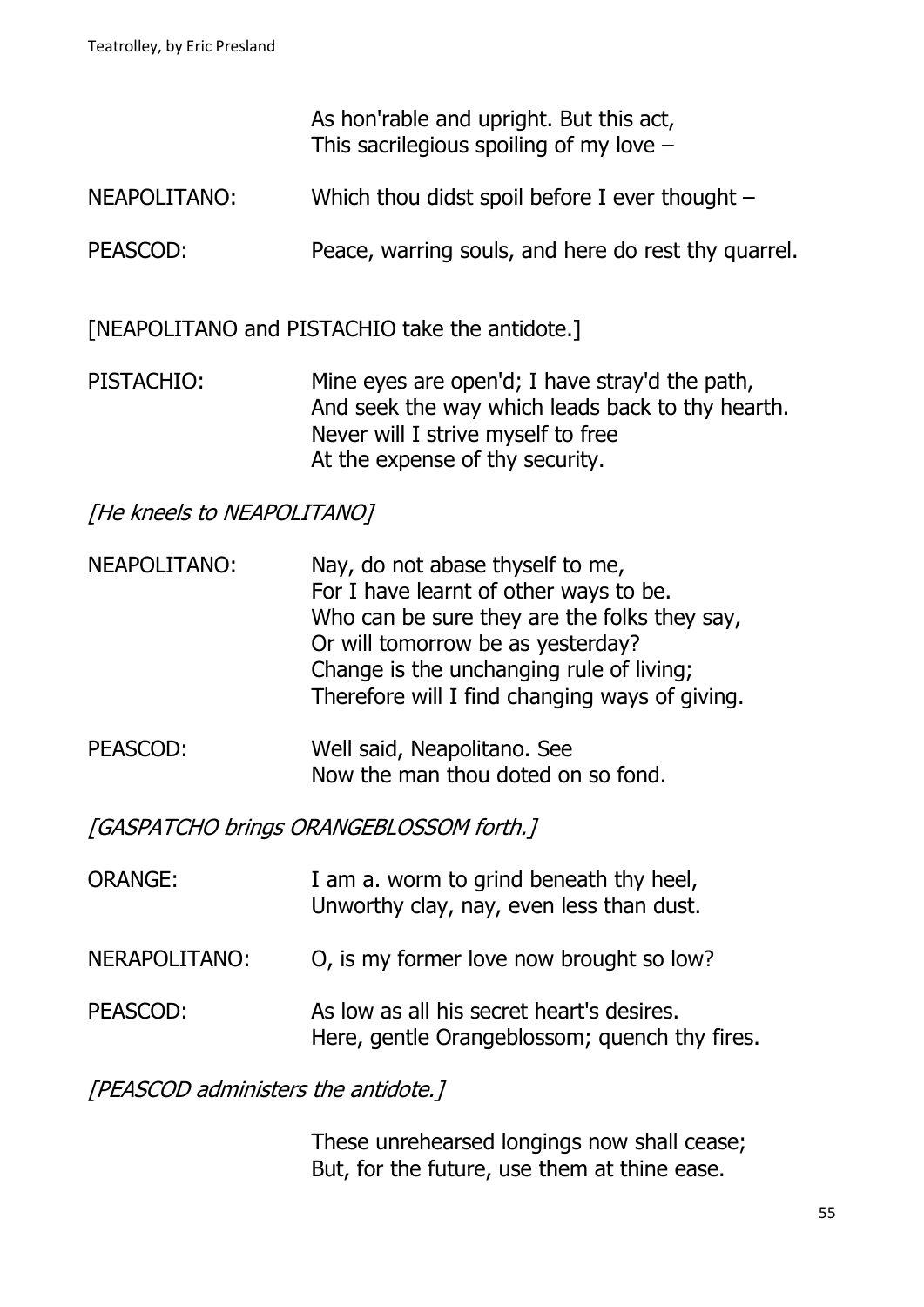I must confess, the blame lies at my door, That drugg'd the tea and should have said before. Nor was it mine intent to bring thee low; But, having done so, now do let thee go.

- ORANGE: Never again will I these men despise, Nor cut myself off from my strongest ties; For, in condemning their reality, I put down also what is part of me.
- GASPATCHO: But what of me, dear guru? Am I forgot? Hast thou no word to give to thy disciple?

PEASCOD: "Disciple"? No. That leave we to the Christians, And other self-oppressed superstitions. Take thy release  $-$  and with it, new positions.

[PEASCOD administers the antidote to GASPATCHO.]

| <b>GASPATCHO:</b> | Now do I see, for better or for worse,<br>Thou art not the answer to the universe,<br>But yet a man, and just like any other,<br>And take thee as my sweet and frail brother.                                                                                               |
|-------------------|-----------------------------------------------------------------------------------------------------------------------------------------------------------------------------------------------------------------------------------------------------------------------------|
| PEASCOD:          | I too have learnt; of thee I was in fear,<br>Deducing falsely from what did appear.<br>But now thou hast drawn near, and now I know<br>Thy inner sweetness from thy outward show.<br>This too I realise; the wheels turn,<br>And who would teach must be prepar'd to learn. |

PEASCOD: [To Audience] Thus, gentles, we at last have set aright The hazards of this brief midsummer night; And if an author's message you would see, It is, that truth is a plurality; Not 'tolerance', or other lib'ral phrase, But learning each from each in richer ways. The dawn will rise, the sun stalk through the land, And our release now lies at your fair hand.